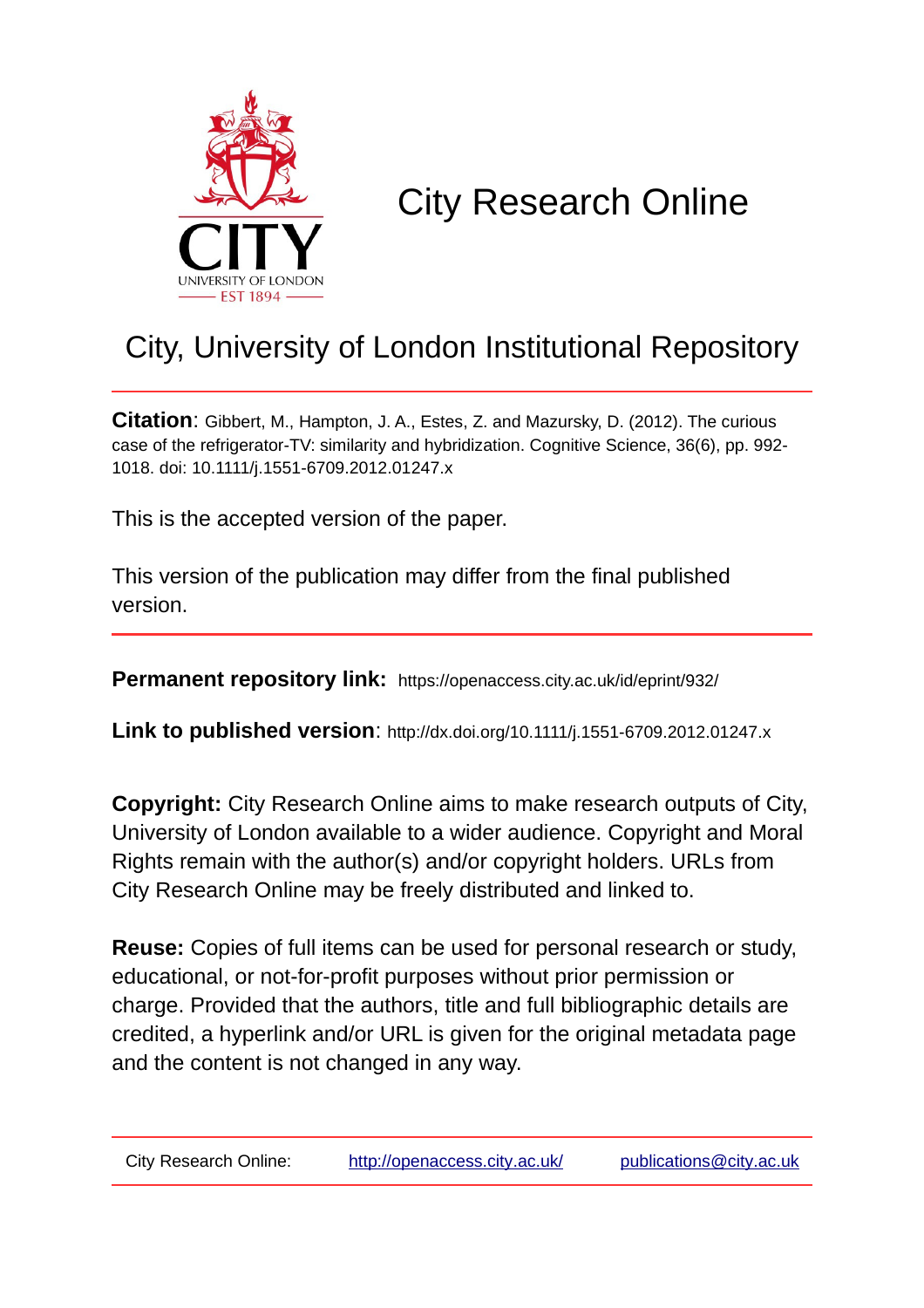## The Curious Case of the *Refrigerator-TV*: Similarity and Hybridization

Michael Gibbert Lugano University, Department of Communication Sciences Via Buffi13 6094 Lugano, Switzerland

> James A. Hampton\* City University, Department of Psychology Northampton Square London EC1V 0HB, UK

Zachary Estes Bocconi University, Department of Marketing, Via Roentgen, 1 20136 Milan, Italy

David Mazursky Jerusalem School of Business Administration Hebrew University Mt. Scopus Jerusalem 91905, Israel

\* Corresponding Author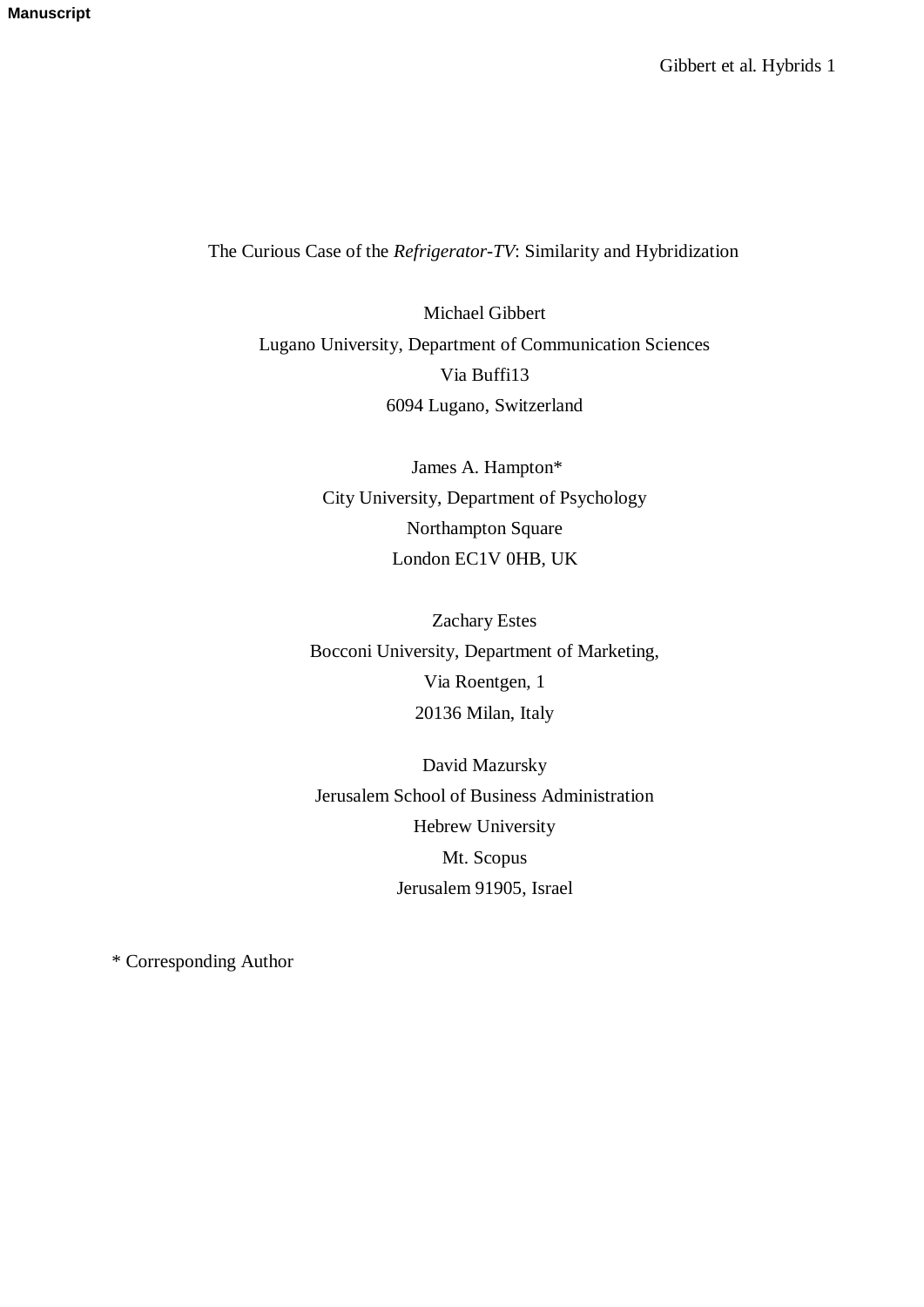Gibbert et al. Hybrids 2

#### Abstract

This paper examines the role of similarity in the hybridization of concepts, focusing on hybrid products as an applied test case. Hybrid concepts found in natural language, such as *singer songwriter,* typically combine similar concepts, whereas dissimilar concepts rarely form hybrids. The hybridization of dissimilar concepts in products such as *jogging shoe mp3 player*, and *refrigerator TV* thus poses a challenge for understanding the process of conceptual combination. It is proposed that models of conceptual combination can throw light on the judged future success and desirability of hybrid products in general. The composite prototype model proposes two stages of conceptual combination. In the first stage, the concepts are aggregated into an *additive* hybrid, simply by forming the union of the two sets of attributes. In the second stage, any conflicting attributes are identified and resolved, often with the introduction of emergent attributes, resulting in an *integrative* hybrid. Across four studies that varied the similarity and type of hybrid products, similar and integrative hybrids were valued more than dissimilar and additive hybrids. Critically, though, dissimilar hybrids were also highly valued if they were integrative. Results supported the two stages proposed by the composite prototype model, and implications for other models of hybrid formation are discussed.

*Key words:* convergence, hybrid products, feature addition, feature integration, conceptual combination, similarity.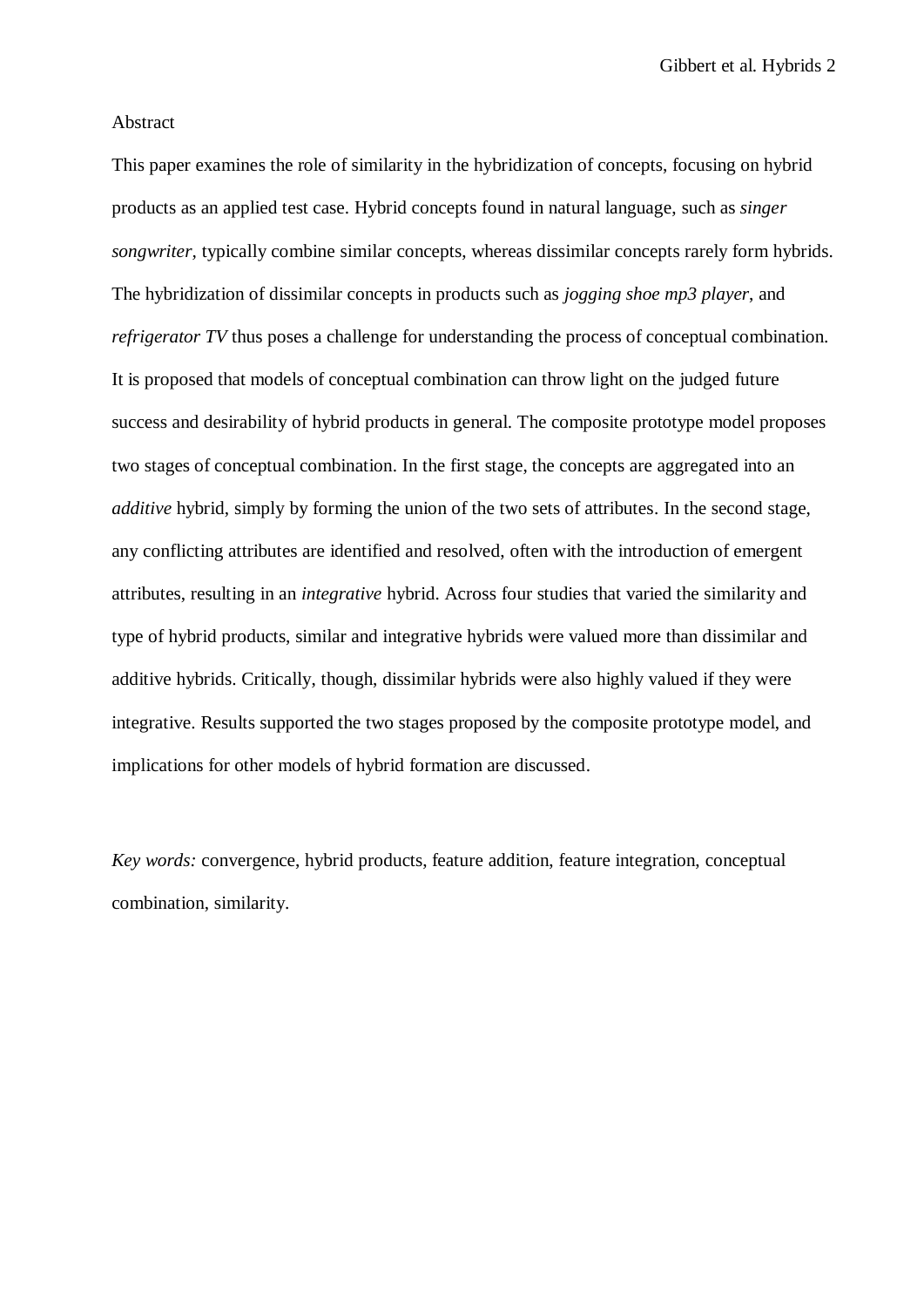In studying a wide sample of noun-noun combinations, Wisniewski (1997) found three primary ways in which they could be interpreted. Two of these (relation linking and property mapping) have been the subject of considerable interest (e.g., Costello & Keane, 2001; Estes, 2003b; Gagne, 2000; Gill & Dube, 2007; Wisniewski & Love, 1998). Of interest to our present studies is Wisniewski's third form of interpretation involving formation of a hybrid. A hybrid concept is one whose members belong in each of two single concepts. Most hybrid concepts naturally occurring in language are combinations of similar constituents such as singersongwriter or fridge-freezer (Wisniewski, 1996, 1997). Generating hybrid interpretations for noun-noun combinations was most common in Wisniewski's data when two similar concepts were involved, just as in the case of biological hybrids between adjoining species such as donkeys and horses (Wisniewski, 1996, 1997).

In the world of everyday artifacts, traditional hybrid products (i.e., combinations of two existing but previously separate base products in a single object) have also tended to combine similar rather than dissimilar concepts. Many of these classic products, such as the sofa-bed, faxphone, and refrigerator-freezer, have been in production for decades, suggesting that longstanding insights from cognitive science about the role of similarity in hybrid formation may constitute an efficient new product development strategy, yielding products with sustainable market success. In contrast to traditional hybrid products (HPs), however, many of the latest HPs combine dissimilar base products from sometimes strikingly different superordinate categories. Recent product launches include a mobile phone that monitors the user's glucose level (Fox News, 2007), a radio-toaster (The Telegraph, 2011), and even the "Nike+", a hybrid of a Nike jogging shoe and Apple's iPod. The *Wall Street Journal* summarized this new phenomenon by pointing to "a recipe for creating new products: take two completely separate [dissimilar] categories. Combine" (Gibbert & Mazursky, 2007). This "recipe" appears to contradict the existing conceptual combination literature, which suggests that people actually resist forming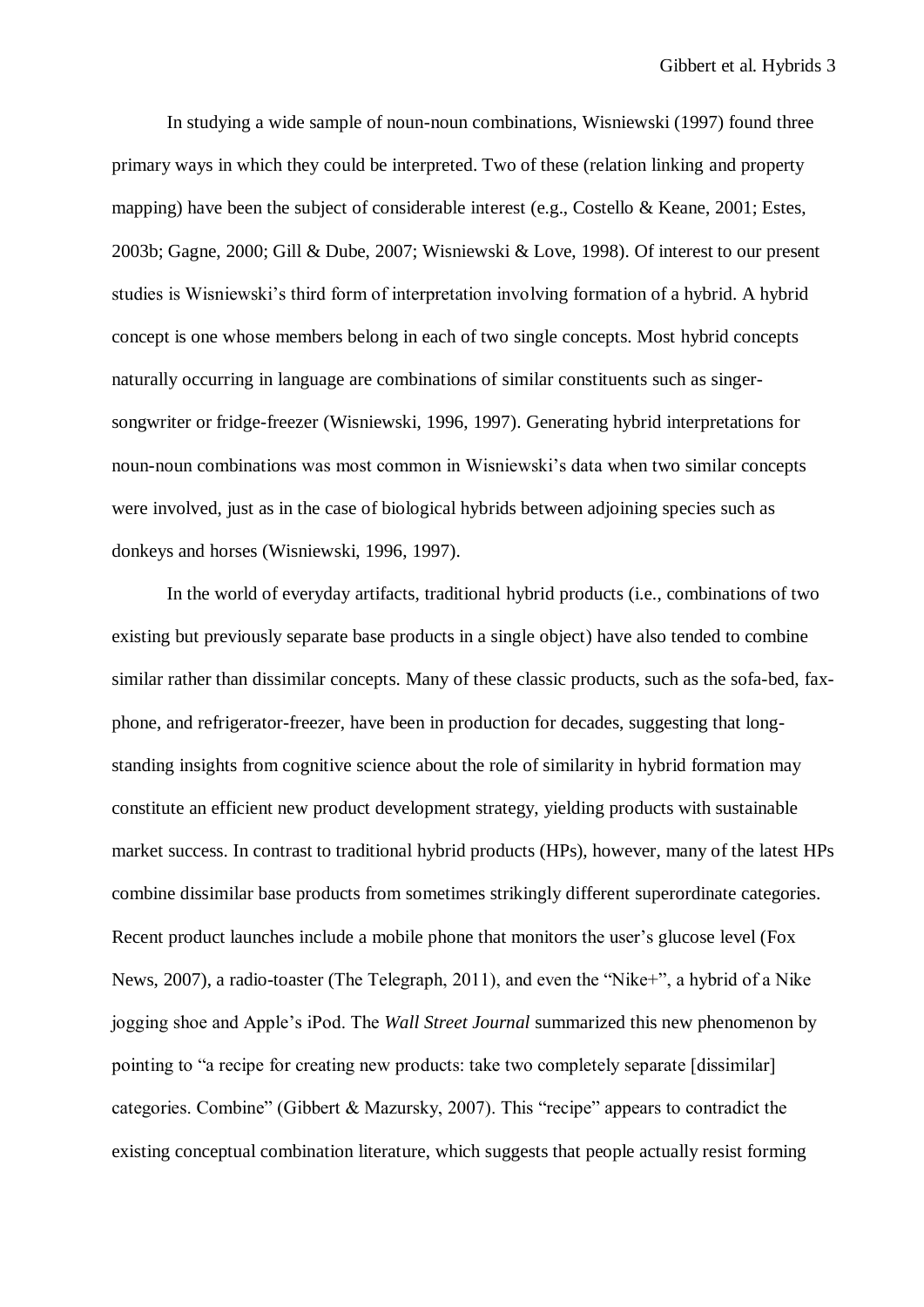hybrids of dissimilar concepts (e.g., Wilkenfeld & Ward, 2001; Wisniewski, 1997). Thus, dissimilar hybrids are unlikely (Wisniewski, 1996), implausible (Costello & Keane, 2000) or even impossible (Hampton, Green, Lewis, & Estes, 2001), representing overextensions of their constituent concepts (Hampton, 1988), Why, then, do we see this recent surge of dissimilar HPs in the marketplace, and (how) can models of conceptual combination explain the prevalence of these products?

Our conceptual lever for addressing the challenge of dissimilar HPs is previous research in consumer behavior, focusing on the effects of the constituent products' degree of similarity (Gibbert & Mazursky, 2009). Practically speaking, the result of each stage of hybrid formation is of particular interest, as each stage might lead to different types of HPs that we see in the marketplace. Specifically, the consumer products might be aggregated first into an *additive*  hybrid, simply by forming the union of the two sets of functions. For example to create a combination of a flashlight and a pair of slippers a designer would initially construct a conceptual representation that aggregated together the attributes of flashlights (bulbs, batteries, switches) with those of slippers (soft, warm shoes for indoors). Subsequently, the hybrid product could become more *integrative*, if the second stage of conceptual combination is used to identify conflicting attributes, and to resolve them by altering the original products and by introducing emergent attributes. For example walking in the slippers could recharge the battery, while a pressure sensor could be used to turn the light on when the slippers are worn. It is very probable that this resolution of conflicting attributes and identification of emergent attributes arises from a scenario construction or perceptual simulation process, whereby one imagines the hybrid more fully than is possible with a simple attribute aggregation (Barsalou, 1999; 2009; Hampton, 1987, 1988; Lynott & Connell, 2010; Wu & Barsalou, 2009). Our question is the extent to which this type of secondary processing is likely to improve the viability and desirability of a hybrid product.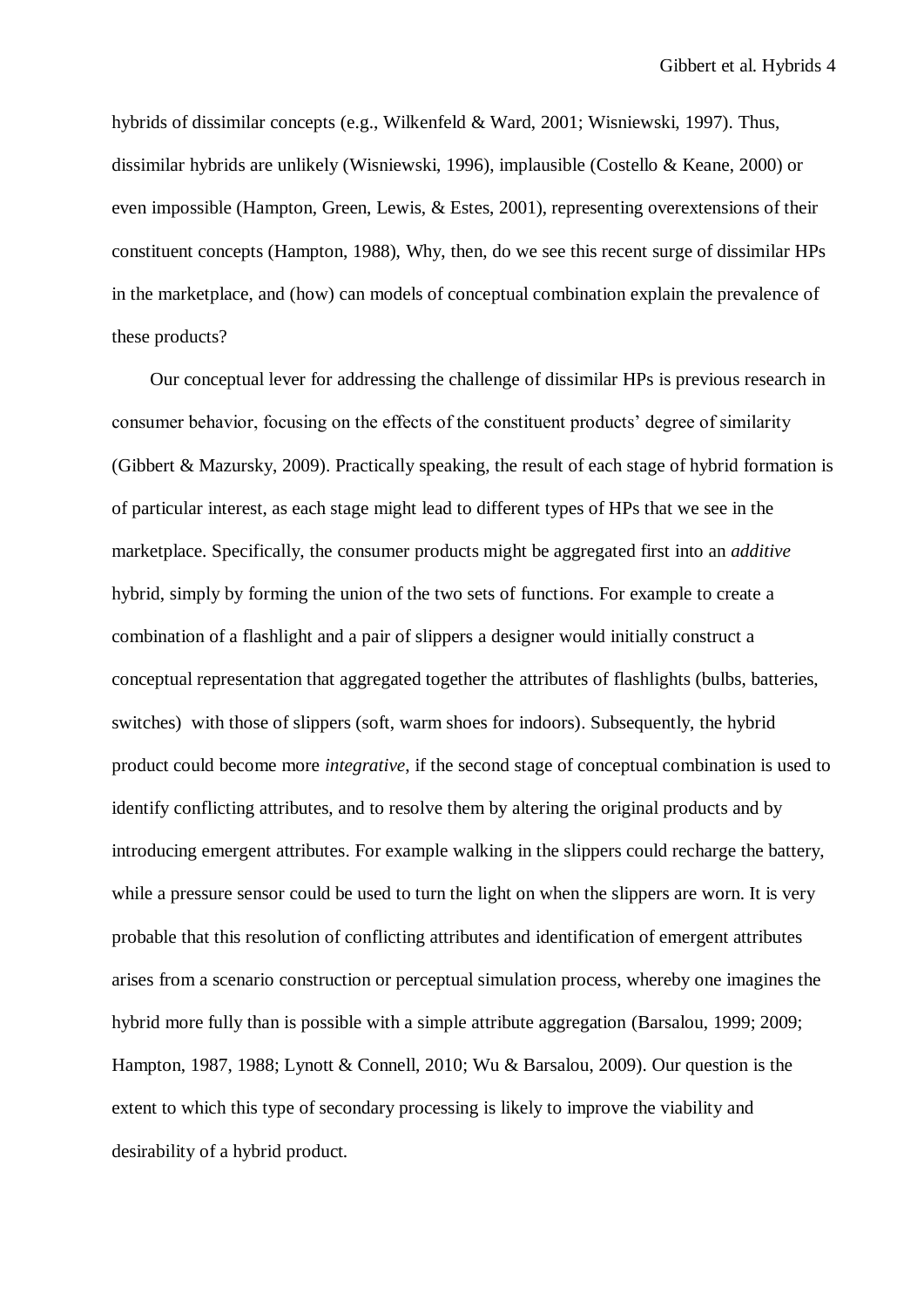How people evaluate novel products has been the subject of much research (for a review see Henard & Szymanski, 2001). Less has been done on the question of the value of HPs. Two ways can be identified in which they may gain value. One is the simple fact that a single product has a dual function – there is a 2 for 1 aspect to the hybrid, as in an opener that both removes wine corks and beer caps. Here the value of the hybrid should be simply that one only needs one object rather than two. A second more exciting aspect of a hybrid product comes however when the hybrid extends the functionality of the two individual components. We propose that it is this extended functionality, arising from the second stage in a process of conceptual combination, which can give a HP particular desirability for the consumer. In the studies to be reported below we therefore distinguish additive and integrative hybrids, and consider how they are valued under different conditions.

Differentiating between additive and integrative hybrids in the context of similar and dissimilar HPs also makes important theoretical contributions to both the cognitive science and the consumer behavior literatures. First, the conceptual combination literature has pointed to three main ways of combining noun concepts: relational, property, and hybrid interpretations (Wisniewski, 1997). While the former two have been studied extensively (e.g., Costello & Keane, 2000, 2001; Estes, 2003a, 2003b; Estes & Glucksberg, 2000; Gagne, 2000; Wisniewski, 1996, 1997; Wisniewski & Love, 1998), hybrid combinations have attracted relatively less interest, perhaps because relational and property interpretations occur much more frequently in language comprehension (from 30% to 70%) than hybrid interpretations (only around 10%, Costello & Keane, 2001, p. 256). As such, studying hybrids in the marketplace, which is replete with both similar and dissimilar HPs, may provide new insights into hybrid formation. For example, current models assume that hybridization results from a process of structural alignment and comparison (Wisniewski, 1996, 1997). However, because dissimilar concepts are more likely to induce an integration process than a comparison process (Estes, 2003a; Golonka &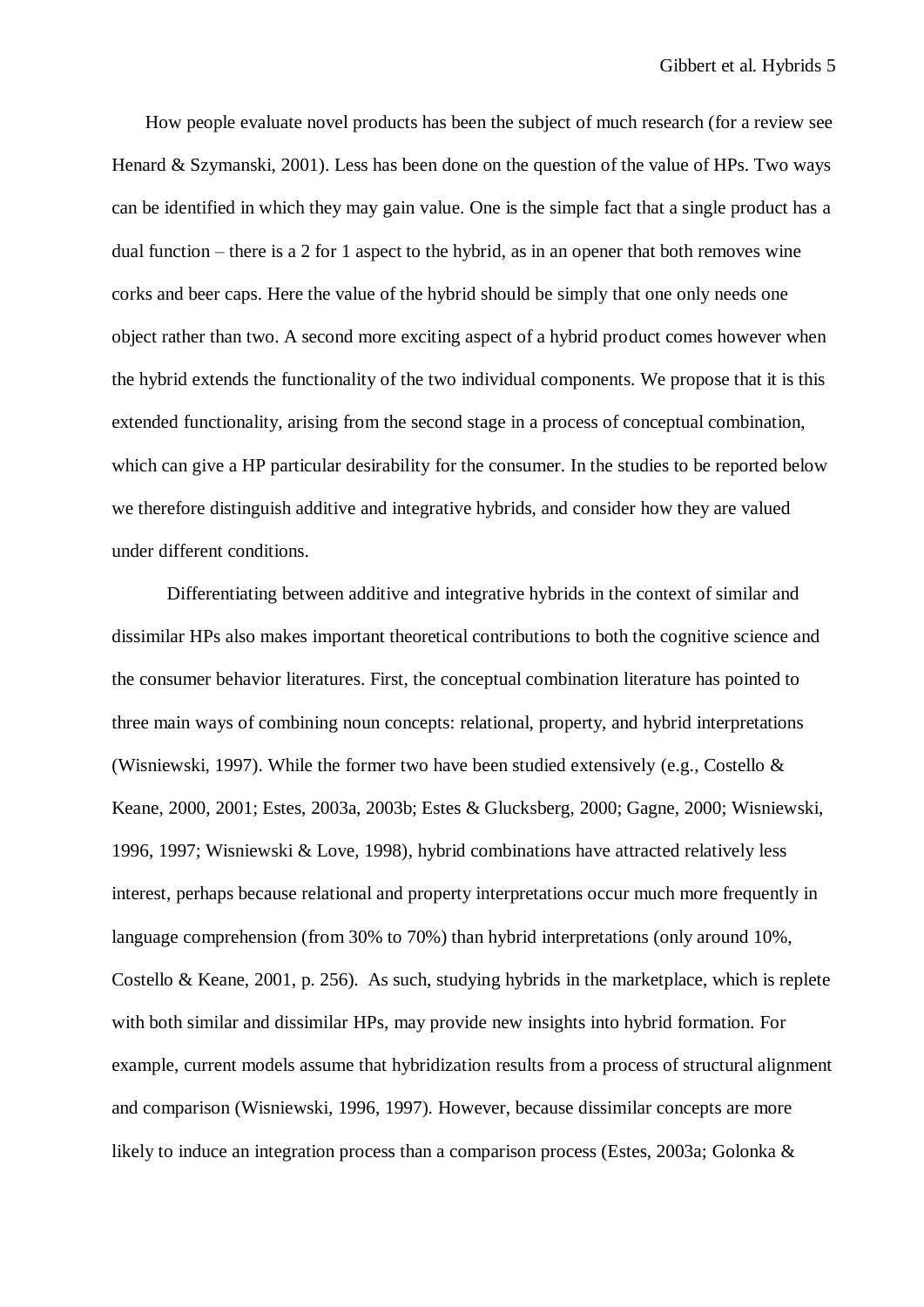Gibbert et al. Hybrids 6

Estes, 2009; Simmons & Estes, 2008; Wisniewski & Bassok, 1999), the prevalence of dissimilar HPs in the marketplace suggests that integration may also support hybridization.

Second, the consumer behavior literature has investigated additive hybrids (e.g., Johar, Maheswaran, & Peracchio 2006; Stremersch & Tellis 2002; Thompson, Hamilton, & Rust, 2005), but little research has examined integrative hybrids. For example, Gill and Lei (2009) studied the addition of new functionalities to products, but integrative HPs were not explicitly examined. To illustrate, they described an MP3 player–GPS by listing the features of the MP3 player and then adding that it also contains a GPS system. Similarly, Rajagopal and Burnkrant (2009) described to participants a hybrid of a GPS navigation system and a radar detector, but the HP did not link their functions in any way. By contrast, an *integrative* hybrid would build on emerging properties (Hampton, 1987, 1988). For instance, the GPS-MP3 player might alert one to the particular songs associated with certain locations (e.g., when passing recording studios in Liverpool or London, as does the Garmin Rock Navigator, www.garminrocknavigator.it), and the GPS-radar detector might alert drivers to an alternative route when radar is detected. Thus, applying cognitive models of hybrid formation to HPs could extend the toolbox of new product development and consumer behavior. To achieve these synergies methodologically, we employ manipulations from cognitive science, pairing them with outcome measurements (i.e., perceived novelty and market success) from consumer behavior.

The rest of the article is organized as follows. First we discuss cognitive research on similarity as well as additive and integrative hybrids. We then present a series of four empirical studies. For generality, we employed a variety of different methodologies to manipulate the type of hybrid, with increasing degrees of experimental control and depth of analysis and decreasing numbers of HPs used as stimuli. Study 1 starts off by using evidence from HP examples (n=90) that were actually available in the marketplace at the time of the study. Studies 2 and 3 then examined how similarity of the two products in an HP interacts with additive versus integrative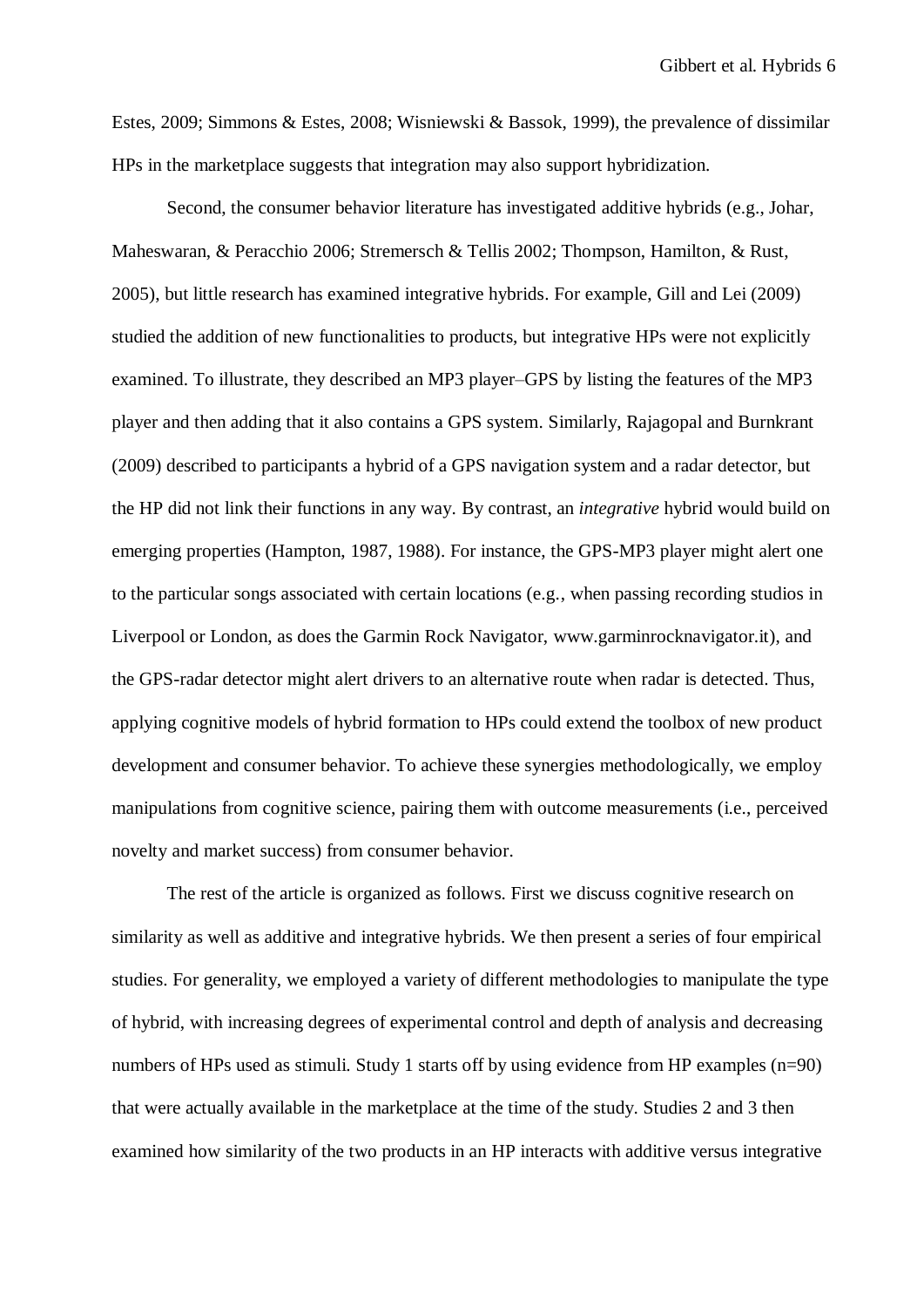hybridization in its effect on product evaluation. Study 2 constructed a factorial design using materials selected from Study 1, while in Study 3 we explicitly presented participants with additive and integrative HPs that we created ourselves. Our final study focused attention on a single pair of HPs, differing only in the similarity of the products combined. This time, participants were asked to generate their own interpretations of the hybrids using a methodology from earlier psychological research. As a final step, we used content analysis of participants' solutions to establish that their first and second interpretations were primarily additive and integrative, respectively.

#### *Conceptual Framework: Similarity, Dissimilarity & Hybrid Formation*

Corresponding to the psychological results suggesting that dissimilar hybrids are infrequent, research in marketing and consumer behavior shows that product bundles, i.e. combinations of products for which separate markets exist (for example selling a personal digital assistant and a wireless service constitutes a product bundle since consumers can purchase either separately) are evaluated more positively when the products are related (e.g. personal digital assistant and wireless service) than when they are unrelated (e.g. personal digital assistant and electric razor), even though unrelated bundles might be perceived as more novel (Johar et al., 2006; Stremersch & Tellis 2002). The consumer behavior literature also suggests that, in general, hybrids of similar products are preferred over hybrids of dissimilar products (Gibbert & Mazursky, 2009; Gill, 2008). Moreover, the addition of related and similar features, while yielding lower novelty ratings, leads to more positive evaluations than the addition of unrelated and dissimilar features (e.g. Gill, 2008; Gill & Lei, 2009). In view of these findings we propose that, other things being equal, hybrids of similar products should be judged less novel and be evaluated more positively than hybrids of dissimilar products.

In addition to the similarity of the hybrid, we also predicted that the type of hybrid would influence its evaluation. The conceptual combination literature provides different accounts of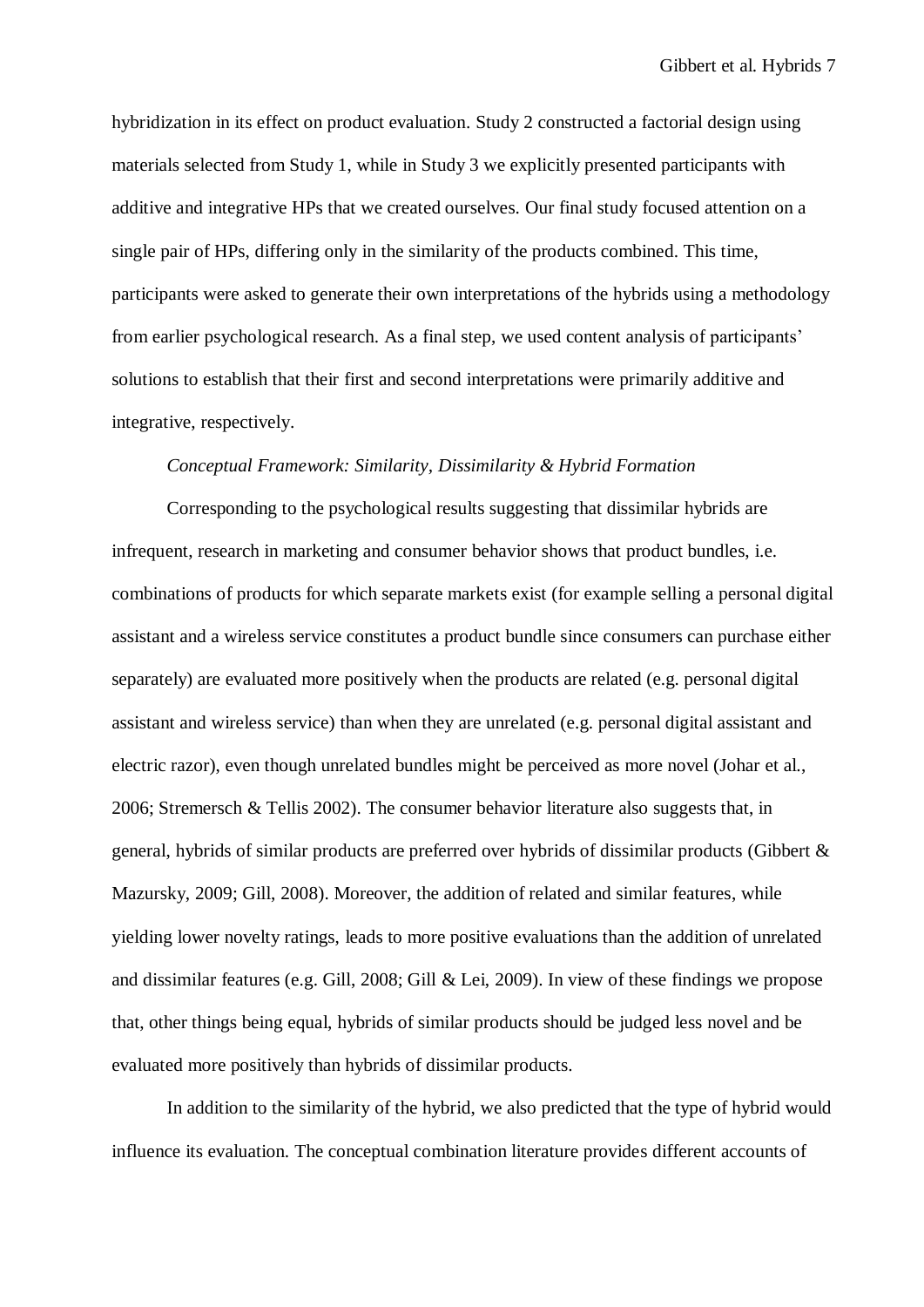hybrid formation (e.g., Costello & Keane, 2000, 2001; Hampton, 1987, 1988; Thagard, 1997; Wisniewski, 1997). Two basic schools of thought can be identified. First, while Costello and Keane's model focuses primarily on language understanding, it can also provide an account of the formation of hybrid products. Their model is based on an algorithmic process that searches through many possible interpretations of a combined concept and settles on the one that maximizes the three constraints of diagnosticity, plausibility, and informativeness. Their singlestage model predicts that, after several iterations, people will settle on the optimum solution, optimal in that it best satisfies the three constraints (Costello & Keane, 2000, p. 308-310). The second school of thought is more directly concerned with the creative processes underlying hybrid formation, as exemplified by Hampton's composite prototype model (Hampton, 1987; 1988; see also Smith, Osherson, Rips & Keane, 1988; Thagard 1997). Specifically, the composite prototype model distinguishes between additive and integrative hybrids (Hampton, 1987, 1988). In the case of an additive HP, products are aggregated together into a single product. Someone combining, say, a hairbrush and a radio would simply imagine a product of a certain size, with handle, bristles, amplifier and speakers, power cord, etc. At this stage, the new product will be considered to have all of the typical properties and functions of each base product (Hampton, 1987, 1988). An integrative HP shifts attention to requirements stemming from the relations and potential incompatibilities between the two products. For instance, the radio could not have large bass speakers if it is hand-held, and there may be a risk of electric shock if the object is applied to one's head. In response to these problems the coherence and appreciation of the hybrid may be improved by creating new links between functions of the two concepts, and finding situations where these links can resolve usage problems through a kind of situated simulation (Barsalou, 1999, 2009; Lynott & Connell, 2010).

This act of situating the links in a concrete usage context is likely to be key to successful integration. As Barsalou describes it, people imagine a situation in which the two products have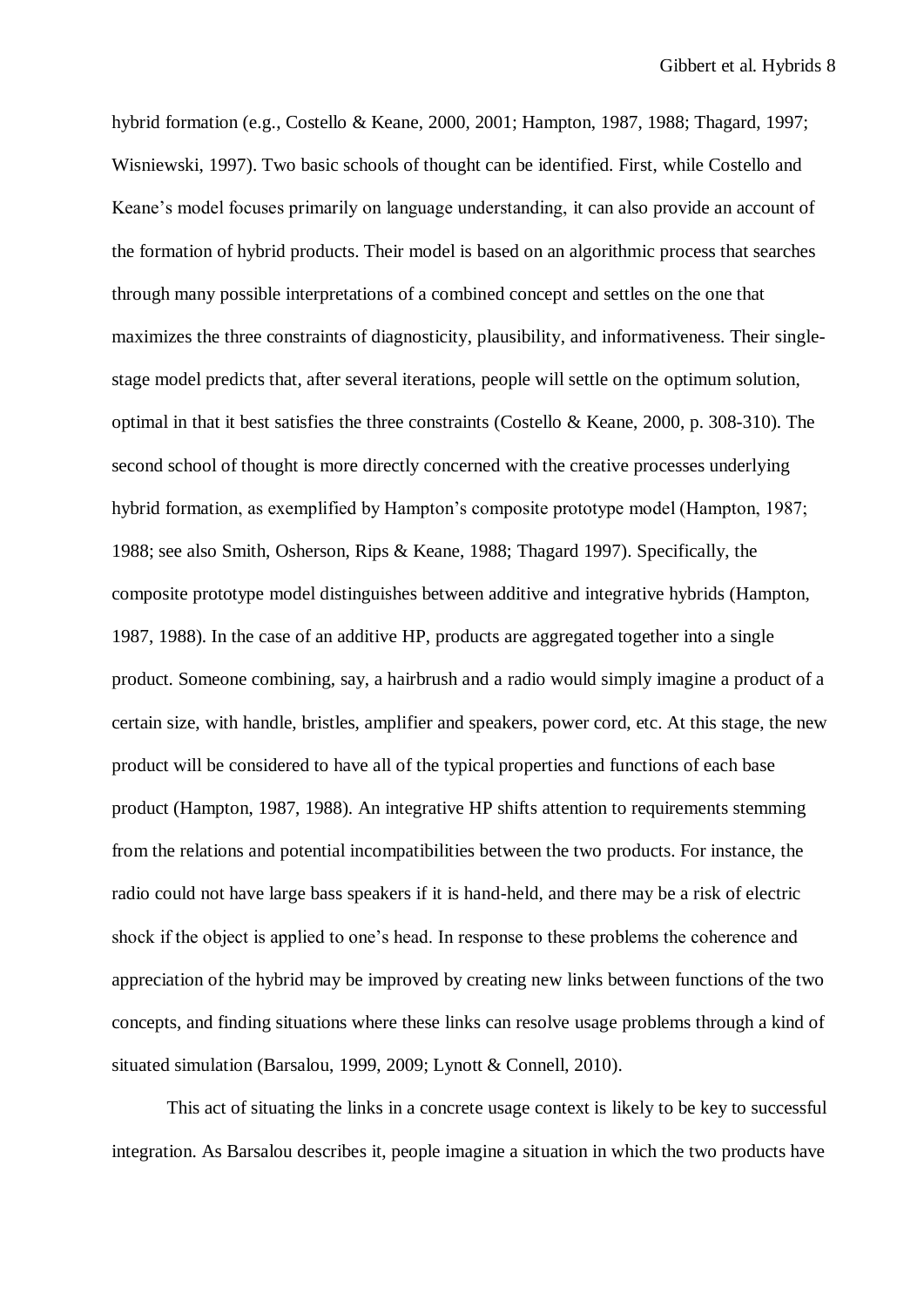been combined, and then play out the likely consequences through a process of mental simulation. Importantly though, if a simple interpretation is available, people may not spontaneously simulate such elaborate, contextual representations of the hybrids. That is, in many cases a shallow, "good-enough" representation may suffice without the need for an elaborate simulation (Ferreira & Patson, 2007). But in other cases, individuals may be induced or prompted to engage in a mental simulation, imagining a usage situation where two products interrelate meaningfully. To illustrate this process, Hampton (1997) described a study in which participants were explicitly asked to imagine "impossible" objects such as a fruit that was also a kind of furniture (e.g., a banana-couch). Only a minority of participants was able to generate a successful solution to the problem, but those who did produced strongly integrative conceptual combinations, often elaborated with particular situations. When faced with the problem that bananas are perishable whereas a couch is not, incompatibilities for such a fruit-furniture hybrid were resolved either by imagining a situation with particularly durable fruit that took a long time to decay, or with a specific type of furniture that needed regular replacement to remain "fresh" (Hampton, 1997). Thus, hybridization of dissimilar concepts may require more contextual elaboration.

The marketing and consumer behavior literatures provide evidence that links between products and usage situations are seen as attractive (Goldenberg & Mazursky, 2002). For example, the color of a plastic lid for paper coffee cups can be linked to the temperature of the coffee so as to indicate when the coffee is safe to drink (e.g., the normally white lid is red when the coffee is too hot). As another example, Nike and Apple launched the new HP "Nike+", mentioned earlier, which combines the highly dissimilar products jogging shoe and mp3 player. A chip produced by Apple is inserted into the sole of a Nike jogging shoe thereby turning the shoe into a step-counter, which connects the shoe to Apple's mp3 player iPod. This product uses the proprietary "Tune Your Run" technology where the iPod displays information about the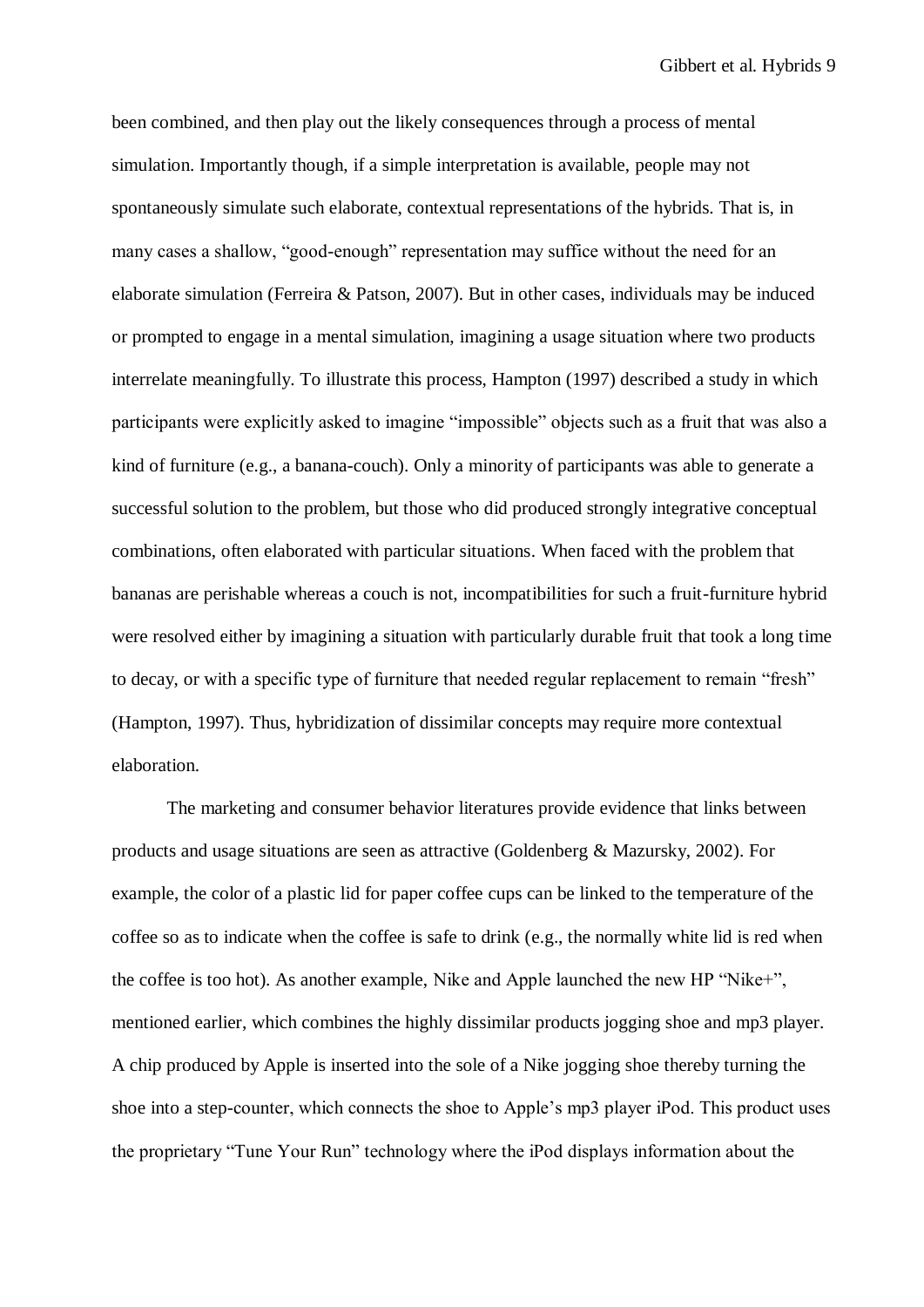distance run, pace, and calories burned and even allows the runner to select specific songs with a faster rhythm, enabling people to "turn on, at exactly the right moment, the one song that always gets you through the home stretch" (http://www.apple.com). On the basis of these observations from the literature and the marketplace, we propose that, other things being equal, integrative hybrids should be evaluated more positively than additive hybrids.

In addition to these hypothesized main effects of similarity and hybrid type, we also hypothesized that these two factors would interact. Specifically, whereas dissimilar products may benefit greatly from the second stage of hybrid formation, similar products may not benefit to the same extent. Similar products tend to have similar functions and share similar roles in a usage situation (e.g., Markman & Wisniewski, 1997; Wisniewski, 1996). As suggested above, hybrids of similar products are therefore readily appreciated, appear more familiar (and consequently less novel), and tend not to require new functionalities to explain why those products were combined or to resolve functional incompatibilities between them. For these similar hybrids, a simple good-enough interpretation is sufficient for positive evaluations. Dissimilar products, in contrast, tend to have different functions and fulfill different roles in usage situations (Estes, Golonka, & Jones, 2011; Estes & Jones, 2009). Hybrids of dissimilar products are therefore more likely to need new functional links to resolve incompatibilities and increase coherence if they are to be positively evaluated. Thus, we also hypothesized that the similarity of the base products should interact with the type of combination, in that dissimilar products should gain relatively more in terms of positive evaluation from integrative hybridization than should similar products.

#### Study 1

Study 1 tested the hypotheses that in the range of HPs already available for purchase, similar HPs would be valued more than dissimilar HPs, and integrative HPs would be valued more than additive HPs. We first asked young consumers to scout the market for examples of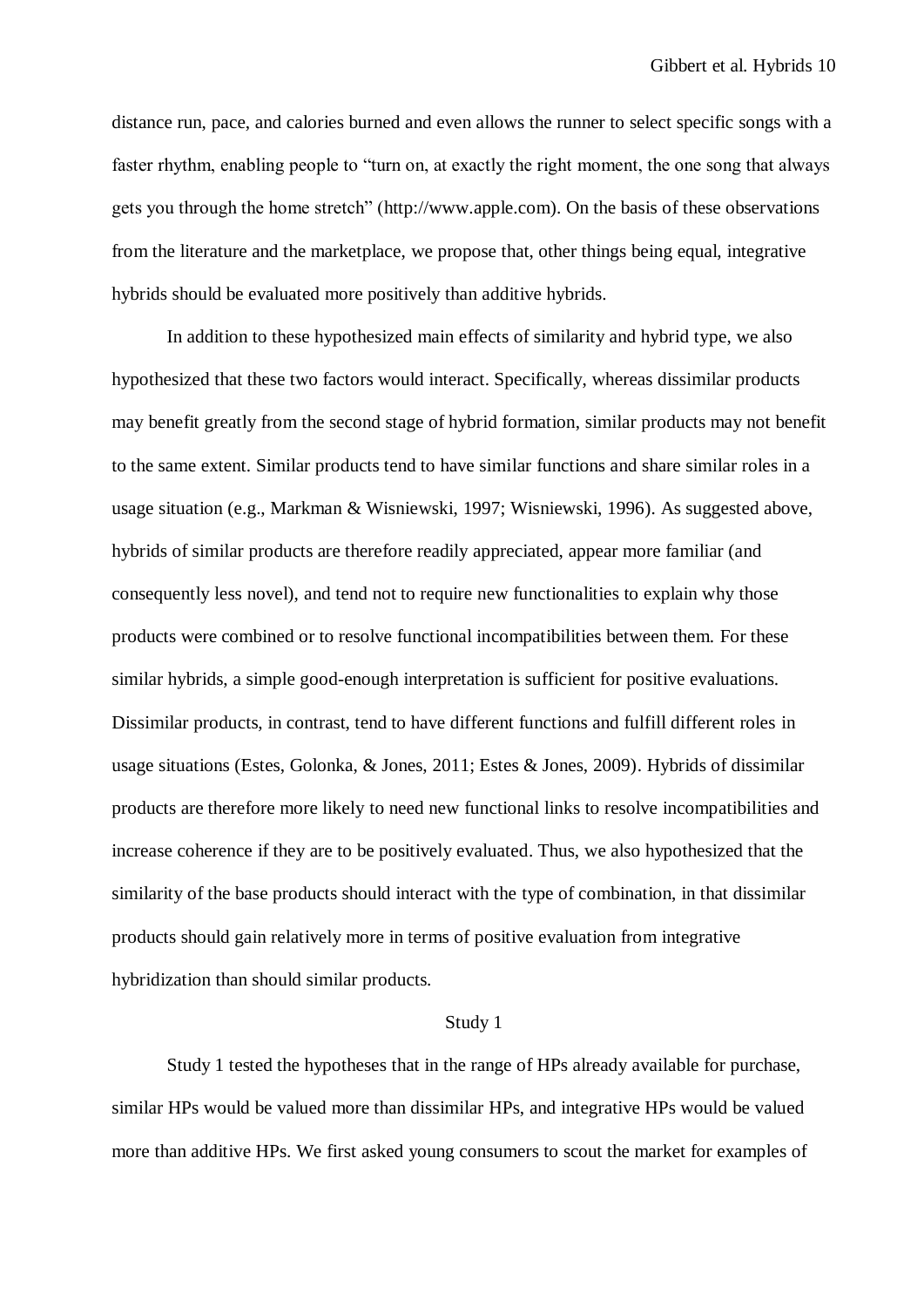HPs that were actually for sale at the time of the data collection, and then we solicited similarity and evaluation ratings of these HPs from trained expert judges.

#### *Method*

*Generation of HPs.* Three hundred eighteen undergraduates in a basic marketing course participated for pay. In the first session of the course, students were introduced to the concept of HPs, and they were given four examples to explain and illustrate the concept further (sofa-bed, fax-phone, camera-phone, and slippers-flashlight). They were then asked to submit examples of such HPs, including a short description of the example, a photo, and further leads for finding more information about the example (e.g., websites, newspaper clippings). At the end of the semester, each unique example was compensated with a  $E10$  book voucher, redeemable at the university bookshop. One hundred fifty-eight unique examples of HPs were submitted. Via an internet search we identified those products that were actually sold in the marketplace at the time of data collection. HPs that were only available by second hand sales from sites such as eBay were excluded. Sixty-eight of the HPs, including Frisbee-video camera and duster-cocktail shaker, were excluded by these criteria, leaving 90 HPs for further study (see Appendix A).

*Classification of HPs.* Three expert judges were shown pictures of the 90 HPs and independently classified each product as either additive or integrative. All three judges were senior industrial designers who held postgraduate degrees (at least MSc or equivalent), had a record of at least 15 years of experience in designing consumer goods, taught at university, and held high-ranking positions in industry (at least vice president or equivalent). HPs were classified as integrative if the function of one constituent product was linked with the function of the other constituent product. For instance, the thermometer-pacifier was classified as integrative because the thermometer itself becomes a pacifier. It enables early detection of fever, which is less likely when these functions are not linked. In contrast, the Swiss army knife-USB memory unit was classified as additive because the constituent products are merely attached without any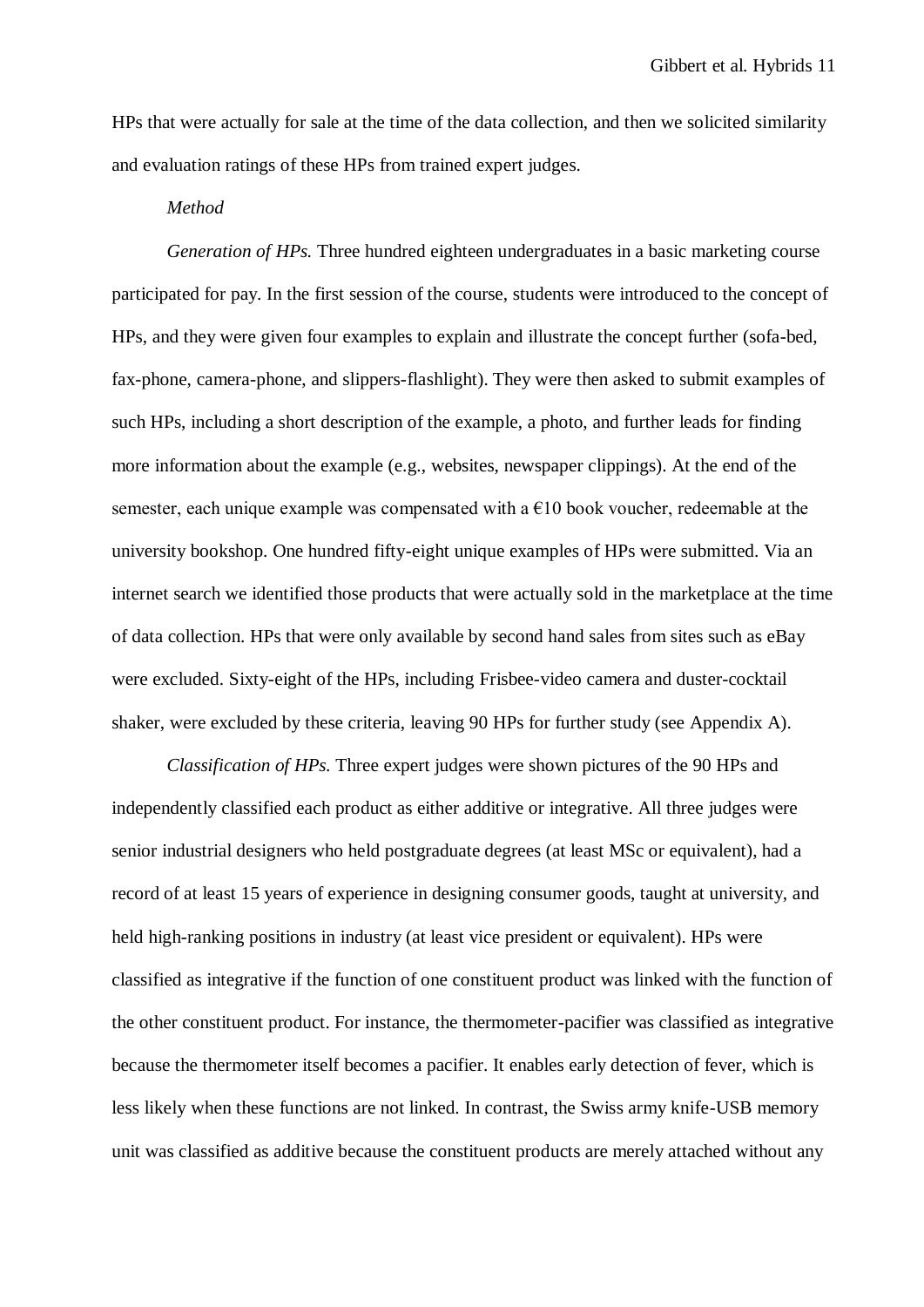links between individual functions. That is, the two constituents are combined for convenience in handling, but do not share functionalities. The HPs were presented in a single random order to all three judges. The judges agreed unanimously on 54 (60%) of the 90 classifications (where chance would be only 22 out of 90,  $\chi^2$  (1) = 42.2, p < .001), and the remaining 36 HPs were classified according to the majority. Forty-four of the HPs were classified as additive, and 46 were classified as integrative. (The less than perfect agreement may reflect the fact that in a real world sample the difference of additive versus integrative functionality is one of degree rather than a simple dichotomy).

*Evaluation of HPs.* The three expert judges also evaluated these 90 HPs. Specifically, they rated the usability and expected market success of each HP on a scale from 1 (low) to 7 (high). The mean pair-wise correlation among judges on each scale was +.76, and the scales correlated at +.78, so the ratings were combined across judges and scales to create an *evaluation* score for each HP, with higher scores indicating more positive value. Results are reported below.

*Similarity of HPs.* Finally, 27 MBA students rated the similarity of the two base products within each of these 90 product pairs. The product pairs were presented in a single random order on a large screen via PowerPoint in a classroom setting, and for each pair participants circled a number from 1 (very dissimilar) to 7 (very similar) on a response sheet. Two additional HPs that were used in Study 4 were also rated, but are not included in the analyses reported below.

#### *Results & Discussion*

Overall, the rated similarity of the hybrids' constituent products significantly predicted the hybrids' evaluations  $[r(88) = +0.76, p < 0.001]$ . As shown in Figure 1, this strong positive relationship between similarity and evaluation was evident among both additive and integrative hybrids. Integrative hybrids were evaluated higher (*M* = 4.43, *SE* = .33) than additive hybrids [*M*  $= 2.88$ , *SE* = .24;  $t(88) = 3.78$ ,  $p < .001$ . That is, whereas the integrative HPs were distributed fairly uniformly along the vertical axis of evaluation (see the black circles in Figure 1), the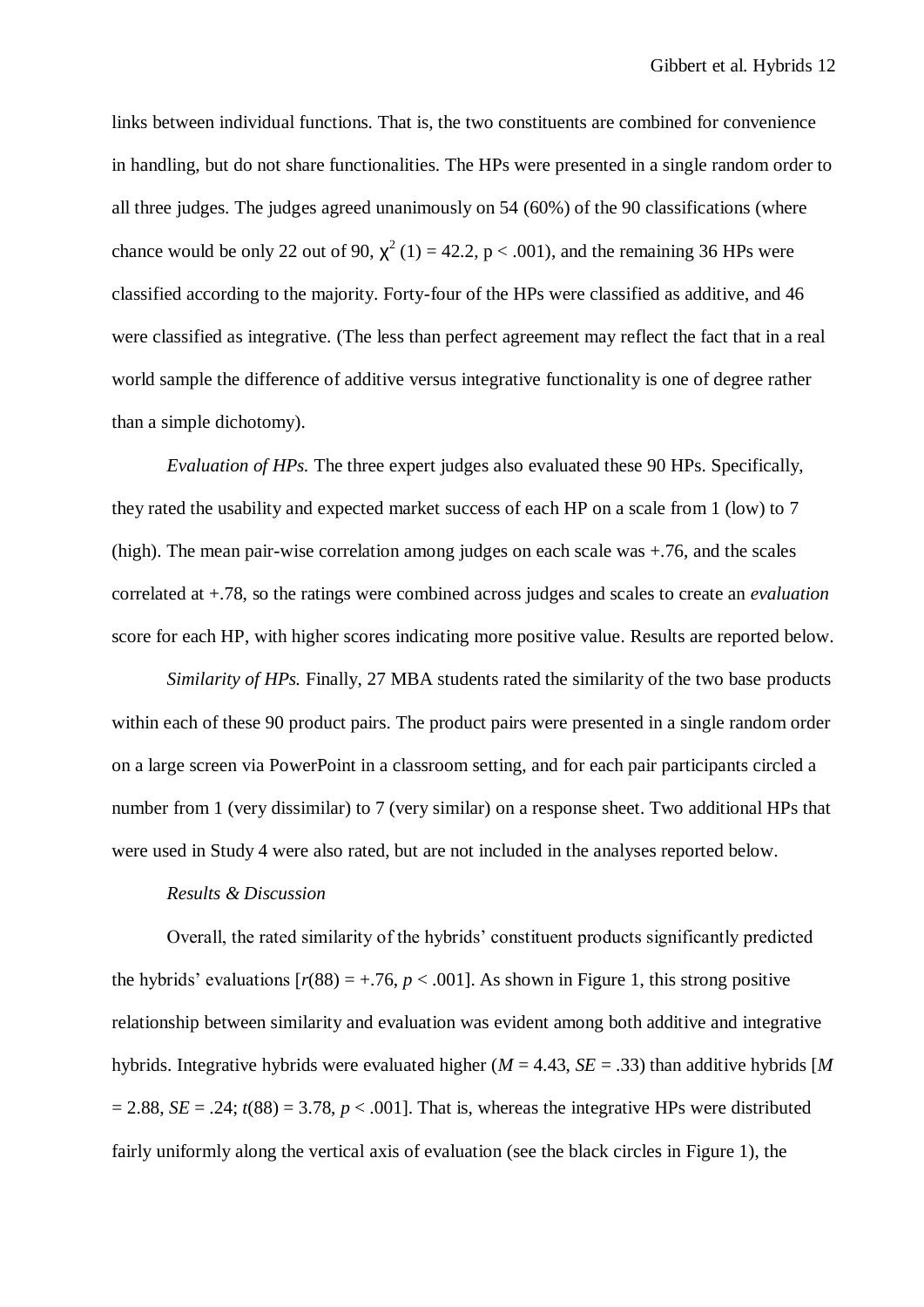additive HPs tended toward the lower end of the evaluation scale (gray squares). Integrative hybrids were also rated more similar ( $M = 4.08$ ,  $SE = .19$ ) than additive hybrids  $M = 3.06$ ,  $SE =$ .15;  $t(88) = 4.28$ ,  $p < .001$ . Whereas the integrative HPs tended toward the right of the similarity scale (along the x-axis), the additive HPs were clustered toward the left. In sum, similar hybrids were valued more than dissimilar hybrids, and integrative hybrids more than additive hybrids. These results thus support our hypotheses that, other things being equal, similar HPs are evaluated more positively than dissimilar HPs and integrative HPs are evaluated more positively than additive HPs.

The use of actual HPs available in the marketplace supports the external validity of these results. (Note that the selection of 90 HPs contains very few that were likely to be familiar to our participants, so they could only evaluate them on the basis of the picture and descriptions we provided). However, a limitation of this approach is that it is less controlled – it reflects unknown selective sampling in which products have been developed, which are judged by students to be worth reporting, and which were available to buy. These unknown sampling effects may explain why we unexpectedly found that the integrative hybrids tended to be more similar than the additive ones. According to our account we would expect similar hybrids to be quite effective without the need for further integration. In fact, consideration of the 8 integrated hybrids with similarity greater than 5.5, suggests that this was the case. These were items such as Skis-Snowboard, Heater-Air Conditioner, and PlayStation-DVD player. In each case the very close similarity of the two products was such that integration could occur without any need for new or emergent structure or characteristics. A simple clip could turn your skis into a snowboard, and the circuitry of a Play Station can be easily adapted to play DVDs. At the top end of the similarity scale, it may be that the close alignment of structure and function provides integration without the effort normally required to construct an integrated hybrid from dissimilar products.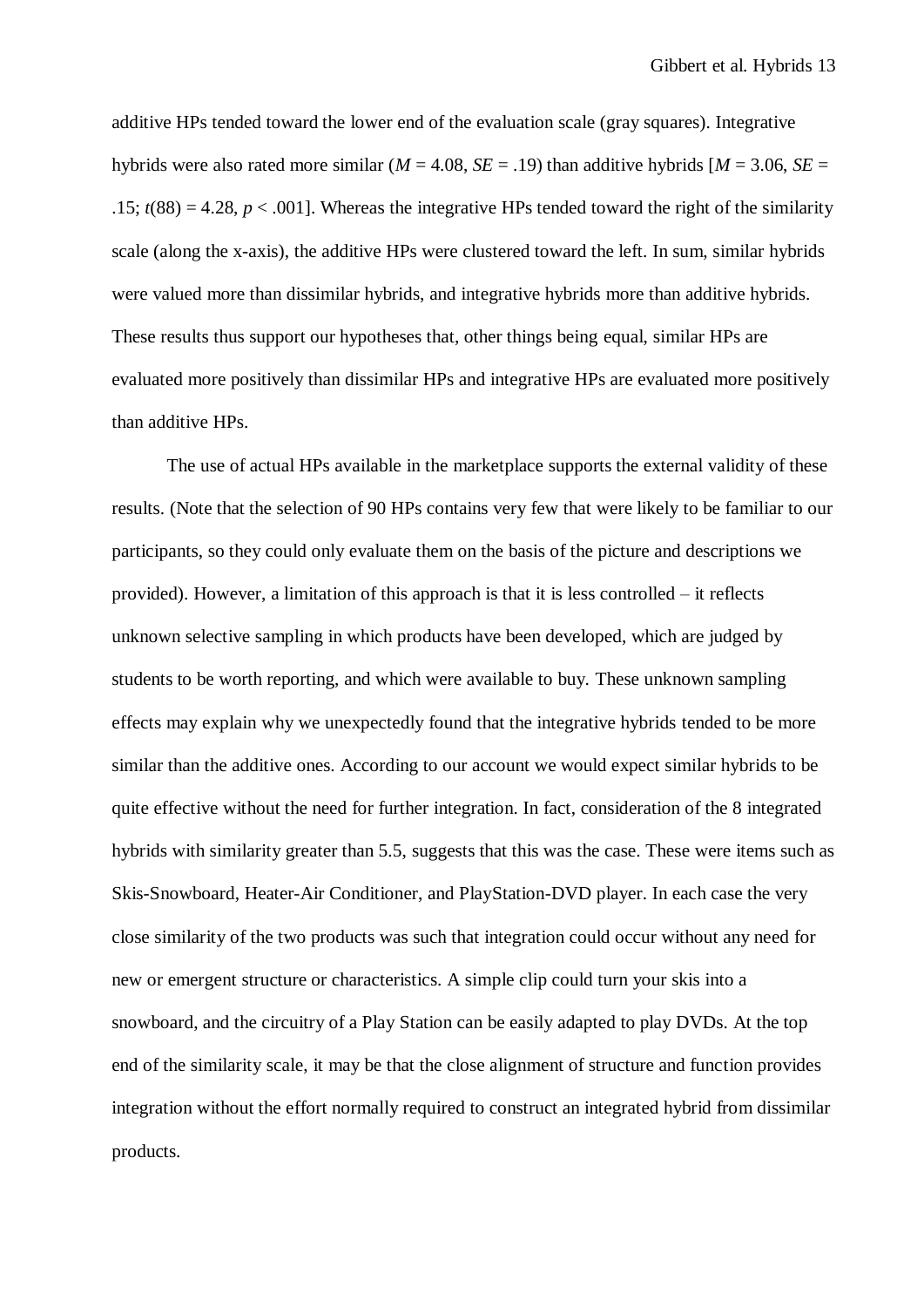Also, as suggested above, a key to successful integration is situating links between products in a concrete usage scenario. People reflect not only on the parts and function of an object in isolation, but also on the usage situation where it might be put. This process however is not automatic, but may require explicit prompting (cf. Ferreira & Patson, 2007). When prompted, people may imagine a situation in which the two products have been combined, and then play out the likely consequences (Barsalou, 1999, 2009; Lynott & Connell, 2010). As such, a second limitation of Study 1 was that it did not control for whether participants considered the product in a concrete usage situation. This raises the question, would the products be evaluated differently if they were considered in the context of a usage situation? Study 2 was designed to address this question. A final limitation of the Study was that the same judges first judged hybrid type, and then gave evaluations. In the remaining studies these variables were kept separate.

#### Study 2

Sixteen of the HPs from Study 1 were selected to provide an orthogonal contrast of similarity and hybrid type. Participants were first prompted to describe a potential usage context for each HP, and then they evaluated those HPs. Because similar base products are characterized by similar functions (Markman & Wisniewski, 1997; Wisniewski, 1996), an integrative HP linking these functions would not represent a big improvement on the additive HP. By contrast, the functions of dissimilar products may actually complement each other (Estes et al., 2011; Estes & Jones, 2009), so that combining them integratively would greatly improve their novelty and evaluation. We therefore predicted an interaction of similarity and type of HP.

#### *Method*

*Participants.* Fifty-one MBA students participated for partial course credit. Participants were randomly assigned to a similar or a dissimilar condition.

*Materials.* The classifications and similarity ratings from Study 1 were used to select 16 HPs for use in Study 2. The HPs were selected to vary orthogonally in similarity (similar,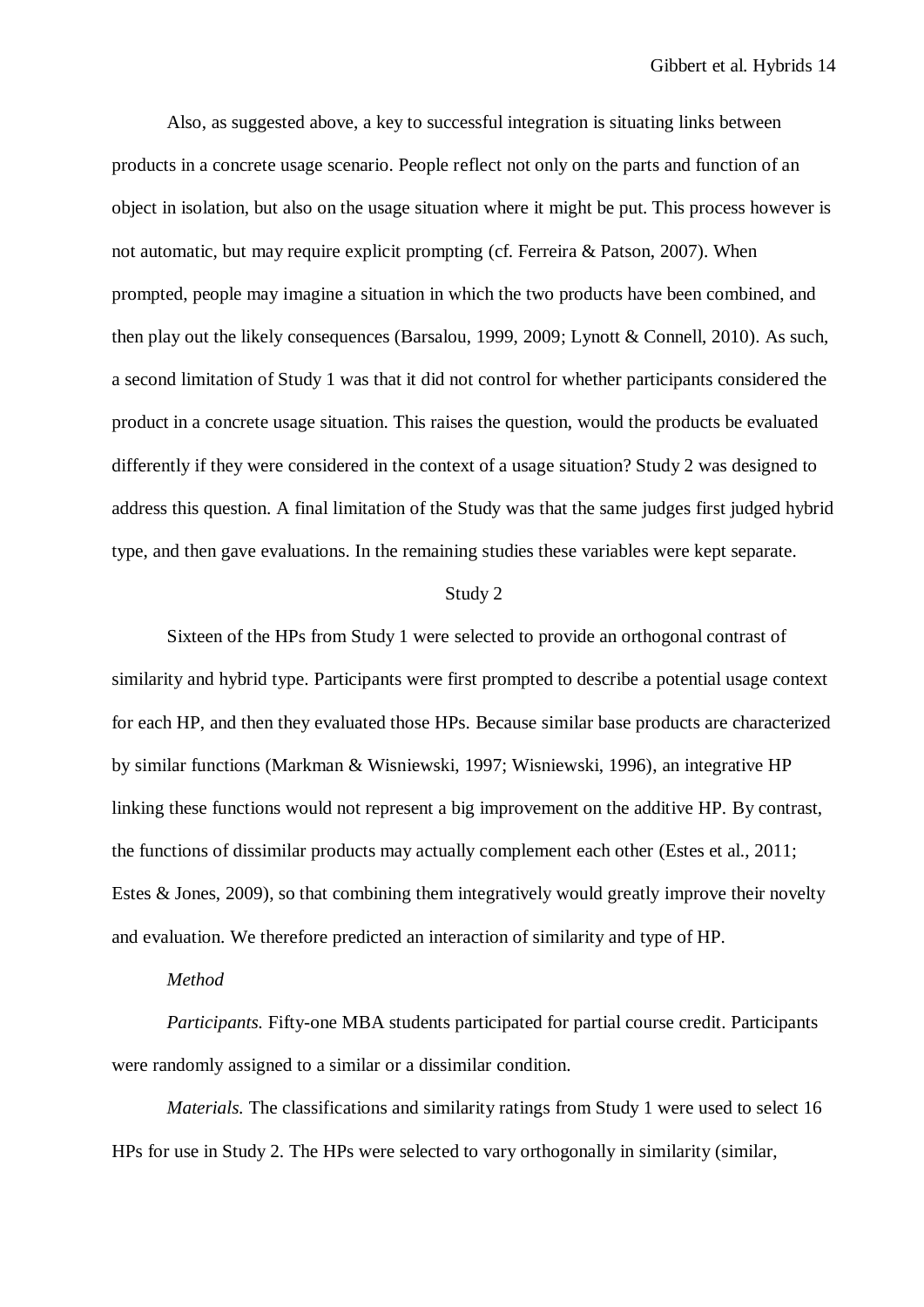dissimilar) and type (additive, integrative), so that between each type the HPs were matched as closely as possible for similarity. Thus, there were four HPs in each cell of a 2 (similarity)  $\times$  2 (type) design. The selected HPs in each condition were as follows: dissimilar additive (watch-ski pass, pen-firelighter, TV-shower, jacket-GPS), dissimilar integrative (watch-tie holder, tie-iPod pocket, camera-mp3 player, sushi-USB), similar additive (salt-pepper shaker, post it-marker pen, phone-hard drive, and ruler-calculator), and similar integrative (blanket-pullover, desk-bed, skisnowboard, trolley-car seat). The similarity ratings in each condition were as follows: dissimilar additive ( $M = 2.01$ ,  $SE = .22$ ), dissimilar integrative ( $M = 2.01$ ,  $SE = .25$ ), similar additive ( $M =$ 4.54, *SE* = .28), and similar integrative (*M* = 4.67, *SE* = .30).

*Design and Procedure.* Each participant received one of two booklets that each contained eight HPs. One booklet contained all similar products, and the other all dissimilar constituent products. Within each booklet half of the HPs were integrative and half additive. HPs were presented in a single random order for all participants within each condition. To induce a specific usage situation and hence highlight the additive or integrative nature of the hybrids, participants were first prompted by the question "In what circumstances would this combination be useful to consumers?" A text box for participants' responses appeared below each HP. Finally, participants rated the novelty ("new"), usability ("usable"), purchase intention ("I would buy it"), and likely success ("Likelihood of market success") of each HP, in that order. Response scales ranged from 1 (low) to 7 (high).

*Data Analysis.* Following prior research (e.g., Moreau, Markman, & Lehmann, 2001), the 4 measures were submitted to Principal Component Analysis with Varimax rotation. The analysis confirmed that there were two underlying factors, one with 61% of the variance reflecting evaluation (usability, purchase intention and likely success) and a second with 26% of the variance reflecting novelty. The 4 measures were therefore collapsed into these two dependent variables and submitted to a 2 (similarity: similar, dissimilar; between-participants)  $\times$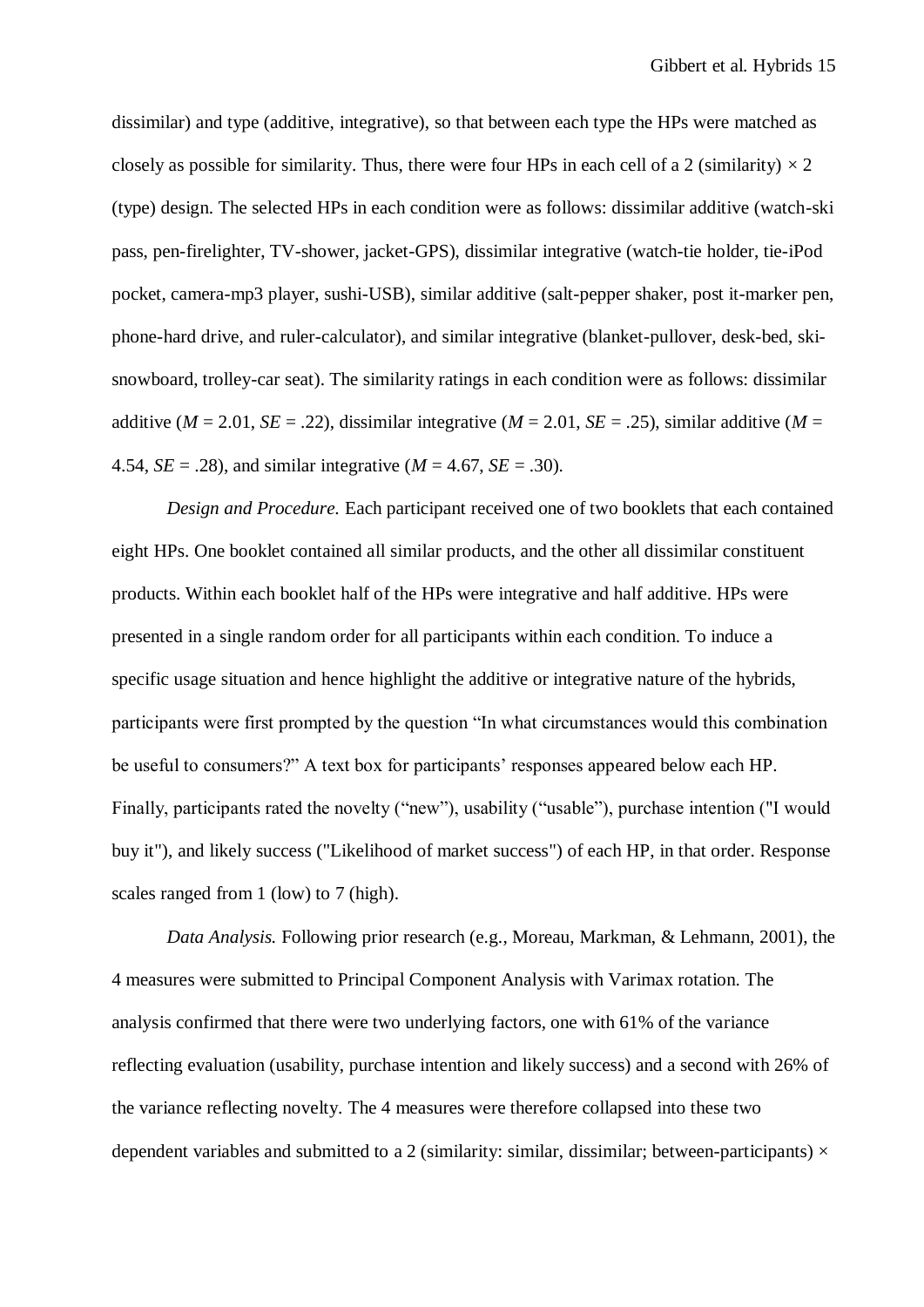2 (type: additive, integrative; within-participants) mixed MANOVA.

## *Results & Discussion*

Results are illustrated in Figure 2. Additive hybrids were rated significantly more novel than integrative hybrids  $[F(1, 49) = 8.05, p < .01]$ , and dissimilar hybrids were rated significantly more novel than similar hybrids  $[F(1, 49) = 4.50, p < .05]$ . The interaction was not significant ( $p = .37$ ). In terms of evaluation, integrative hybrids were valued significantly more than additive hybrids  $[F(1, 49) = 48.41, p < .001]$ . However, this main effect of type interacted significantly with similarity  $[F(1, 49) = 18.78, p < .001]$ . As evident in the figure, the effect of HP type (additive or integrative) on evaluation was much greater among dissimilar products  $[t(24) = 7.55, p < .001]$  than among similar products  $[t(25) = 1.97, p = .06]$ . This interaction supports our hypothesis.

Overall, Studies 1 and 2 demonstrated that the very same integrative HPs of dissimilar products were perceived differently depending on whether participants were induced to also think about concrete usage situations in which the HP might be employed. In Study 1, the dissimilar integrative HPs were poorly evaluated (see Figure 1 where only two of the 11 integrative products with similarity less than 3 achieved any degree of positive evaluation). However in Study 2, with the additional instruction to imagine a usage situation, the dissimilar integrative HPs were valued as much as the similar integrative ones.

A limitation of both studies was that the links for the integrative HPs were inferred from the perceptual stimulus (the picture of the product, see Gregan-Paxton, Hoeffler, & Zhao, 2005), and the usage situations were generated by the participants themselves. To improve experimental rigor in testing our hypothesis, it was desirable to employ a design where participants' interpretations of the links and usage situations could be better controlled. Thus, Study 3 used a more stringent design where the actual links and usage situations were explicitly spelled out, so as to provide a more reliable distinction between additive and integrative HPs.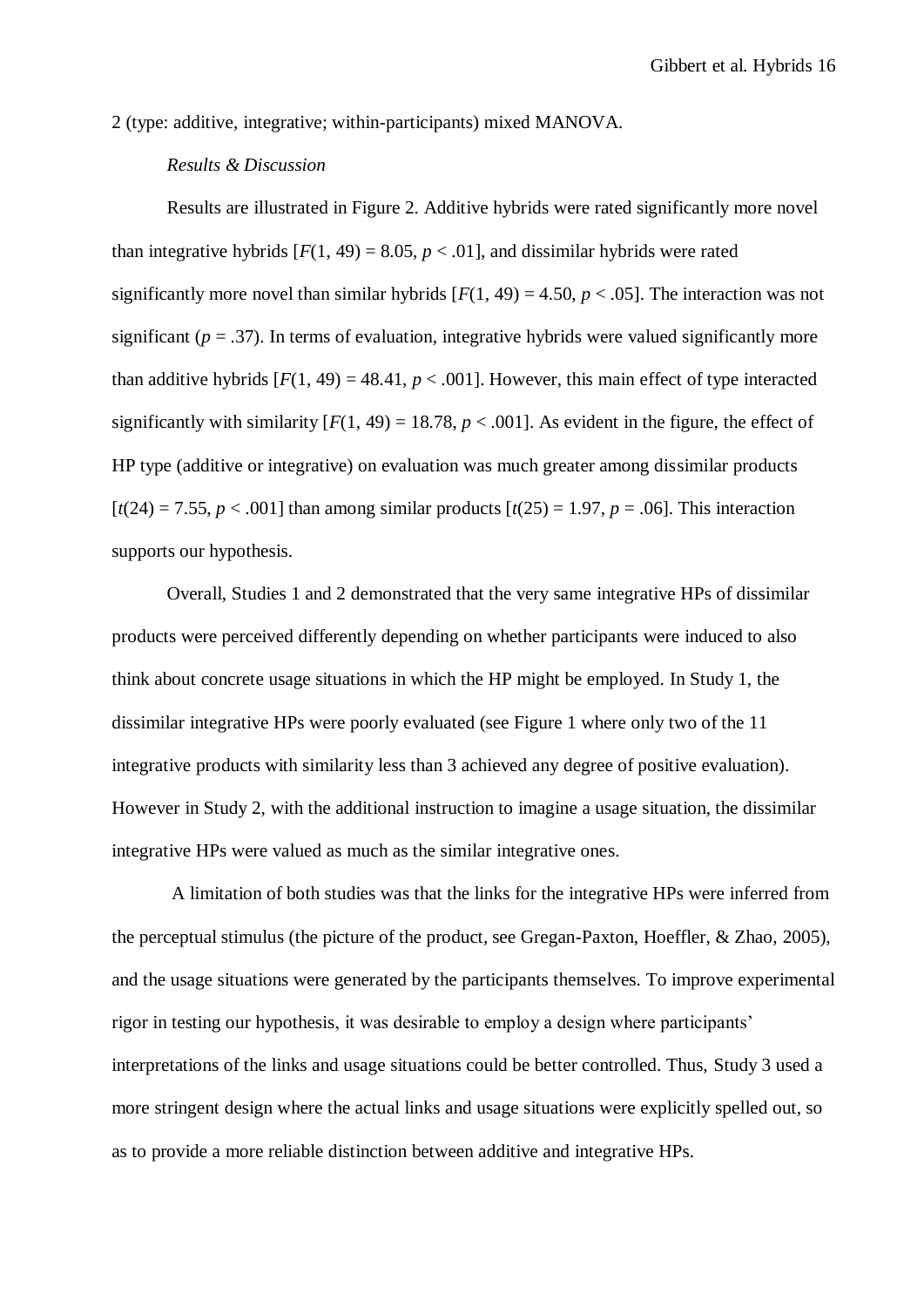#### Study 3

The purpose of Study 3 was to replicate and extend the results of the previous study, while using tighter control on the interpretations of the different types of HPs (additive versus integrative). In contrast to Study 2, this time we provided participants with concrete descriptions of additive and integrative HPs. In line with the composite prototype model, additive HPs were characterized as aggregating the two base products, but without linking these products in concrete usage situations where the HPs might be employed. By contrast, integrative HPs were described as having attributes that stem from linking the products, and usage situations were suggested for the HP.

#### *Method*

*Participants.* One hundred forty-six undergraduates participated voluntarily in a classroom setting.

*Materials and Procedure.* Each of four base products was paired with one similar product and one dissimilar product to create eight HPs. The similar HPs were computer mouse + telephone, USB memory device  $+$  laser pointer, thermometer  $+$  dummy ("pacifier" in American English), and slippers + torch ("flashlight" in American English). The dissimilar HPs were computer mouse + alarm clock, USB memory device + pocket knife, thermometer + whistle, and slippers + tape measure. The similarity of each product pair was assessed in the experiment, as described below.

The type of HP was manipulated by describing each HP with either additive or integrative attributes. To this end, each HP was described using four attributes. The first two attributes of each HP always consisted of one attribute of each of the constituent products (i.e., *base* attributes). For instance, the HP *torch - slippers* had the attributes "provides light at the press of a button" (property of *torch*) and "comfortable shoes for indoor use" (property of *slippers*). The other two attributes of each HP were either additive or integrative. An *additive*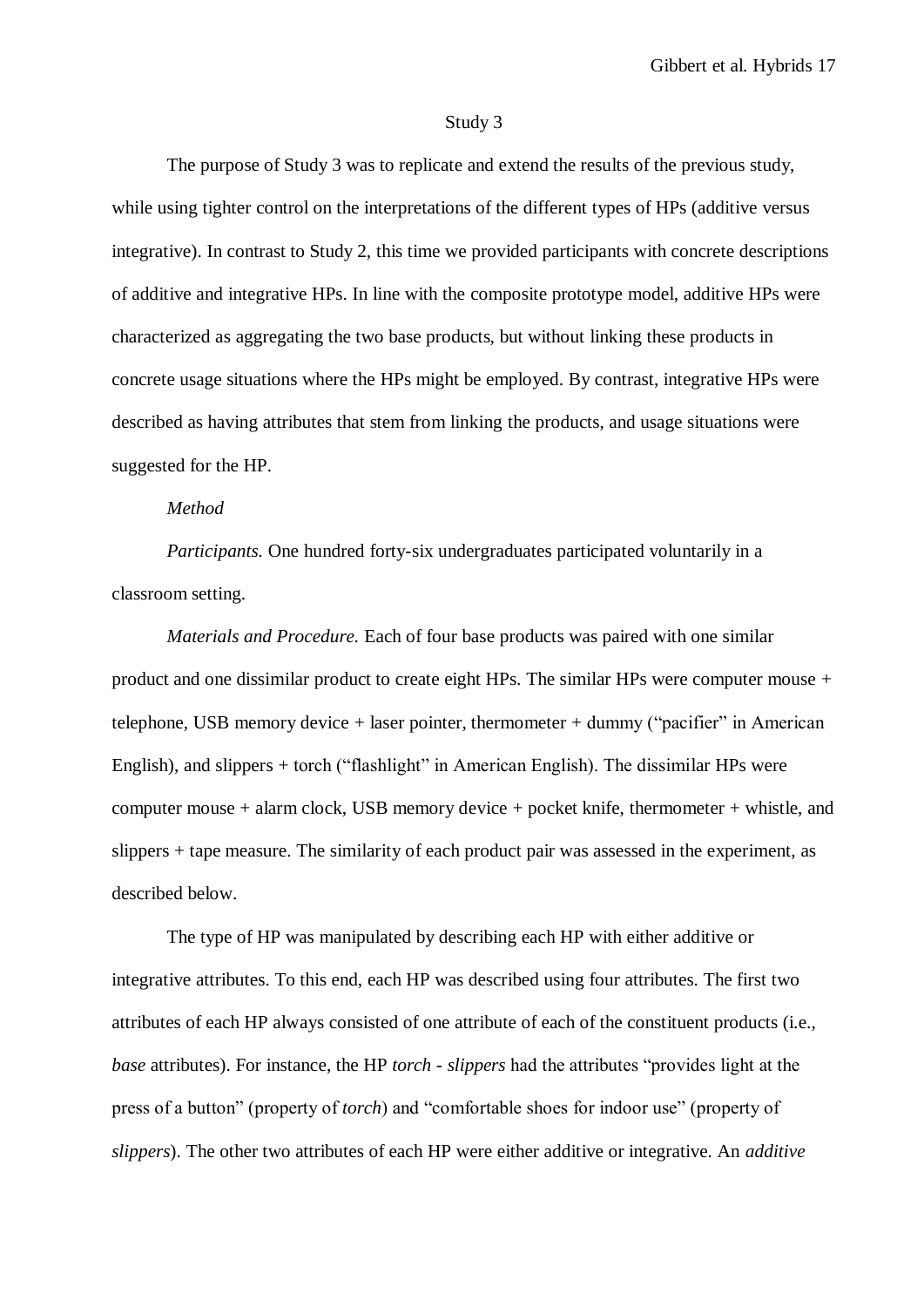*attribute* is true of one of the constituent products and does not functionally link the two constituent products. For example, the *torch - slippers* were described with the additive attributes "energy efficient LED lights" (attribute of *torch*) and "fleece-lined for extra comfort" (attribute of *slippers*). An *integrative attribute*, in contrast, functionally links the two constituent products and suggests specific usage situations. The *torch - slippers* were described as having the function "see where you're going at night without waking others" and "light switches on automatically when shoes are put on". We attempted to maximize the similarity of the attributes across each yoked pair of similar and dissimilar HPs. For instance, *telephone – computer mouse* was described with the integrative attributes "phone numbers dialed on keyboard" and "uses music stored on computer for ringtone", whereas *alarm clock – computer mouse* was described with the integrative attributes "alarm time is entered on keyboard" and "uses music stored on computer for alarm sound".

Thus, there were eight HPs, four similar and four dissimilar, and each HP was described with four attributes: Two base attributes and either two additive attributes or two integrative attributes. Each participant judged one HP in each of the four conditions of the similarity  $\times$  type factorial design, and all participants rated each base product only once (in either a similar or a dissimilar HP, and with either additive or integrative attributes).

Below each product description was a series of rating scales ranging from 1 ("certainly not") to 7 ("certainly"). We increased the number of scales from Study 2 in order to confirm the validity of the two factors of Novelty and Evaluation found previously, and consequently to improve the reliability of the measurements. Participants were asked to rate each HP on each of the following properties: Novelty ("new"), usability ("usable"), originality ("original"), benefit ("beneficial"), likability ("I like it"), purchase intention ("I would buy it"), success ("Likelihood of market success"), familiarity ("Are you familiar with the product?"), and prior use ("If so, did you use it?"). A rating of similarity ("are the two product categories similar?") was also included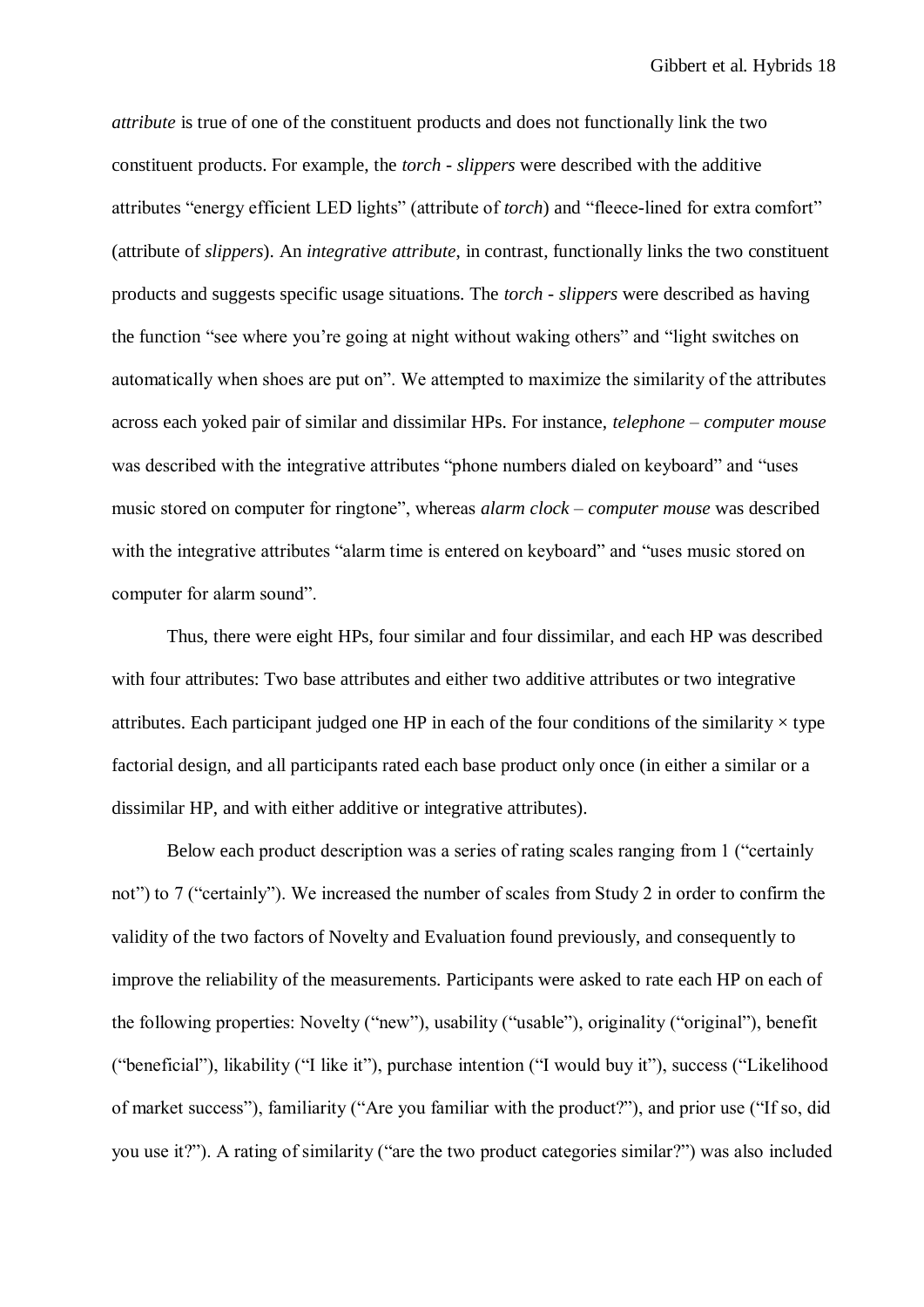as a manipulation check. Questions were presented in the order listed above, and participants indicated their ratings by circling a number on the scale.

*Data Analysis.* As in the preceding experiment, PCA with Varimax rotation confirmed two principal factors of novelty and evaluation. The first factor, which explained 52% of the variance, yielded high loadings for usability, benefit, likability, purchase intention, and success  $\text{(all} > .82)$ . The second factor, which explained 21% of the variance, yielded high loadings for novelty, originality, and familiarity (negative loading). Therefore, composite scores of *evaluation* and *novelty* were created by averaging the appropriate measures. All analyses reported below were conducted on these composite measures, which were analyzed via repeated measures MANOVA. We conducted one set of analyses that included all participants, and another set of analyses that excluded all participants who claimed prior use of one or more of the HPs on the "prior use" measure. Because these two analyses yielded identical patterns of statistically significant results, we report only the former analyses below.

#### *Results & Discussion*

We first tested whether our manipulation of HP similarity was valid. Indeed, the similar HPs were rated significantly more similar ( $M = 2.99$ ,  $SE = .12$ ) than the dissimilar HPs [ $M =$ 1.88,  $SE = .08$ ;  $F(1, 145) = 90.21$ ,  $p < .001$ . With rated similarity as dependent variable, neither the main effect of type (additive or integrative) nor the similarity  $\times$  type interaction approached significance. Thus, the manipulation of HP similarity was validated.

Mean novelty and evaluation scores are illustrated in Figure 3. As in the preceding experiment, similar HPs were judged slightly but significantly less novel than dissimilar HPs  $[F(1, 145) = 6.96, p < .01]$ . Type of HP had no effect on novelty scores, nor did it interact with HP similarity (both  $p > .10$ ). Overall, integrative HPs received higher evaluations than additive HPs  $[F(1, 145) = 7.14, p < .01]$ , and similar HPs were more valued than dissimilar HPs  $[F(1, 145) = 7.14, p < .01]$  $145$ ) = 102.46,  $p < .001$ ]. These two findings replicated the results of Study 1. Most importantly,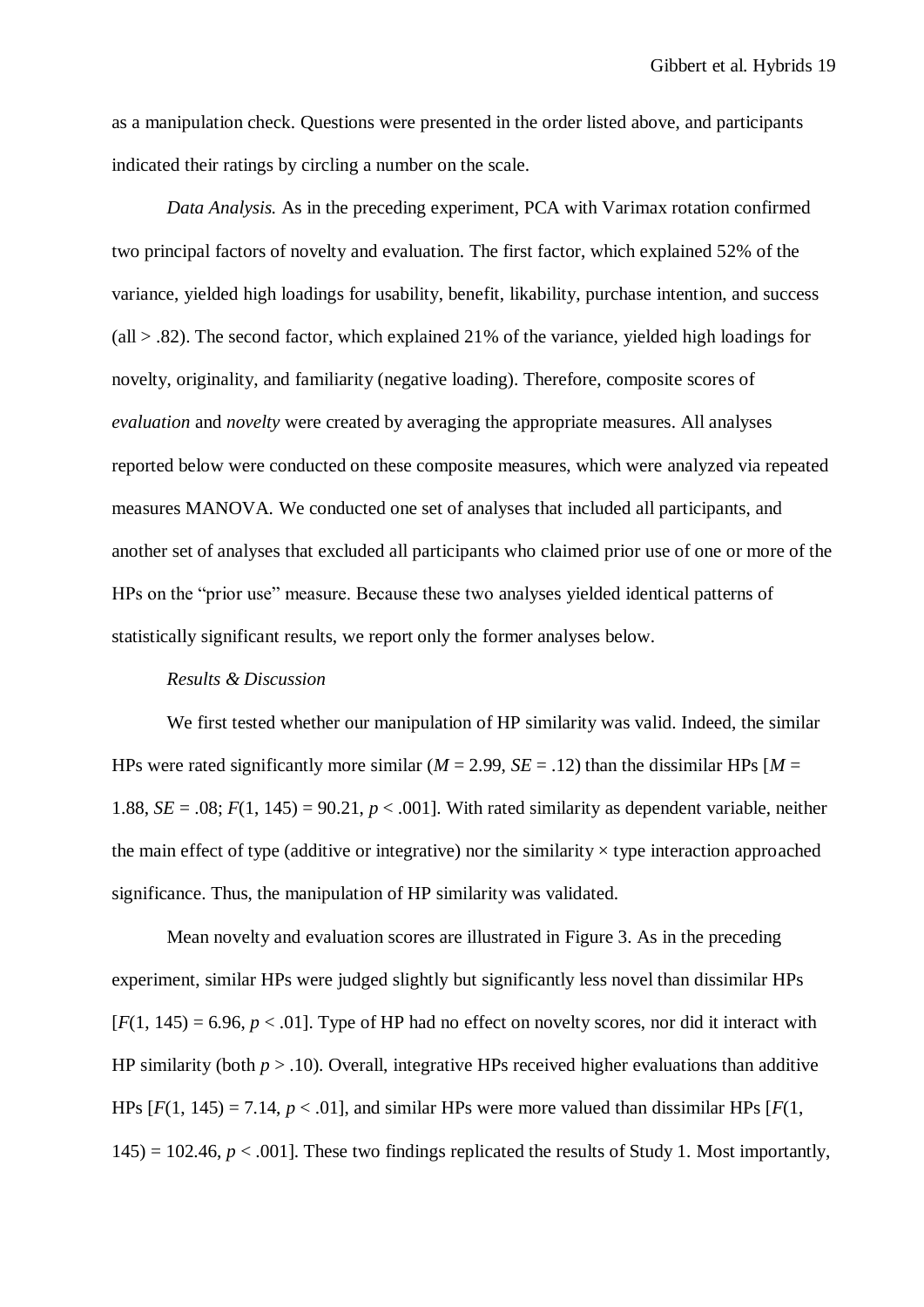however, the critical interaction of similarity and type was also significant  $[F(1, 145) = 12.78$ , *p* < .001]. To examine this interaction in more detail, we conducted paired comparisons of the additive and the integrative HPs within the similar and the dissimilar conditions separately. Relative to additive attributes, integrative attributes significantly increased the evaluation of dissimilar products  $[F(1, 145) = 26.25, p < .001]$ , but had no effect on similar products ( $p = .84$ ). Dissimilar HPs were generally poorly evaluated, but describing them with integrative attributes increased evaluations. In contrast, similar HPs generally received higher evaluations regardless of whether they were additive or integrative.

Study 3 therefore replicated the interaction between similarity and type of HP seen in Study 2, but under more controlled conditions (using detailed descriptions of additive vs. integrative attributes). As previously shown, additive hybrids were evaluated more positively when they were similar. In Study 3 this effect did not disappear altogether for integrative hybrids, but the effect was greatly reduced. Thus, when a pair of products is dissimilar, being presented with a concrete description of the integrative hybrid (that is, presenting the links between the two products within a given usage situation) has a strong effect on the evaluation of the product. On the other hand when the products are similar, there is no corresponding advantage to be seen.

## Study 4

To provide further converging evidence, in Study 4 participants were given examples of similar and dissimilar pairs of products, but instead of describing them ex ante (as in Study 3), participants were asked to generate and describe the HP themselves. We predicted that without any further task constraints, participants would rely simply on the first stage of the composite prototype model, creating a "good-enough" representation by forming an additive hybrid (Ferreira & Patson, 2007; Hampton, 1987; Wilkenfeld & Ward, 2001). To induce more integrative processing, half of the participants were then asked for a second way to combine the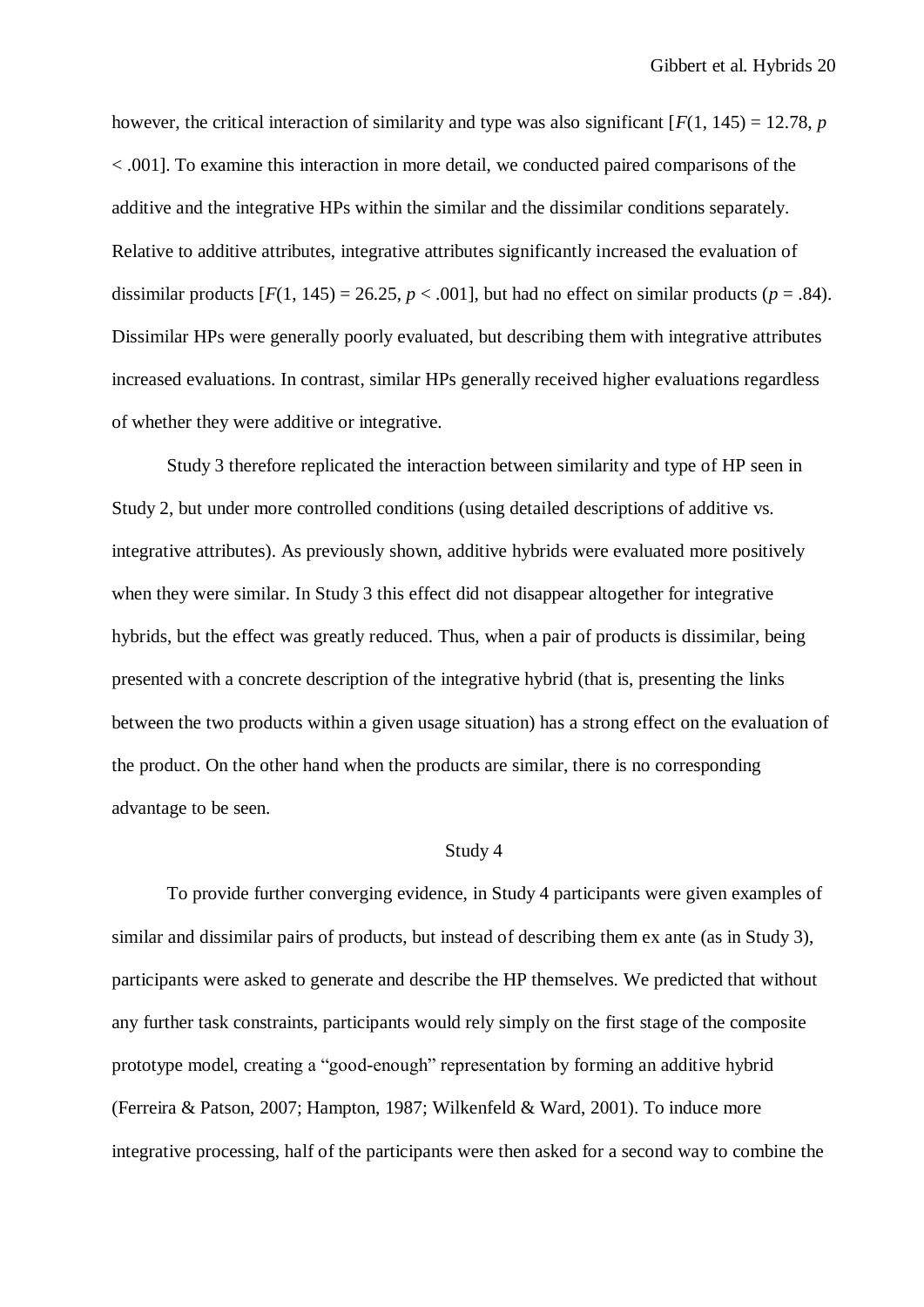same two products (following the method in Ratneshwar, Barsalou, Pechman, & Moore, 2001), and were asked to reflect on the usage situations in which the product would be situated (following the method of Study 2).

A content analysis was then conducted in which judges decided whether participants' first and second solutions were additive or integrative HPs. According to the composite prototype model, additive solutions should be more likely on participants' first attempt at interpreting the HPs, whereas integrative solutions should be more likely on the second attempt. In addition, similar HPs should be evaluated more positively on the first attempt at interpretation, because similar HPs tend to be easily integrated, and integrative HPs are evaluated more positively (see Study 1). A second interpretation of a similar HP, after already generating one relatively successful interpretation, is unlikely to be as good. On the other hand, dissimilar HPs should be evaluated more positively on the second attempt, when the search for another means of combination should trigger integrative combination of products. Study 4 tested these predictions.

### *Method*

*Participants*. Eighty students participated for partial course credit. Assignment of participants to conditions was random. The data of nine participants who indicated prior use or familiarity with the presented products were discarded, leaving 71 participants, ranging between 17 and 19 in each of the four conditions.

*Materials.* The similar and dissimilar HPs were respectively a *radio – phone* and a *pillow – phone*. In the similarity rating task of Study1, the *radio – phone* received a mean rating of 4.44, whereas the *pillow – phone* had a lower mean rating of 1.74.

*Design and Procedure.* A 2 (similarity)  $\times$  2 (attempt: single, double) fully randomized design was used. Consistent with prior studies (Markman & Wisniewski, 1997; Wilkenfeld & Ward, 2001), we asked participants to produce interpretations of the HPs. For each HP,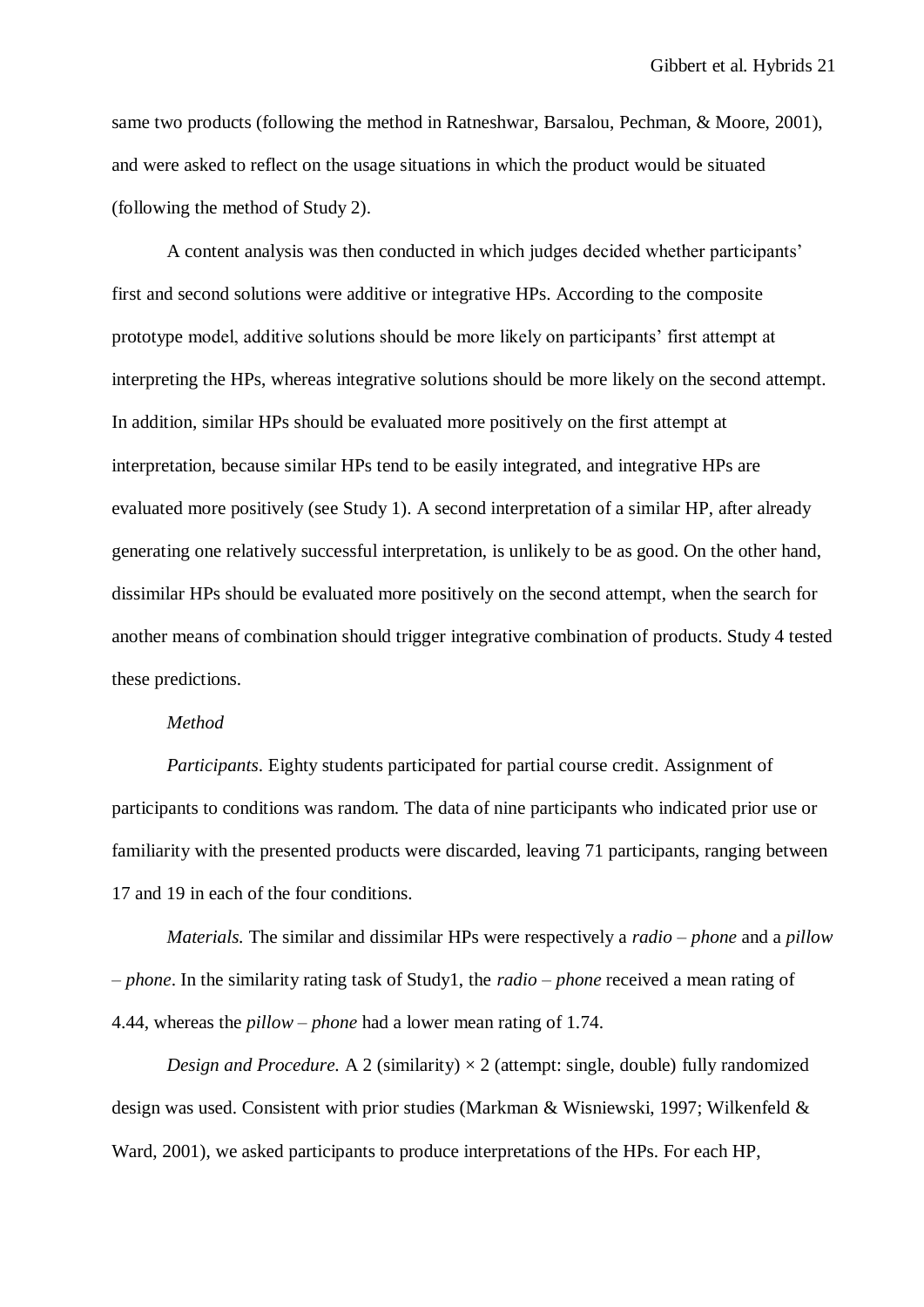participants were asked "What would be the best way of combining the two products?" Participants were then divided into two groups. Those in the Single Attempt condition were simply asked to rate the novelty and evaluation of their solution. Those in the Double Attempt condition did not rate their first attempt. Instead, they were asked to think of a second way to combine the products, and to consider in what circumstances this combination would be useful to consumers. They then rated the novelty and evaluation of that second combination of the products. The two dependent variables were calculated as in Study 3, by averaging the answers to the respective scales.

*Results & Discussion.* Figure 4 portrays the mean novelty and evaluation ratings across conditions. Data were analyzed via two-way MANOVA with similarity (similar, dissimilar) and attempt (first, second) as between-participant predictors of novelty and evaluation ratings. In the novelty analysis, the dissimilar HP *pillow - phone* was rated significantly more novel than the similar HP *radio - phone*  $[F(1, 65) = 38.80, p < .001]$ . Overall, the HPs were rated marginally more novel on the second attempt than on the first  $[F(1, 65) = 5.63, p = .06]$ . As shown in Figure 4, however, these main effects were qualified by a significant interaction  $[F(1, 65) = 5.51, p <$ .05]. Whereas the similar HP was rated significantly more novel on the second attempt than on the first  $[F(1, 32) = 7.51, p < .01]$ , the dissimilar HP was highly and equally novel on both attempts  $(F<1)$ . Presumably the similarity of phones and radios led to low novelty ratings, since there are familiar analogous hybrids of electronic products (clock radios, camera phones). Second attempts led to less familiar ways of combining the two products. On the other hand the dissimilar pair *phone-pillow* was already novel, and its novelty did not change at the second consideration.

The analysis of participants' evaluations revealed a significant crossover interaction [*F*(1,  $67$ ) = 10.62,  $p < 0.01$ ] without main effects. As predicted, the similar HP was rated more positively at the first attempt than at the second attempt  $[F(1, 33) = 4.52, p < .05]$ , whereas the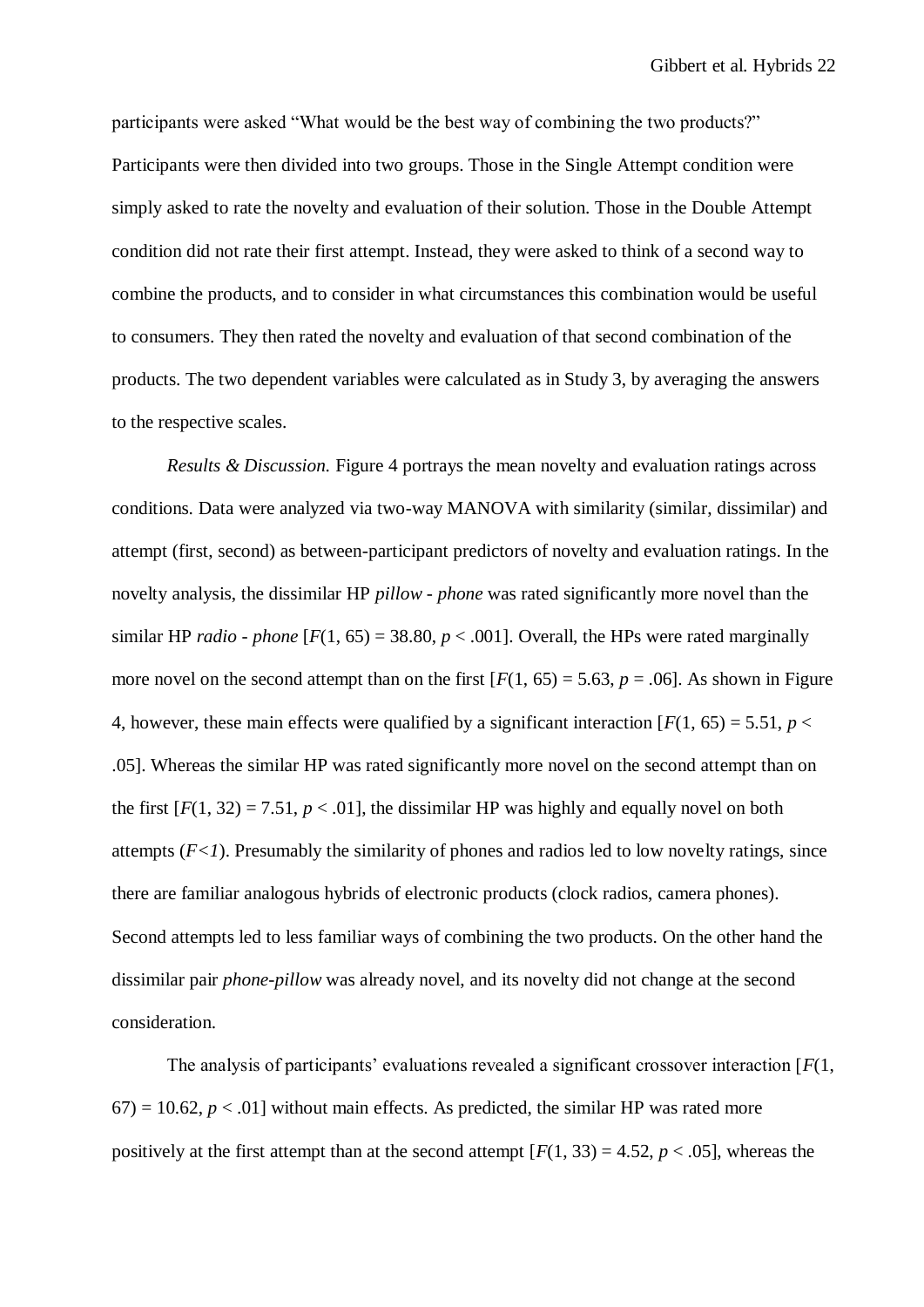dissimilar HP received higher evaluations at the second attempt than at the first attempt [*F*(1, 34) = 6.15, *p* < .05]. In the Single Attempt condition, the evaluations for the dissimilar HP (*pillowphone*) were relatively low. However, generating a second product idea, along with reflecting on the situation in which it could be used, improved the evaluation of the dissimilar HP. A different pattern was observed for the similar HP (*radio-phone*). Solutions stemming from the first stage of the composite prototype model yielded high ratings of evaluation. Thus, inventing a second product combination solution and its usage situation did not enhance evaluation ratings, but in fact reduced them.

In our theoretical introduction we assumed that first attempts would tend to be additive, and second attempts integrative. To test this assumption, we conducted a content analysis of participants' different HPs in each of the two conditions. A research assistant, who was blind to the objective of the experiment, first clustered like solutions produced for the dissimilar HP *pillow – phone* (see Table 1) and for the similar HP *radio – phone* (see Table 2). The clustering process yielded 38 different solutions. Three experts (the same as those who participated in Study 1) then judged whether each of the 38 solutions to the two HPs (i.e., those in Tables 1 and 2) was additive or integrative. Agreement was high, with unanimous agreement on 29 of the items (76% compared to an expected chance rate of around 25%). Disagreements were settled by majority judgment. On the first attempt, solutions were more likely to be additive (13 solutions) than integrative (4 solutions). The second attempt, in contrast, was more likely to produce integrative solutions (17) than additive solutions (4). This differential pattern on first and second attempts was significant ( $\chi^2(1) = 12.5$ , p < .001). The solutions produced on the first attempt largely consisted in aggregating the two objects without any attempt to link the products, identify conflicts and resolve them in concrete usage situations. For example, respondents merged pillow and phone by coming up simply with "a cordless phone which is in the pillow and can be taken out when needed" (see Table 1). In contrast, the solutions produced on the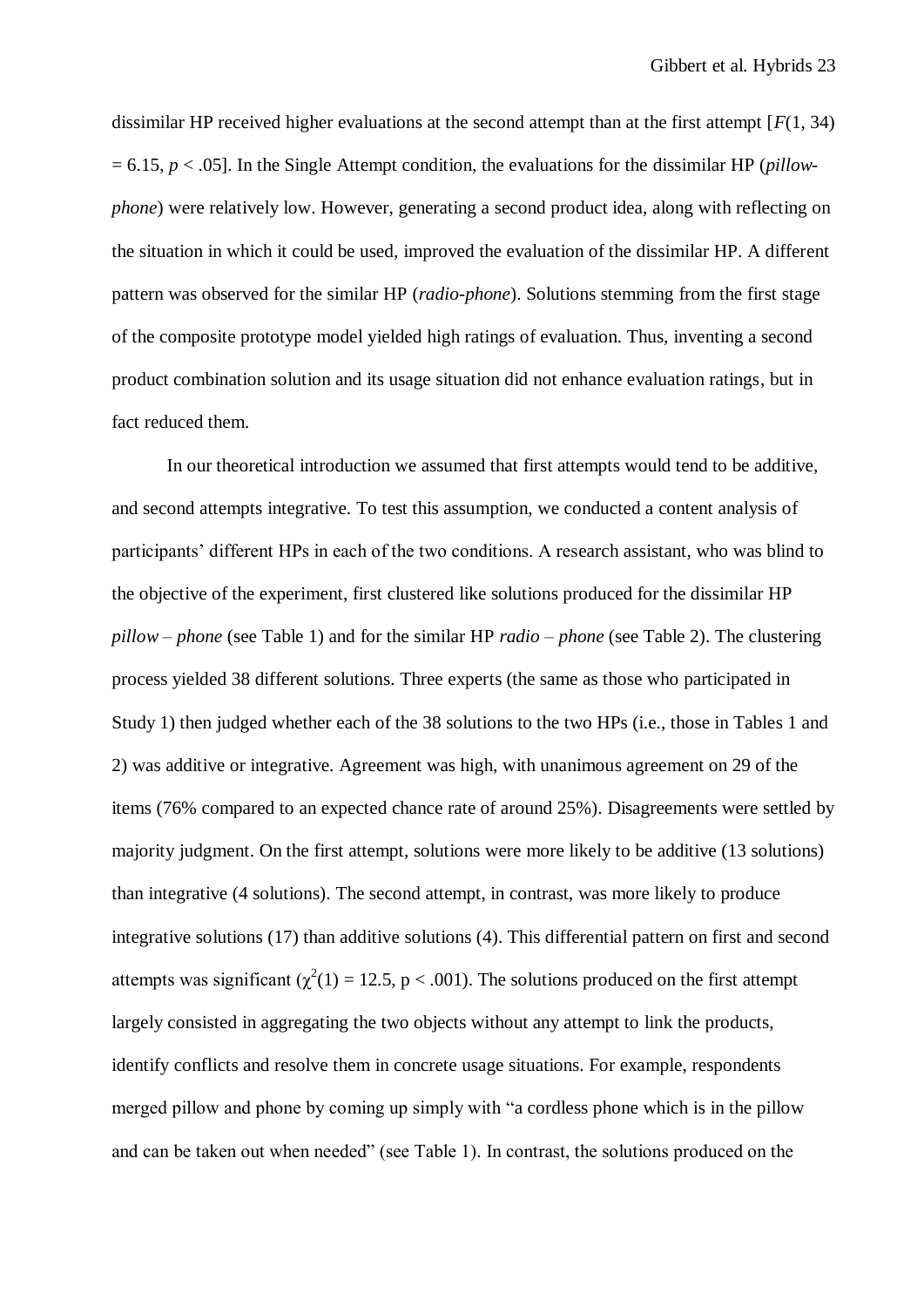second attempt exhibited conceptual change and integration of products in the context of usage situations. For example, second solutions included "a phone integrated into a pillow with sensors such that when the weight of one's head is detected, the phone ring tone is muted" (see Table 1).

## General Discussion

The results of our studies provide a consistent story concerning the relation between the similarity of products, type of hybridization process and evaluations of the resulting HP. To summarize, converging evidence from a trajectory of studies using increasing experimental rigor and control suggests that when forming hybrids of similar products, the easiest and most successful form of hybrid is one that simply aggregates the attributes of the two similar base products. Dissimilar pairs of products suffer in evaluations when combined in this way, because of incompatibilities. However, by prompting participants to consider simulating the HP in a situation of usage, and asking them to generate a second attempt at solving the hybridization problem, dissimilar HPs can be created through integrative hybridization and receive evaluations that are at least as high as those for similar HPs, while coupled with greater novelty.

In Study 1, participants collected real-world examples of HPs from the media and other sources. Analysis of those HPs available in the marketplace revealed that similar HPs were evaluated more highly than dissimilar, and that integrative hybrids received higher evaluations than additive. At the same time, Study 1 did not show the expected interaction of type of hybrid with similarity. We supposed that uncontrolled effects of sampling may have led to this result. Study 2 therefore adopted a balanced design using a subset of the products from Study 1. In addition, we prompted participants to consider the circumstances in which the combination might prove useful, with the aim of triggering the mental simulation processes that are likely to generate an appreciation of integrative hybrids. With this more controlled design, the predicted interaction was observed. Similar HPs were evaluated more highly than dissimilar, but only in the case where additive hybrids had been formed. With integrative hybrids there was no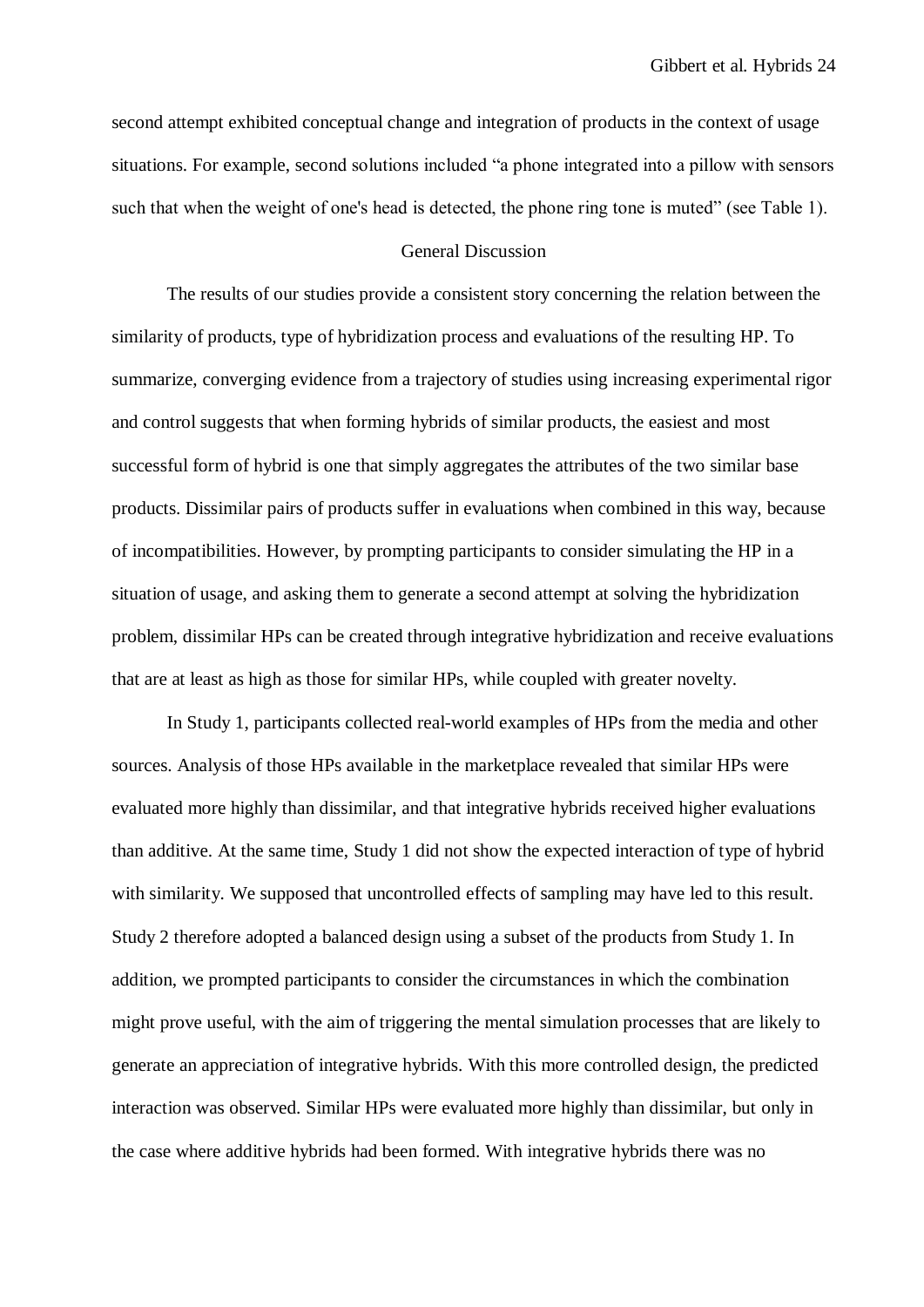difference in evaluation between similar and dissimilar HPs.

Study 3 presented the participants with the exact properties and usage situations of the HPs, so that we could be sure that half the HPs were understood as additive and half as integrative hybrids. Once again, the predicted interaction was observed. In this case dissimilar HPs were generally evaluated less highly overall. However within the dissimilar pairs (but not within the similar pairs), integrative HPs received higher evaluations than additive HPs.

Our final study focused attention on a single pair of HPs, differing only in the similarity of the products combined, and contrasted additive and integrative hybrids by asking participants to generate these HPs and usage situations themselves. Half the participants just made a single attempt at describing an HP, while the other half made a second attempt, and then evaluated the latter, having first reflected on its circumstance of use. In this final study there was a cross-over interaction, with evaluations for first attempts favoring the similar HP, and evaluations for second attempts favoring the dissimilar HP. Qualitative analysis of the solutions confirmed that first attempts were primarily additive, and second attempts primarily integrative.

#### *Theoretical Contributions*

The results make a number of contributions to the conceptual combination literature. First, Costello and Keane (2000) provide a general model of how people interpret novel nounnoun compounds, of which the formation of a hybrid concept is just one. All types of interpretation are assumed to result from a search through the different ways in which the two concepts can be aligned and placed in relation to each other – for example by a property mapping (a zebra elephant is a striped elephant) or by a thematic relation (a jungle elephant is an elephant living in the jungle). The model assesses each interpretation against three constraints derived from the pragmatics of communication (diagnosticity, plausibility, and informativeness), and selects the solution that best fits these constraints. Although not directly a model of hybrid product formation (being more concerned with language than with creative reasoning), it is clear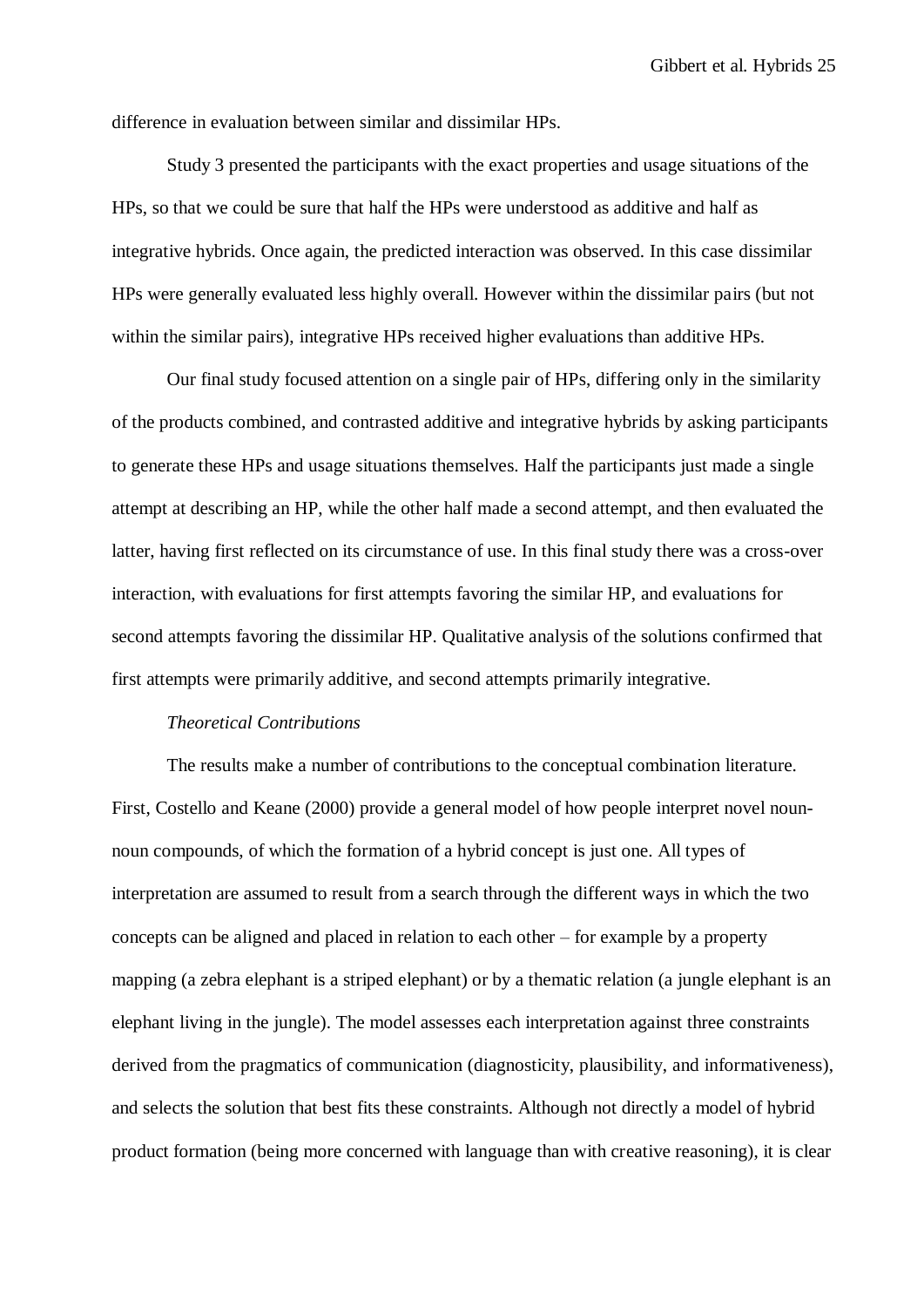that their model would also make predictions about the process of combining concepts for potential HPs. In particular the three constraints suggest that the HP should retain salient attributes of its constituent products (diagnosticity), should not raise any major practical problems (plausibility), and should provide some novelty (informativeness). Since the model works in a single stage, it would predict that first attempts at hybrid formation are likely to be the most successful. Second and subsequent solutions would require accepting products that meet the constraints less well, unless the search process has been inefficient for some reason. Indeed, our results indicate that a first solution is often the best, at least among hybrids of similar products. However, our results suggest that hybrids of dissimilar products benefit from a second attempt, which situates the HP in a concrete usage context, improving coherence of the combination.

Second, the results are consistent with and confirm the types of hybrids proposed by Hampton and others (Hampton, 1987, 1988; Thagard, 1997). The first type simply aggregates together the products into a single composite concept. We called this first interpretation an "additive" hybrid. The second then alters the constituent products of each combined concept in order to improve the coherence of the new HP. Particularly in response to perceived incompatibilities between the two base products, they may be adapted. We called this type of hybridization, involving the forming of links between the two separate base products, "integrative". The results of our studies point to common ground between the composite prototype model and constraint theory (Costello & Keane, 2000). Diagnosticity and plausibility take precedence over informativeness, since "diagnosticity and plausibility together determine the primary acceptability of an interpretation with informativeness only entering in a logical sense to determine if an interpretation is or is not informative" (Costello & Keane, 2000, p. 310). In Costello and Keane's model, the search for the best interpretation starts with diagnosticity and then the most diagnostic combination is subjected to the plausibility test. Plausibility requires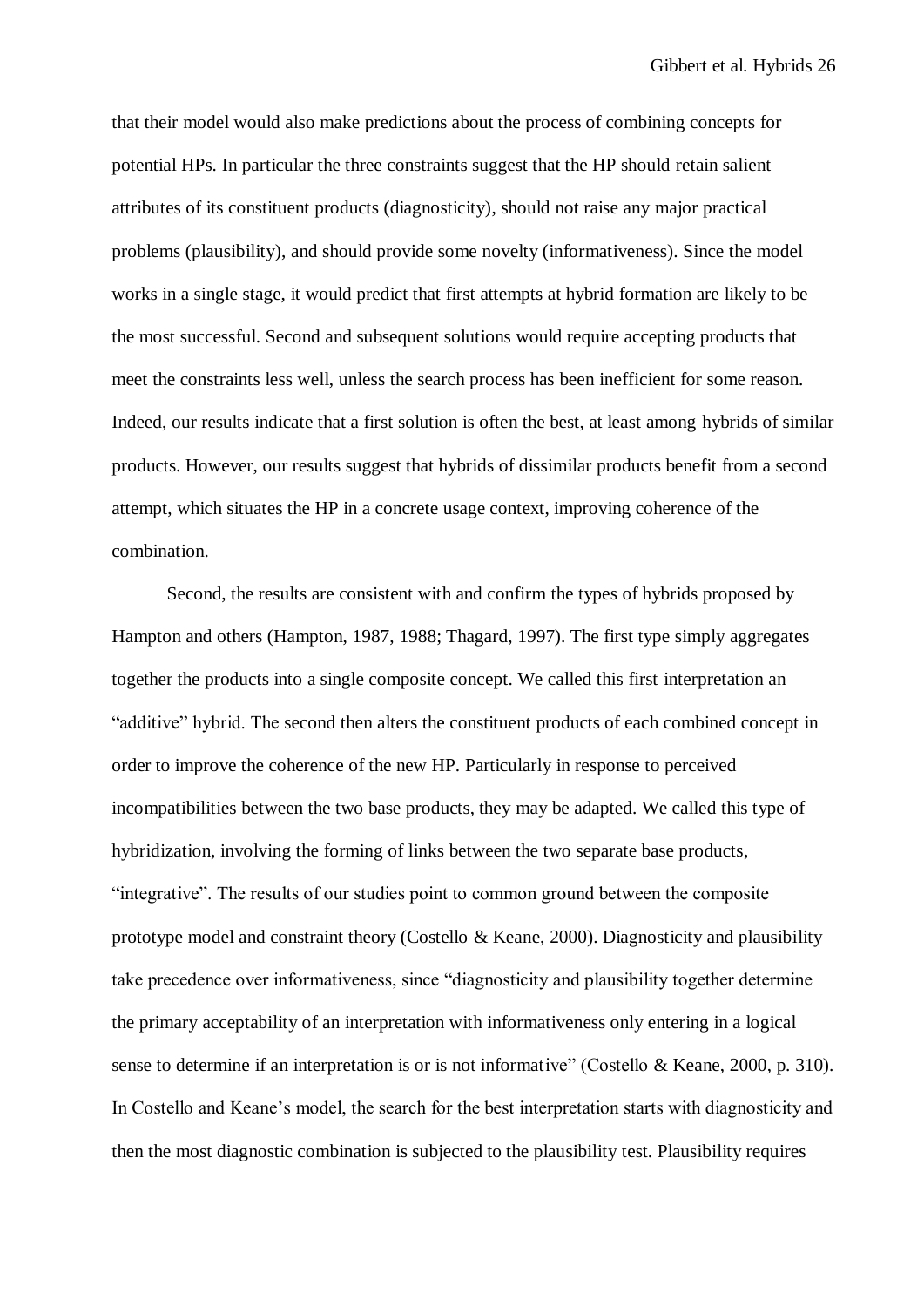interpretations to contain predicates that are consistent with prior experience (Connell & Keane, 2006), i.e., the combined concept is one describing something participants already "more-or-less know" (Costello & Keane, 2000, p. 309). While sequencing the three constraints in the order of diagnosticity, plausibility and informativeness may hold in the case of similar hybrids, combinations of dissimilar products put this hierarchy to a critical test. Diagnosticity may still be the most fundamental, first constraint. However, hybrids of dissimilar products are difficult to imagine (Hampton et al., 2001), and typically have not been seen before, so satisfying the plausibility constraint is not straightforward. In the case of dissimilar hybrids, therefore, informativeness seems to take the second place, substituting plausibility. As demonstrated by our manipulation, new attributes are created, old attributes are lost, so as to satisfy informativeness in the context of a given usage situation. Once this has been achieved, the new HP is put to the critical plausibility test (in our experimental design, the outcome variable of market success). Thus, by re-ordering the hierarchical relationship of the three constraints in the case of dissimilar HPs, our data point to a common ground between the composite prototype model and constraint theory.

Third, the present study of hybrids in a marketplace setting contributes to the unresolved debate regarding the different processes underlying conceptual combination (e.g., Costello & Keane, 2001; Wisniewski, 2001). Some researchers have differentiated between a comparison process and an integration process in conceptual combination (e.g., Estes, 2003a, 2003b; Wisniewski, 1996, 1997; Wisniewski & Love, 1998). Whereas similar concepts naturally induce comparison leading to a possible property mapping interpretation (e.g. elephant clam = a very large clam), dissimilar concepts more naturally induce integration using a thematic relation (e.g. elephant house = a house for elephants, Golonka & Estes, 2009; Wisniewski & Bassok, 1999). By this account, hybridization is thought to require primarily a comparison process (Wisniewski, 1996, 1997). However, other researchers have not differentiated between comparison and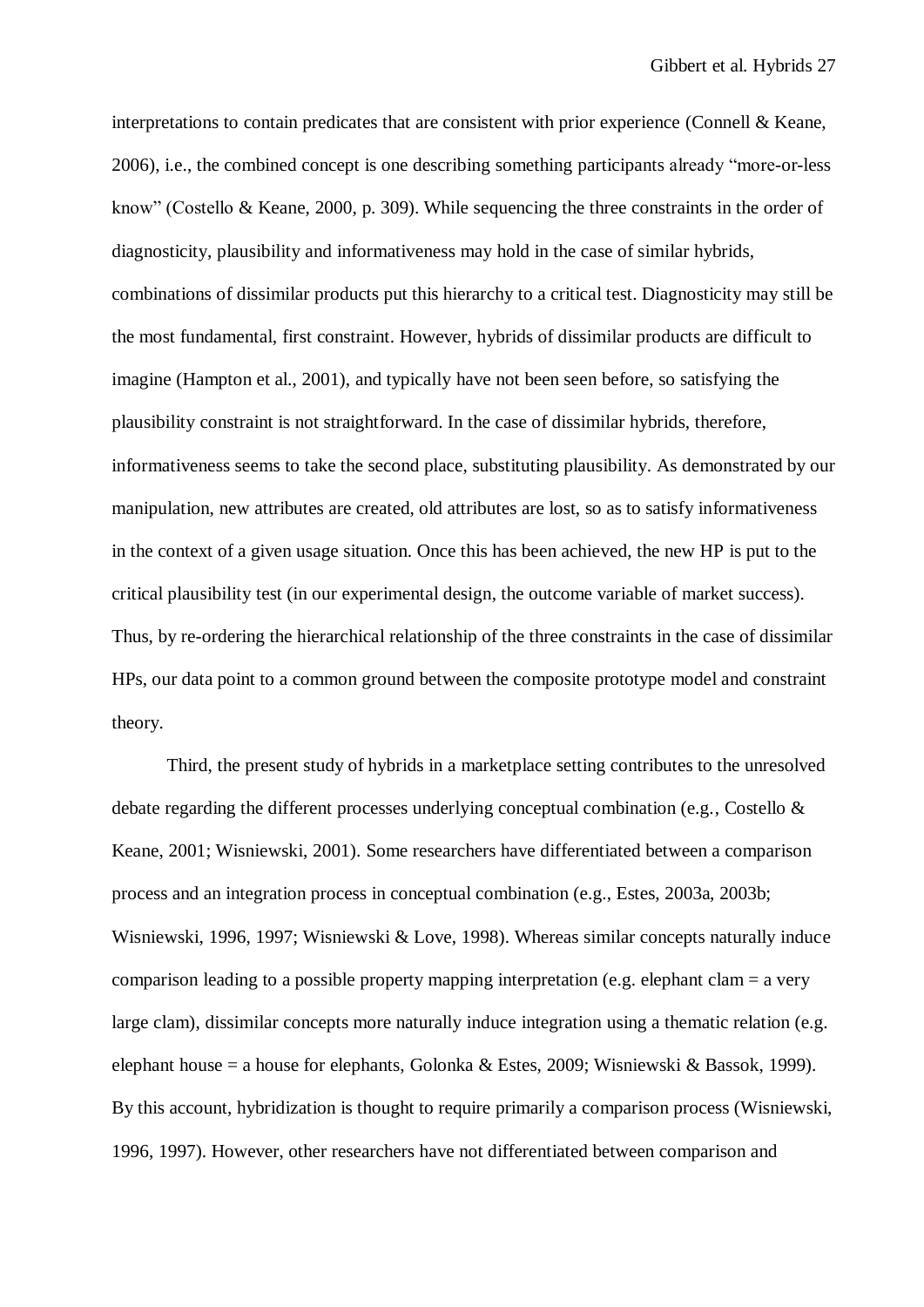integration processes, supposing instead that all combinations undergo the same basic interpretation process (Costello & Keane, 2000; Gagne, 2000). By examining both similar and dissimilar HPs, our results address this debate. The process of hybridizing similar concepts clearly involves comparison and alignment, as illustrated in Table 2, which provides the qualitative interpretations of the similar hybrids. In the case of dissimilar hybrids, however, we also find evidence of integration. Consider the differences between first and second interpretations for similar (Table 1) and dissimilar (Table 2) HPs. Both show little if any evidence of integration in the first stage. In the second stage, however, the two dissimilar products constituting the HP are clearly integrated into a concrete usage context. Thus, in the case of dissimilar HPs, the distinction between comparison and integration is less evident. Both processes seem to be at work to satisfy the informativeness constraint (what new information, which emergent properties arise from this combination of unassociated concepts?), and the plausibility constraint (where would I use this product?). These studies thus demonstrate conditions under which comparison and integration do not map directly onto similar and dissimilar concepts, respectively.

#### *Related issues*

Our studies have many connections to other areas of cognitive science that we have not had the space to develop here. We will briefly mention three. There is a large literature on similarity (Markman & Gentner, 1993; Medin, Goldstone & Gentner, 1993; Tversky, 1977) that provides much of the theoretical background to models of conceptual combination. We have treated similarity as an empirical measure (Study 1), but it is clear that featural overlap and structural alignment play a key role in whether products are seen as similar. We have for example suggested that the tendency of the most similar HPs in Study 1 to be judged as integrative is owing to the close structural alignment of very similar products such as a fork and a spoon. A second important area of related research concerns creativity. The second stage of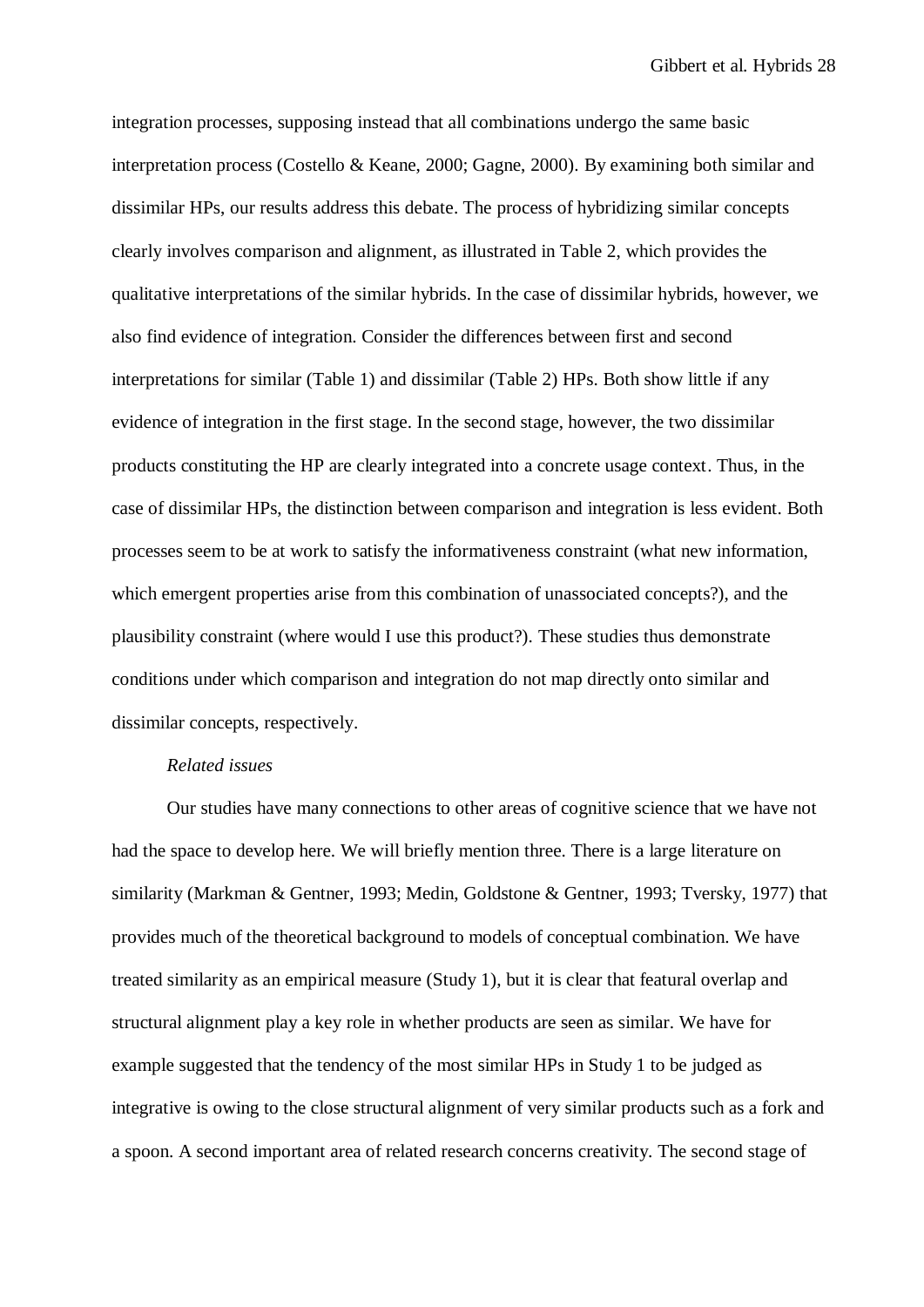processing that provides an integrative HP frequently requires creative thought processes to be brought to bear. Indeed an early account of artistic and scientific discovery suggested that progress often resulted from attempts to synthesize opposing ideas (Rothenberg, 1979), and a more recent account attributes much of creativity to novel combinations of mental representations (Thagard & Stewart, 2011). The creation of novel integrative HPs should therefore provide a good test bed for studying processes of creativity. Finally, related to creativity is the use of analogical reasoning in problem solving and consumer marketing. Like other forms of innovation, development of a new HP could rely heavily on finding analogous cases in other product domains (Markman et al., 2010), while analogical associations between products, short of combining them into an actual hybrid, can generate positive affective responses (Goode et al., 2010).

## *Practical Implications*

Our research also has managerial implications of practical value. The two stages underlying the composite prototype model provide a useful framework for examining the potential success of dissimilar HPs. For example, consider a HP involving the two dissimilar base products jogging shoe and mp3 player. An additive HP would probably be something like an mp3 player that is physically built into a jogging shoe, perhaps with speakers on the outside of the shoe. One wonders what the point of this additive HP would be. Yet, the L.A.-based company Dadafootwear produced exactly such a hybrid. Dadafootwear physically built the mp3 player into the shoe's heel and tongue, with built-in speakers on each shoe. Control panels to adjust volume and change songs are on the tongue of the shoe, and if batteries run out, the shoe can be charged along with one's phone and other hand-held devices

(http://www.dadafootwear.com/). Our studies above suggest that this product would be unsuccessful, and indeed, the production of this additive hybrid was stopped within a year of its launch (Gibbert & Mazursky, 2007).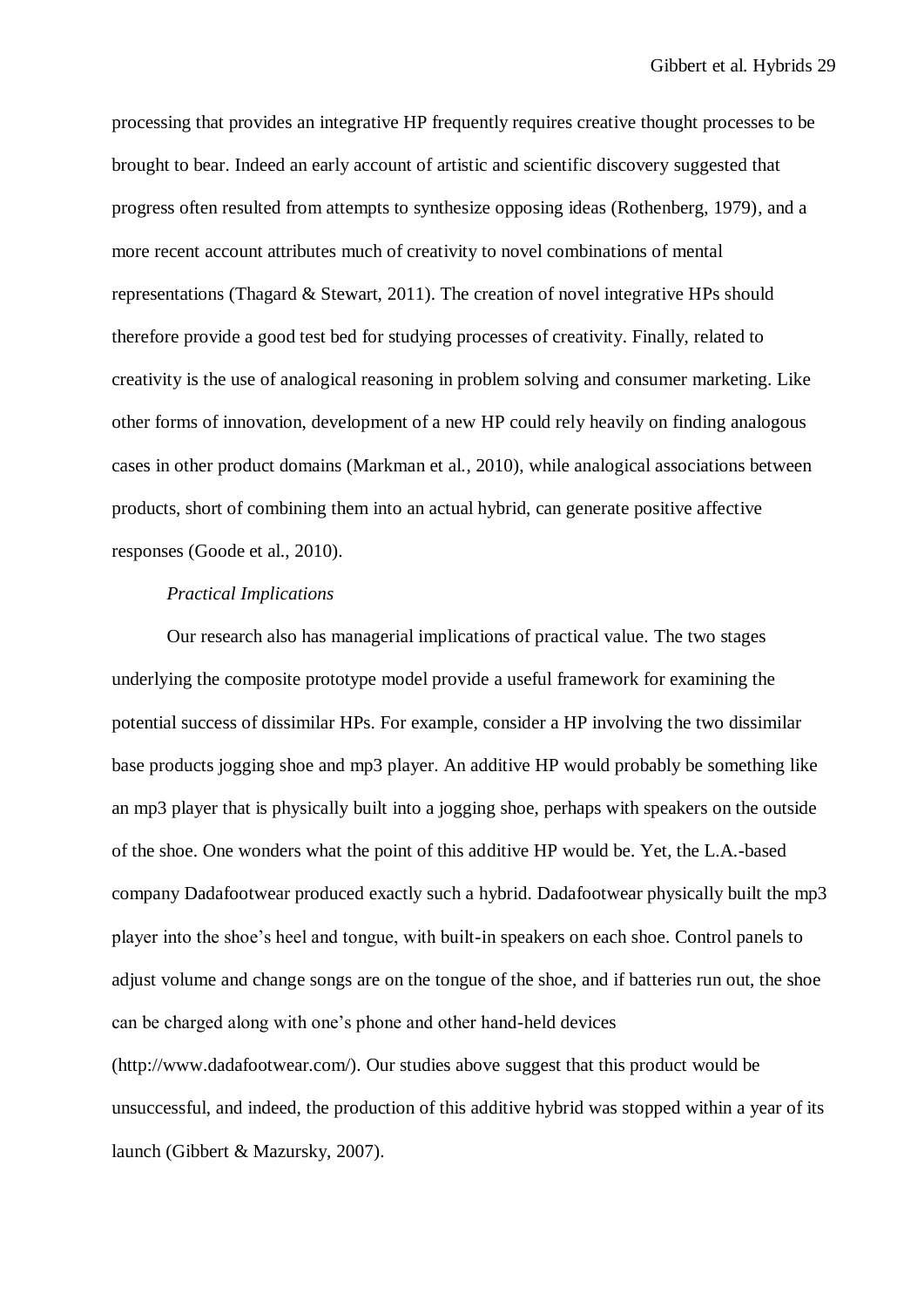The key implication for managers is not to stop at additive HPs, but to move beyond addition to integration. Here, links between the two products are explored and these links are situated in concrete usage situations, testing for plausibility. It seems remarkable that it took product developers more than 25 years since the invention of the walkman to discover that jogging and portable music are used in the same usage situation and that creating certain links between the music one listens to and the way/speed with which one runs might be worth exploring (as in the case of the Nike+ hybrid of Nike jogging shoe and iPod mp3 player discussed above). As Hampton and Jönsson (2011) recently suggested, integration favors both base products such that both products' categories are fundamentally changed. And in fact, the Nike+ has been so successful that since 2010 Nike no longer produces jogging shoes that are not "iPod compatible" (Nike, 2011).

More generally, understanding consumers' evaluations of different kinds of HPs is highly desirable from a practical perspective. Convergence in the electronics and communication technology fields has brought about both types of hybrids, and it is currently unclear which ones will be evaluated more positively by consumers. As such, cognitive science might provide important leads for new product development and product innovation management. Conversely, HPs provide a new context for the study of key concepts of cognitive science, such as similarity and conceptual combination. To illustrate with a recent example, earlier generations of smartphones were additive hybrids in that they sported, for example, both GPS and a digital camera, but with no link between them. By contrast, recent integrative hybrids of GPS-camera such as Nikon's GP1 link their functions such that the GPS adds geographical identification metadata to various media such as photographs, video, websites, or RSS feeds, thus helping users to find a wide variety of location-specific information (e.g., finding location-based news, websites, or other resources). As such, our study uses a model from cognitive science to address the question, Should smartphone manufacturers stick to the "addition" of GPS and camera or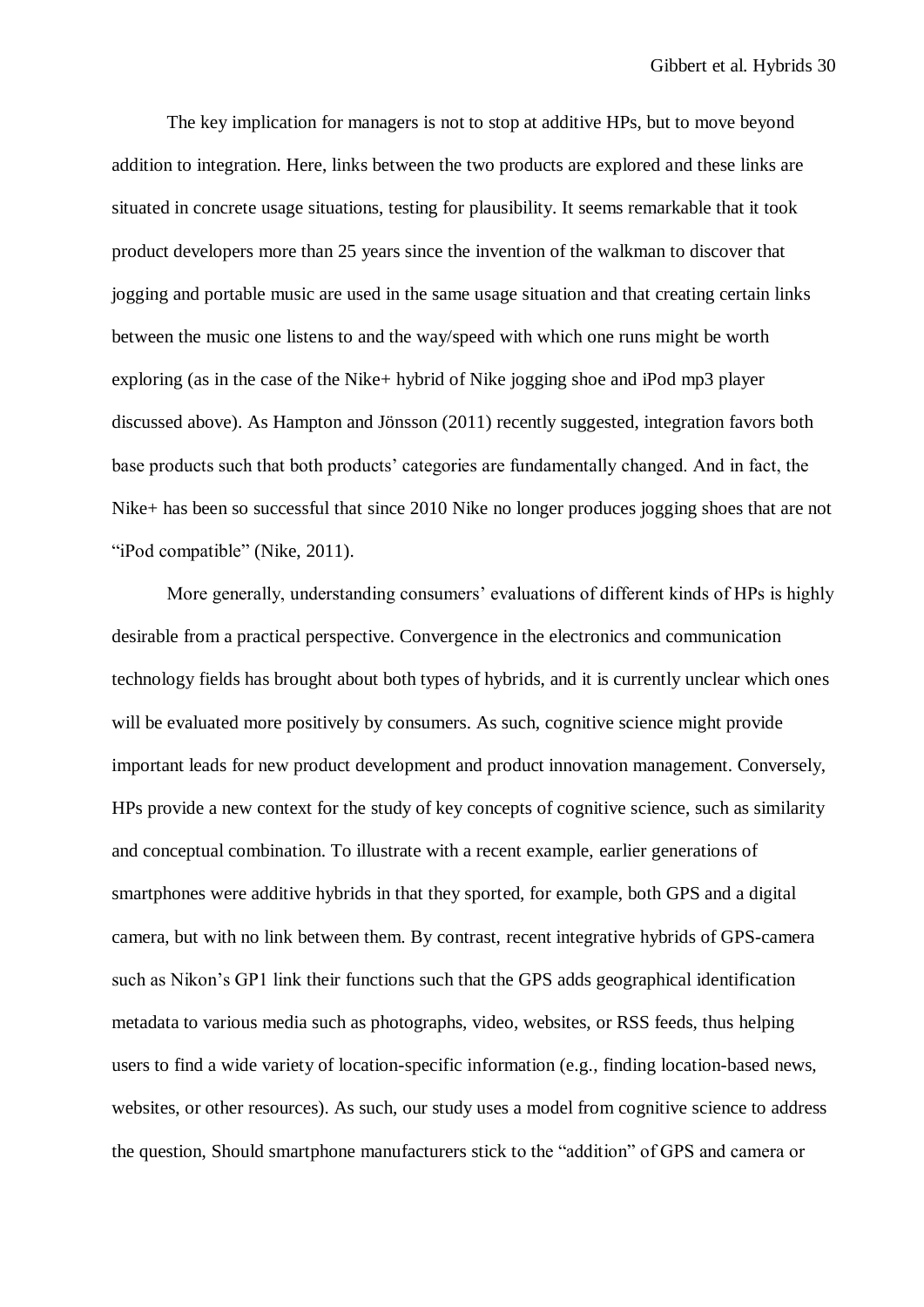create an integration of the two (as Apple did in early 2009 with the second generation of the iPhone)? Our results indicate that integration promotes positive evaluation. In conclusion, we have demonstrated a close resonance between a model of conceptual combination developed in the cognitive sciences, and the evaluations of hybrids in the context of the development and marketing of novel consumer products.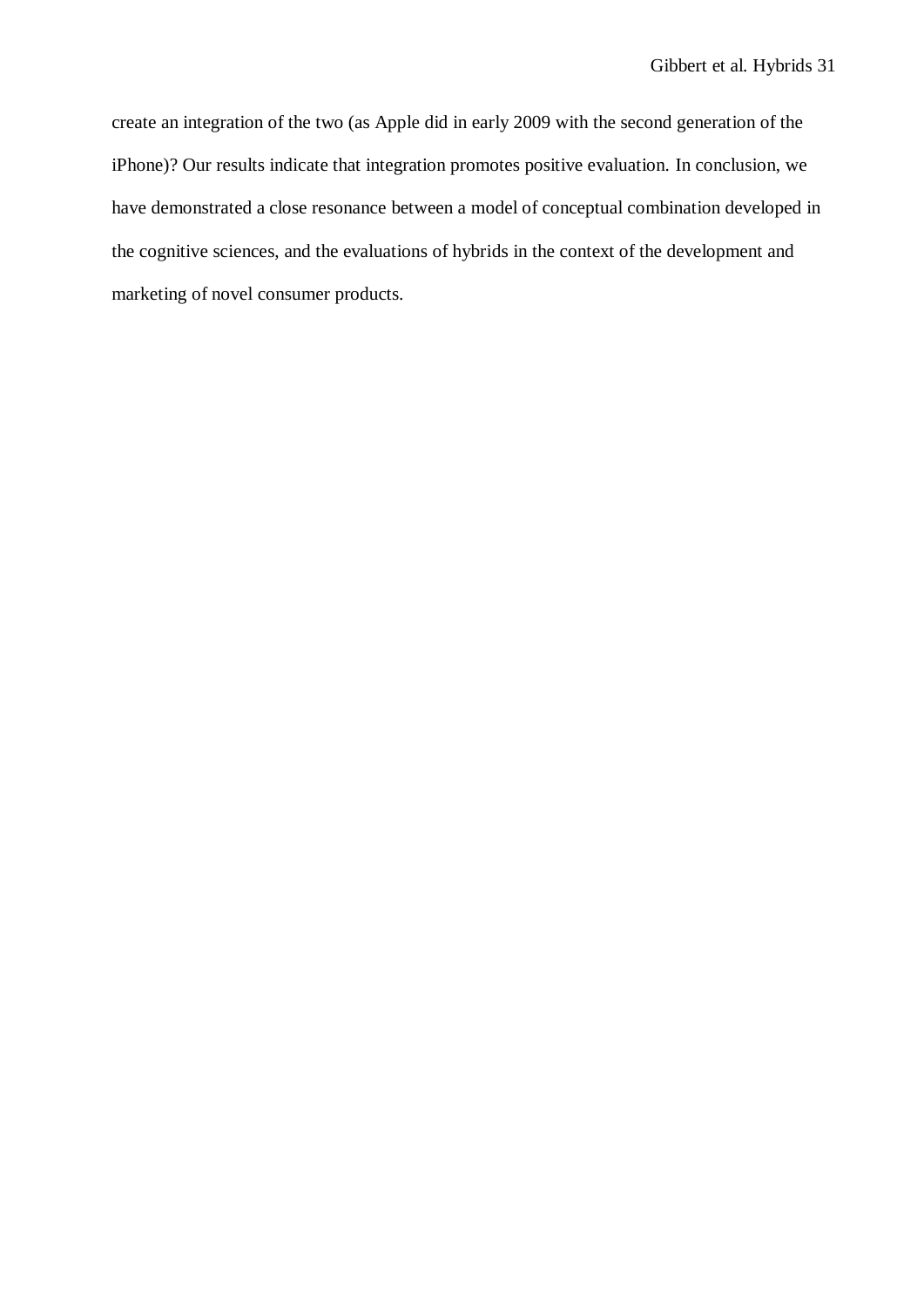#### REFERENCES

- Barsalou, L. W. (1999). Perceptual symbol systems. *Behavioral and Brain Sciences, 22,* 577- 609.
- Barsalou, L. W. (2009). Simulation, situated conceptualization, and prediction. *Philosophical Transactions of the Royal Society of London: Biological Sciences, 364*, 1281-1289.
- Connell, L., & Keane, M. T. (2006). A model of plausibility. *Cognitive Science, 30,* 95-120.
- Costello, F. J., & Keane, M. T. (2000). Efficient creativity: constraint-guided conceptual combination. *Cognitive Science*, 24, 299-349.
- Costello, F. J., & Keane, M. T. (2001). Testing two theories of conceptual combination: Alignment versus diagnosticity in the comprehension and production of combined concepts. *Journal of Experimental Psychology: Learning, Memory, and Cognition,* 27, 255-271.
- Estes, Z. (2003a). A tale of two similarities: Comparison and integration in conceptual combination. *Cognitive Science*, 27, 911-921.
- Estes, Z. (2003b). Attributive and relational processes in nominal combination. *Journal of Memory and Language, 48,* 304-319.
- Estes, Z., & Glucksberg, S. (2000). Interactive property attribution in concept combination. *Memory & Cognition*, 28, 28-34.
- Estes, Z., Golonka, S., & Jones, L. L. (2011). Thematic thinking: The apprehension and consequences of thematic relations (pp. 249-294). In B. Ross (Ed.), *Psychology of Learning and Motivation, Vol. 54.* Burlington: Academic Press.
- Estes, Z. & Jones, L. L. (2009). Integrative priming occurs rapidly and uncontrollably during lexical processing. *Journal of Experimental Psychology: General, 138,* 112-130.
- Ferreira, F. & Patson, N. D. (2007). The "good enough" approach to language comprehension. *Language and Linguistics Compass, 1,* 71-83.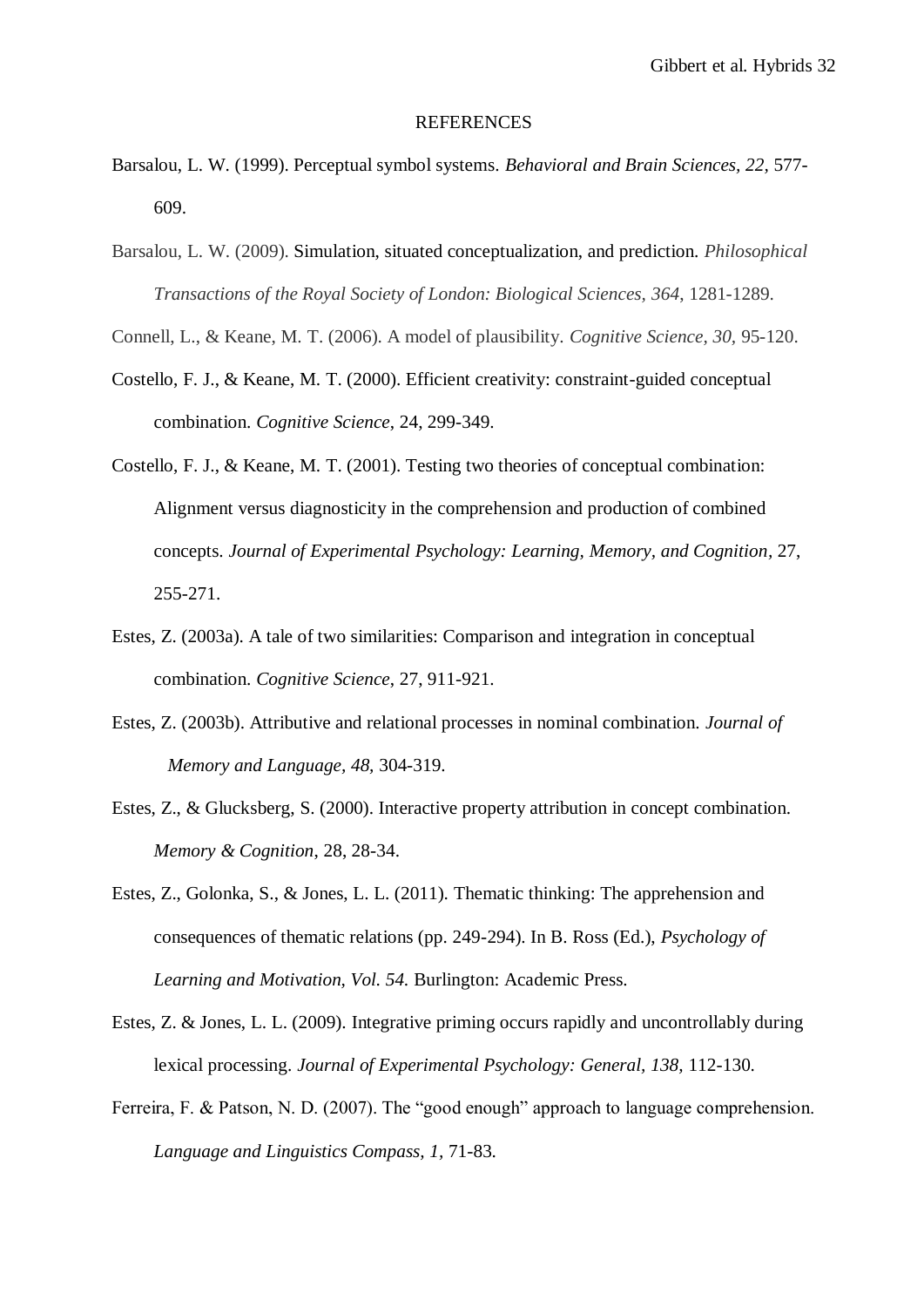Fox News (2008). Verichip now chipping diabetics on Fox News.

[http://www.youtube.com/watch?v=Xu2IbWYxgAY&feature=related,](http://www.youtube.com/watch?v=Xu2IbWYxgAY&feature=related) accessed May 26, 2011.

- Gagné, C. L. (2000). Relation-based combinations versus property-based combinations: A test of the CARIN theory and the dual-process theory of conceptual combination. *Journal of Memory and Language, 42*, 365-389.
- Gibbert, M., & Mazursky, D. (2007). A recipe for creating new products. *Wall Street Journal, October 26*.
- Gibbert, M., & Mazursky, D. (2009). How successful would a phone-pillow be? Using dual process theory to predict the success of hybrids involving dissimilar products. *Journal of Consumer Psychology, 19,* 652-660.
- Gill, T. (2008). Convergent products: What functionalities add more value to the base? *Journal of Marketing*, *72,* 46-62.
- Gill, T. & Dubé, L. (2007). What is a leather iron or a bird phone? Using conceptual combinations to generate and understand new product concepts. *Journal of Consumer Psychology*, *17,* 202-217.
- Gill, T. & Lei, J. (2009). Convergence in the high-technology consumer markets: Not all brands gain equally from adding new functionalities to products. *Marketing Letters, 20,* 91-103.
- Goldenberg, J. & Mazursky D. (2002), *Creativity in Product Innovation*, Cambridge: Cambridge University Press.
- Golonka, S. & Estes, Z. (2009). Thematic relations affect similarity via commonalities. *Journal of Experimental Psychology: Learning, Memory, and Cognition, 35*, 1454-1464.
- Goode, M. R., Dahl, D. W., & Moreau, C. P. (2010). The Effect of Experiential Analogies on Consumer Perceptions and Attitudes. *Journal of Marketing Research, 47,* 247-286.

Gregan-Paxton, J., Hoeffler, S., & Zhao, M. (2005). When categorization is ambiguous: Factors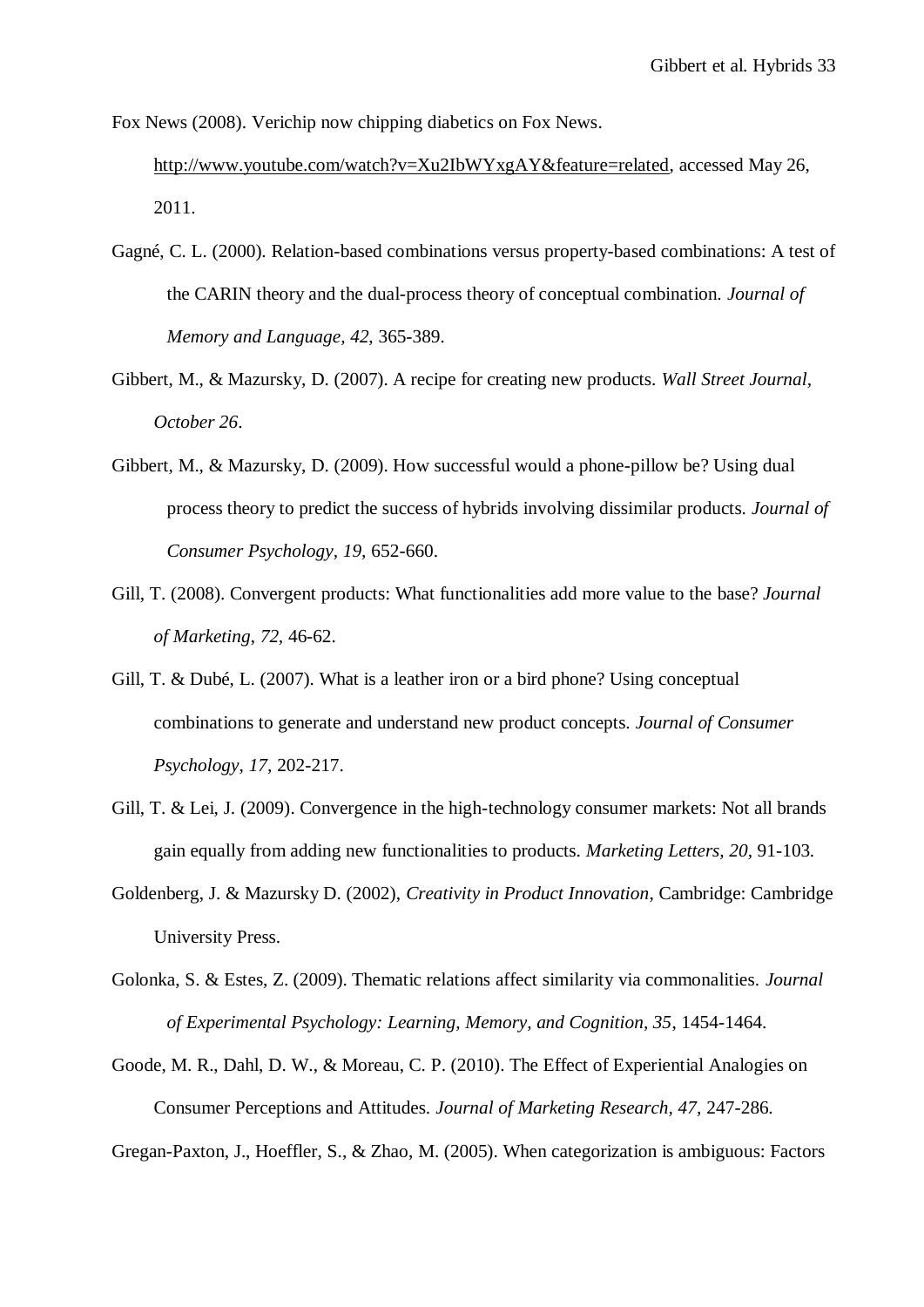that facilitate the use of a multiple category inference strategy. *Journal of Consumer Psychology, 15,* 127-140.

- Hampton, J. A. (1987). Inheritance of attributes in natural concept conjunctions. *Memory & Cognition*, *15*, 55-71.
- Hampton, J. A. (1988). Overextension of integrative concepts: Evidence for a unitary model of concept typicality and class inclusion. *Journal of Experimental Psychology: Learning, Memory, and Cognition, 14,* 12-32.
- Hampton, J. A. (1997). Emergent attributes in conceptual combinations. In T.B. Ward, S.M. Smith, & J. Viad (Eds.). *Creative thought: An investigation of conceptual structures and processes* (pp. 135-162). Hove, UK: Psychology Press.
- Hampton, J. A., Green, A, Lewis, D., & Estes, Z. (2001). Imagining the impossible. Poster presented at the joint meeting of the Cognitive Science Society and the Experimental Psychology Society, Edinburgh, July.
- Hampton, J. A., & Jönsson, M. L. (2011). Typicality and Compositionality: The Logic of Combining Vague Concepts. In Werning, M., Hintzen, W., & Machery, E. (2011). *Oxford Handbook of Compositionality*. Oxford: Oxford University Press (in press).
- Henard, D. H. & Szymanski, D. M. (2001). Why some new products are more successful than others. *Journal of Marketing Research, 38,* 362-375.
- Johar G. V., Maheswaran, D., & Peracchio, L. A. (2006) Mapping the Frontiers: Theoretical Advances in Consumer Research on Memory, Affect, and Persuasion. *Journal of Consumer Research,* 33, 139-149.
- Lynott, D., & Connell, L. (2010). Embodied conceptual combination. *Frontiers in Psychology, 1,* 1-14.
- Markman, A. B. & Gentner, D. (1993). Structural alignment during similarity comparisons. *Cognitive Psychology, 25,* 431-467.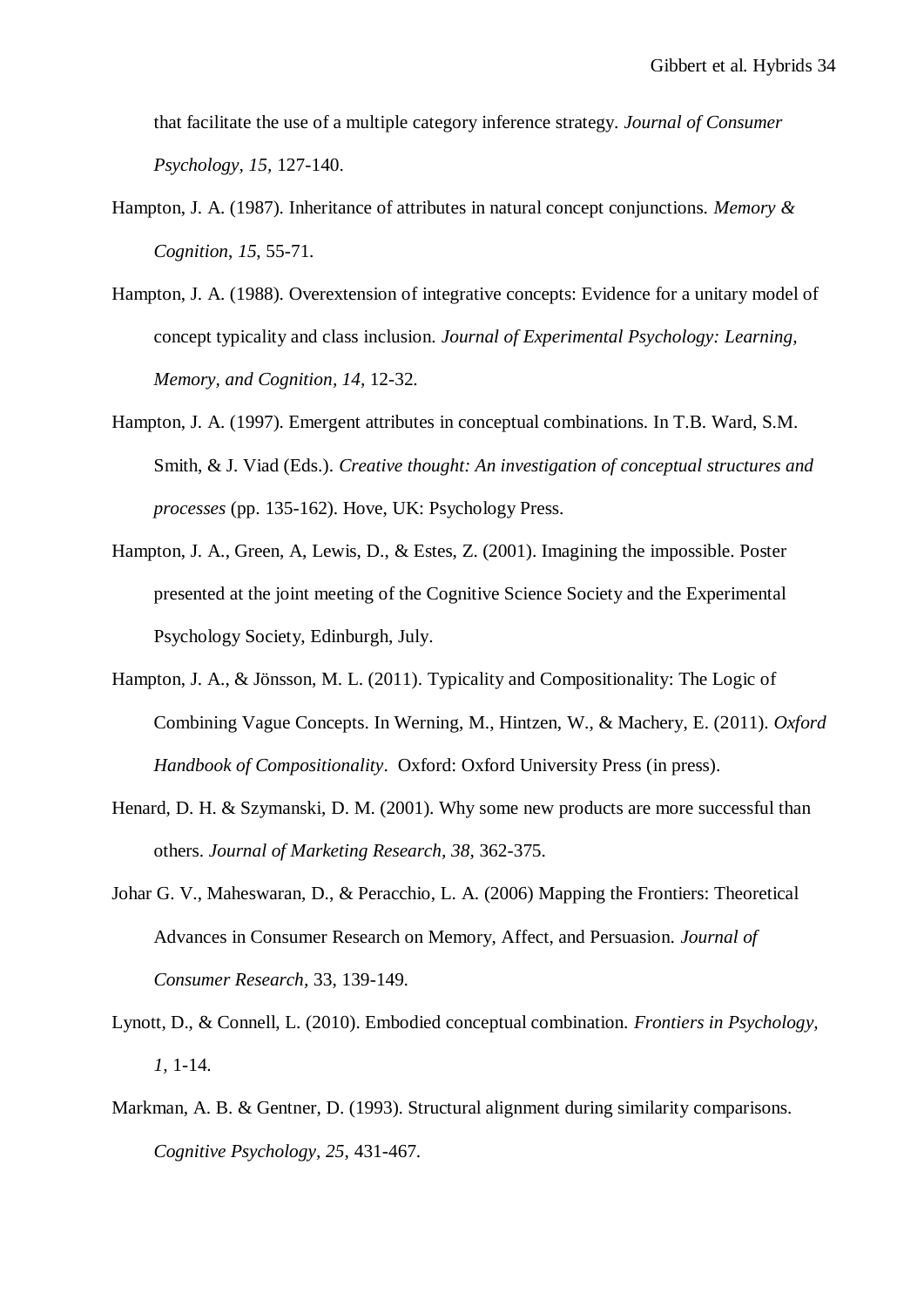- Markman, A. B., & Wisniewski, E. J. (1997). Similar and different: The differentiation of basic level categories. *Journal of Experimental Psychology: Learning, Memory, and Cognition*, *23*, 54-70.
- Markman, A. B., Wood, K. L., Linsey, J. S., Murphy, J. T., & Laux, J. (2009). Supporting innovation by promoting analogical reasoning. In A. B. Markman & K. L. Wood (Eds.), *Tools for Innovation* (pp. 85-103). New York: Oxford University Press.
- Medin, D. L., Goldstone, R. L., & Gentner, D. (1993). Respects for similarity. *Psychological Review, 100,* 254-278.
- Moreau, P., Markman, A. & Lehmann, D. (2001). "What Is It?" Categorization Flexibility and Consumers' Responses to Really New Products, *Journal of Consumer Research*, 27, 489- 498.

Nike (2011). [http://nikerunning.nike.com/nikeos/p/nikeplus/en\\_US/,](http://nikerunning.nike.com/nikeos/p/nikeplus/en_US/) accessed May 26, 2011.

- Rajagopal, P., & Burnkrant, R. E. (2009). Consumer evaluations of hybrid products. *Journal of Consumer Research, 36,* 232-241.
- Ratneshwar S., Barsalou, L. W., Pechman, C., & Moore, M. (2001). Goal-derived Categories: The Role of Personal and Situational Goals in Category Representations. *Journal of Consumer Psychology, 10,* 147-157.

Rothenberg, A. (1979). *The Emerging Goddess.* Chicago, IL: University of Chicago Press.

- Simmons, S. & Estes, Z. (2008). Individual differences in the influence of thematic relations on similarity and difference. *Cognition, 108,* 781-795.
- Smith, E. E., Osherson, D. N., Rips, L. J., & Keane, M. (1988). Combining Prototypes: A Selective Modification Model. *Cognitive Science, 12,* 485-527.
- Stremersch S., & Tellis G. J. (2002). Strategic bundling of products and prices: A new synthesis for marketing. *Journal of Marketing*, 66, 55-72.

Thagard, P. (1997). Coherent and Creative Conceptual Combinations. In T. B.Ward, S. M.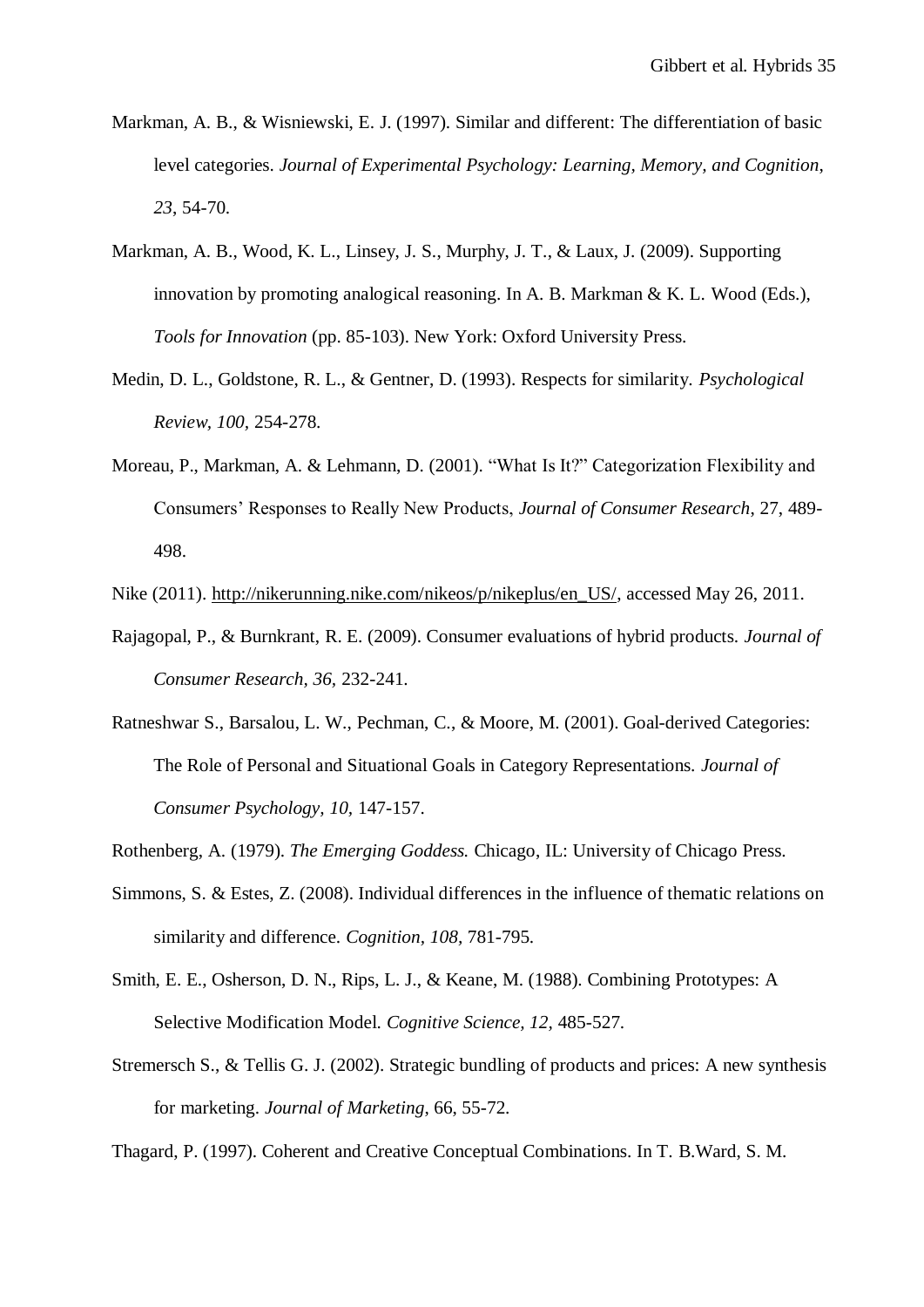Smith, & J. Viad (Eds.), *Creative thought: an investigation of conceptual structures and processes* (pp. 129-141). Washington, DC: American Psychological Association.

- Thagard, P., & Stewart, T. C. (2011). The AHA! experience: Creativity through emergent binding in neural networks. *Cognitive Science, 35,* 1-33.
- The Telegraph (2011). Kitchen appliance to save space: radio toaster. http://www.telegraph.co.uk/technology/news/8343516/Kitchen-appliance-to-save-space-aradio-toaster.html, accessed May 26, 2011.
- Thompson, D. V., Hamilton, R. W., & Rust, R. T. (2005). Feature fatigue: when product capabilities become too much of a good thing*. Journal of Marketing Research*, 44, 431- 442.
- Tversky, A. (1977). Features of similarity. *Psychological Review, 84,* 327-352.
- Wilkenfeld, M. J., & Ward, T. B. (2001). Similarity and emergence in conceptual combination. *Journal of Memory and Language*, 45, 21-38.
- Wisniewski, E. J. (1996). Construal and similarity in conceptual combination. *Journal of Memory and Language*, *35*, 434-453.
- Wisniewski, E. J. (1997). When concepts combine. *Pscychonomic Bulletin & Review*, *4*, 167- 183.
- Wisniewski, E. J. (2001). On the necessity of alignment: Reply to Costello and Keane (2001). *Journal of Experimental Psychology: Learning, Memory, and Cognition,* 27, 272-277.
- Wisniewski, E. J. & Bassok, M. (1999). What makes a man similar to a tie? Stimulus compatibility with comparison and integration*. Cognitive Psychology, 39,* 208-238.
- Wisniewski, E. J. & Love, B. C. (1998). Relations versus properties in conceptual combination. *Journal of Memory and Language, 38,* 177-202.
- Wu, L. L. & Barsalou, L. W. (2009). Perceptual simulation in conceptual combination: Evidence from property generation. *Acta Psychologica, 132,* 173-189.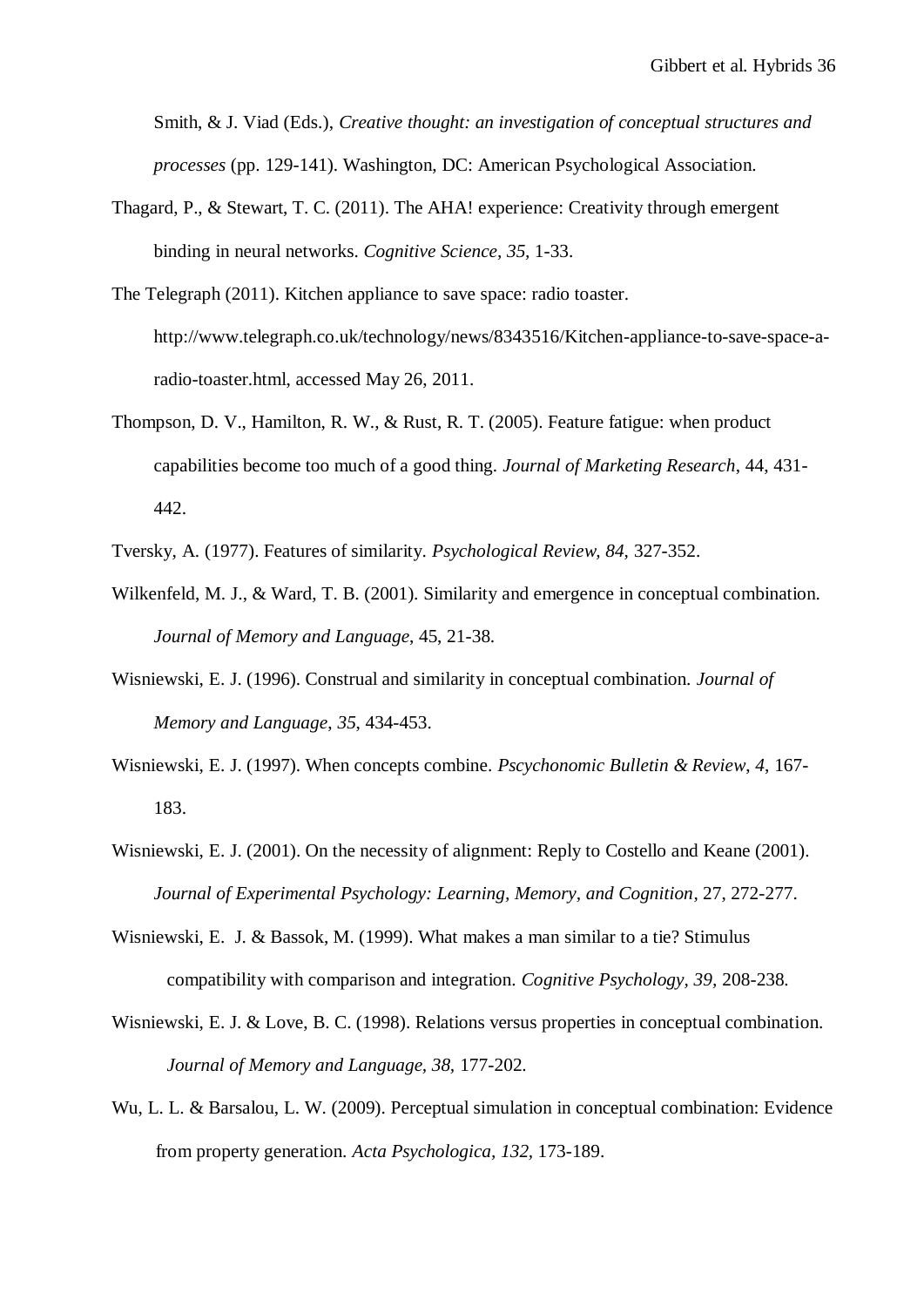**Appendix A**: Products Available in the Marketplace (Study 1)

| <b>KNIFE</b>          | <b>MP3 PLAYER</b>     |
|-----------------------|-----------------------|
| <b>KNIFE</b>          | <b>USB MEMORY</b>     |
| <b>COMPUTER MOUSE</b> | <b>TELEPHONE</b>      |
| <b>HEADPHONES</b>     | <b>MP3 PLAYER</b>     |
| I-POD                 | <b>VIDEO PLAYER</b>   |
| <b>WHISK</b>          | <b>THERMOMETER</b>    |
| <b>JACKET</b>         | <b>BLUETOOTH</b>      |
| <b>TELEPHONE</b>      | <b>VIDEO PLAYER</b>   |
| <b>BLANKET</b>        | <b>PULLOVER</b>       |
| <b>TELEPHONE</b>      | <b>TV SET</b>         |
| <b>DRILL</b>          | <b>SCREWDRIVER</b>    |
| <b>SALT</b>           | <b>PEPPER</b>         |
| <b>FRIDGE</b>         | <b>TV SET</b>         |
| <b>DESK</b>           | <b>BED</b>            |
| <b>USB MEMORY</b>     | <b>BLUETOOTH</b>      |
| <b>WAISTCOAT</b>      | <b>HEATING SYSTEM</b> |
| <b>RADIO</b>          | <b>TOASTER</b>        |
| <b>EGG POACHER</b>    | <b>TOASTER</b>        |
| <b>ALTIMETER</b>      | <b>KNIFE</b>          |
| <b>SUN VISOR</b>      | <b>DVD PLAYER</b>     |
| <b>RING</b>           | <b>WATCH</b>          |
| <b>COMPUTER</b>       | <b>COFFEE MAKER</b>   |
| <b>RULER</b>          | <b>CALCULATOR</b>     |
| <b>COFFEE MACHINE</b> | <b>ALARM CLOCK</b>    |
| <b>PHONE</b>          | <b>CAMERA</b>         |
| <b>PHONE</b>          | <b>MP3 PLAYER</b>     |
| <b>CAR</b>            | <b>BOAT</b>           |
| <b>WATCH</b>          | <b>SKIPASS</b>        |
| <b>COMPASS</b>        | <b>WATCH</b>          |
| <b>CELL PHONE</b>     | <b>WATCH</b>          |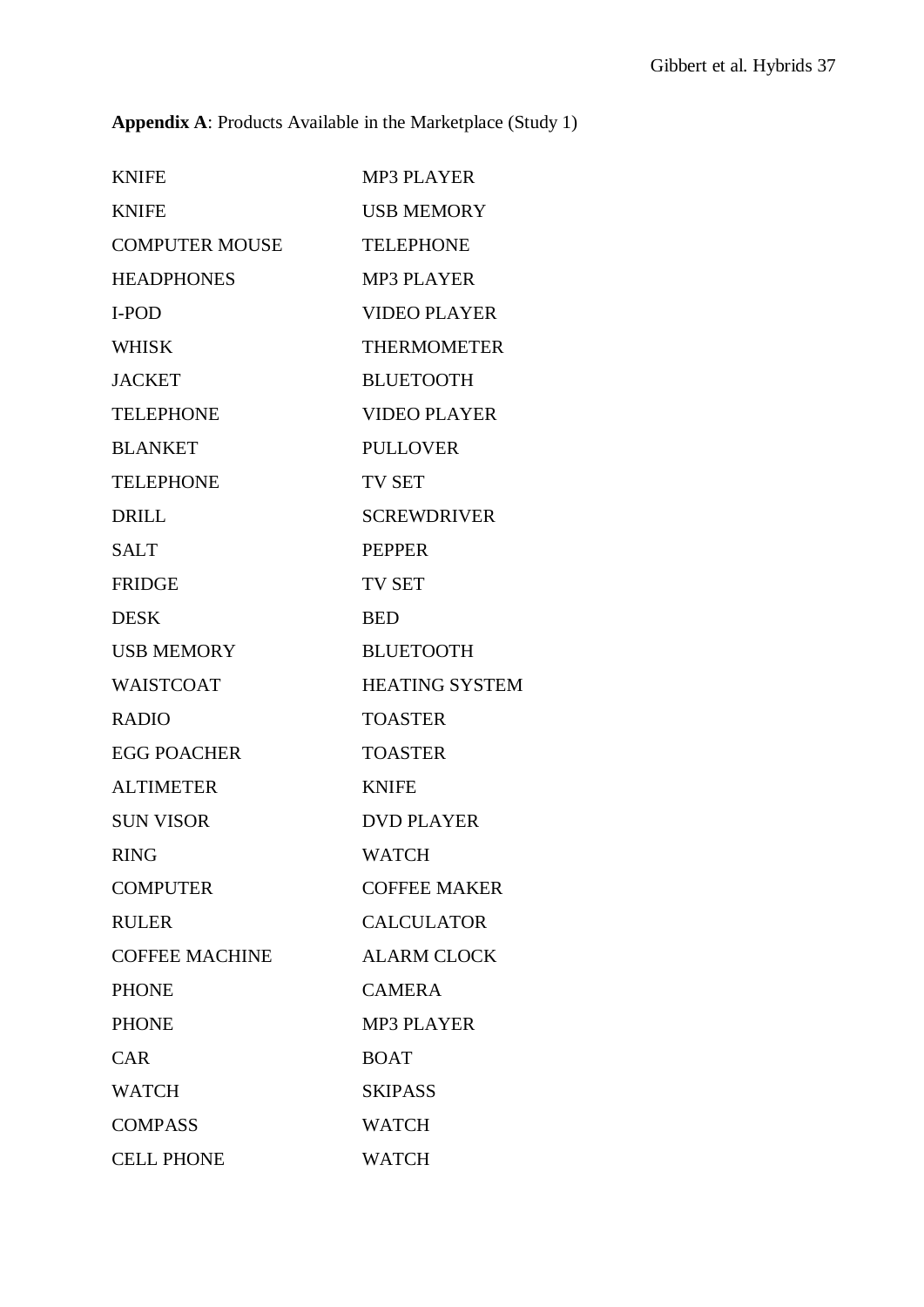| <b>AIR FILTER</b>              | <b>LAMP</b>                |
|--------------------------------|----------------------------|
| <b>LAMP</b>                    | <b>SCENT</b>               |
| <b>COMB</b>                    | <b>MIRROR</b>              |
| <b>SHOWER</b>                  | <b>CD PLAYER</b>           |
| <b>BINOCULARS</b>              | <b>DIGITAL CAMERA</b>      |
| <b>USB MEMORY</b>              | <b>LASER POINTER</b>       |
| SNOWBOARDING HELMET HEADPHONES |                            |
| <b>SKI</b>                     | <b>SNOWBOARD</b>           |
| <b>PLAYSTATION</b>             | <b>DVD PLAYER</b>          |
| <b>PANTS</b>                   | <b>SHORTS</b>              |
| <b>SHOEHORN</b>                | <b>SCRATCHHAND</b>         |
| <b>HEADPHONES</b>              | <b>MICROPHONE</b>          |
| <b>ICE CREAM</b>               | <b>CANDY GUM</b>           |
| POST-IT INDEX                  | <b>MARKER</b>              |
| <b>CHOPSTICK</b>               | <b>FORK/KNIFE</b>          |
| <b>TIE</b>                     | <b>I-POD POCKET</b>        |
| <b>ROLLING MACHINE</b>         | <b>TOBACCO STORAGE BOX</b> |
| <b>LIGHTER</b>                 | <b>BOTTLER OPENER</b>      |
| <b>CAMERA</b>                  | <b>MP3 PLAYER</b>          |
| <b>CARDIO</b>                  | <b>TV SET</b>              |
| <b>SUSHI</b>                   | <b>USB STICK</b>           |
| <b>PEN</b>                     | <b>FIRELIGHTER</b>         |
| <b>YOGHURT</b>                 | <b>CEREALS</b>             |
| <b>CLOTHES RACK</b>            | <b>UMBRELLA STAND</b>      |
| <b>SUNGLASSES</b>              | <b>BLUETOOTH</b>           |
| <b>HEATER</b>                  | <b>AIR CONDITIONER</b>     |
| <b>TV/DVD</b>                  | <b>VHS RECORDER</b>        |
| <b>GRENADE LAUNCHER</b>        | <b>ASSAULT RIFLE</b>       |
| <b>DISHWASHER</b>              | <b>SHINING AGENT</b>       |
| <b>MOBILE PHONE</b>            | <b>COMPUTER</b>            |
| <b>SCOOTER</b>                 | <b>CAR</b>                 |
| <b>THERMOMETER</b>             | <b>DUMMY</b>               |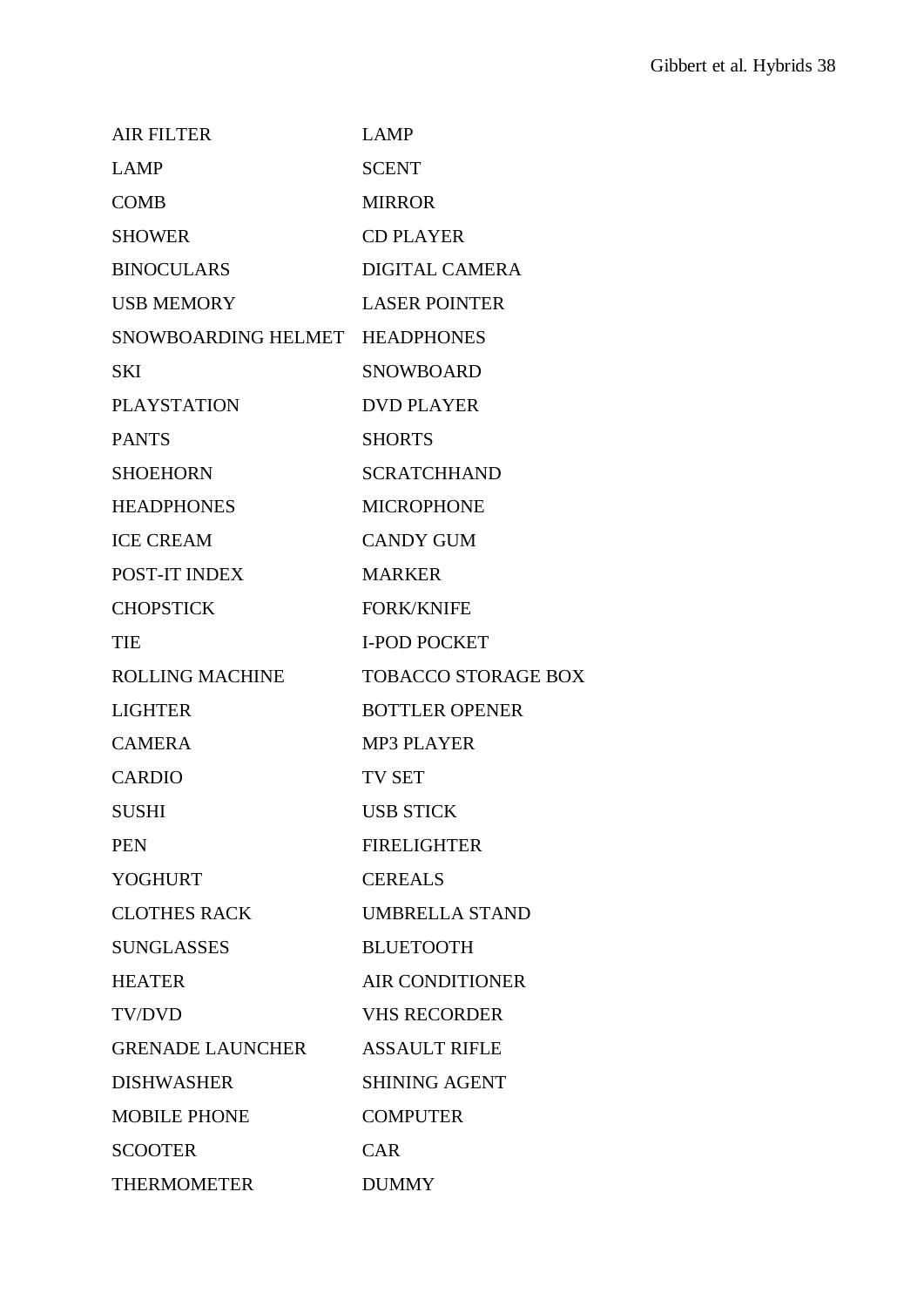| <b>CHAIR</b>         | <b>TABLE</b>            |
|----------------------|-------------------------|
| <b>MOBILE PHONE</b>  | <b>HARD DRIVE</b>       |
| <b>THERMOS FLASK</b> | <b>CUP</b>              |
| PENCIL HOLDER        | <b>ALARM CLOCK</b>      |
| <b>HELMET</b>        | <b>CAN HOLDER</b>       |
| <b>DOUGH KNEADER</b> | <b>BREAD BAKER</b>      |
| <b>SNEAKERS</b>      | <b>ROLLER SKATES</b>    |
| <b>SLIPPERS</b>      | <b>SHINERS</b>          |
| <b>KEYRING</b>       | <b>BOTTLE OPENER</b>    |
| <b>HELMET</b>        | <b>BLUETOOTH</b>        |
| <b>WEBCAM</b>        | <b>MICROPHONE</b>       |
| <b>TV SET</b>        | <b>SHOWER</b>           |
| <b>HEADREST</b>      | <b>DVD SCREEN</b>       |
| <b>SHAVING RAZOR</b> | <b>AFTER SHAVE</b>      |
| <b>BELT BUCKLE</b>   | <b>BOTTLE OPENER</b>    |
| <b>TROLLEY</b>       | <b>CAR SEAT</b>         |
| <b>COMPASS</b>       | <b>PEN</b>              |
| <b>ALARM CLOCK</b>   | <b>WEATHER FORECAST</b> |
| <b>BED</b>           | <b>TV SET</b>           |
| <b>SCREWDRIVER</b>   | <b>PEN</b>              |
| <b>PEN</b>           | <b>BANKNOTE CHECKER</b> |
| <b>WHISTLE</b>       | <b>THERMOMETER</b>      |
| <b>JACKET</b>        | <b>GPS NAVIGATOR</b>    |
| <b>WATCH</b>         | <b>TIEHOLDER</b>        |
| <b>MUG</b>           | <b>COOKIE RESERVOIR</b> |
| <b>FORK</b>          | <b>SPOON</b>            |
| <b>SLIPPERS</b>      | <b>LIGHTS</b>           |
| <b>HAT</b>           | <b>FAN</b>              |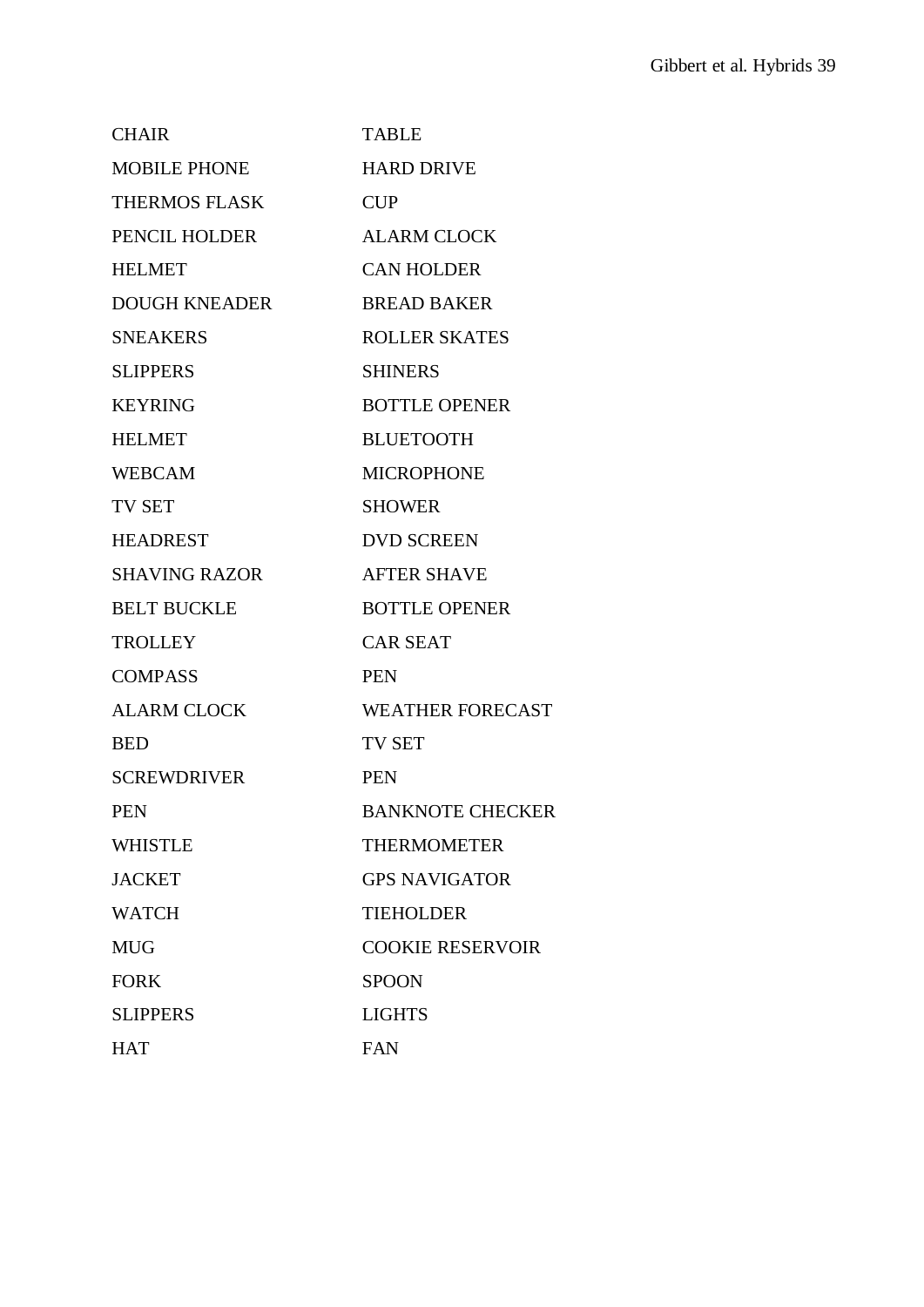| Attempt        | Examples                                                                                                                                                                                                              |
|----------------|-----------------------------------------------------------------------------------------------------------------------------------------------------------------------------------------------------------------------|
| $\mathbf{1}$   | A Pillow that emerges (and inflates) from the phone using a quasi-airbag system                                                                                                                                       |
| 1              | A Phone out of which unfolds a pillow                                                                                                                                                                                 |
| $\mathbf 1$    | A phone underneath a pillow                                                                                                                                                                                           |
| $\mathbf{1}$   | A cordless phone which is in the pillow and can be taken out when needed                                                                                                                                              |
| $\mathbf{1}$   | A phone found inside a special compartment in a pillow, with an alarm clock                                                                                                                                           |
| $\mathbf{1}$   | A phone attached underneath a pillow with a massage function                                                                                                                                                          |
| $\mathbf{1}$   | A phone at the end of a pillow with a speaker rather than handset                                                                                                                                                     |
| $\mathbf{1}$   | A pillow with an inbuilt phone, to which a headset is attached                                                                                                                                                        |
| 1              | An integration using two small pillows as the speakers                                                                                                                                                                |
| $\mathbf{1}$   | A very large pillow (more of a mat) with a house phone attached on the side                                                                                                                                           |
| $\mathbf{1}$   | A Pillow-phone with 'arms' which stick out on either side, one holding the buttons, the<br>other for the handset                                                                                                      |
| $\mathbf{1}$   | A vibrating phone in a pillow, with buttons on the side for operation                                                                                                                                                 |
| 2              | Phone inside pillow equipped with voice command                                                                                                                                                                       |
| $\overline{2}$ | A portable phone integrated into a pillow, with speaker and microphone being in the<br>pillow, with a separate number board which can be put away, all connected to a central<br>phone unit.                          |
| $\overline{2}$ | A phone integrated into a Pillow in the shape of a standard house phone handset, such<br>that the parts of the phone (microphone etc) are where they would have been had the<br>pillow actually been a standard phone |
| $\overline{2}$ | A phone within a rectangular pillow with the number board on the right and a handset<br>on the left, leaving space for the head in between                                                                            |

**Table 1.** Solutions for the dissimilar HP (pillow – phone) on first and second attempts in Study 4.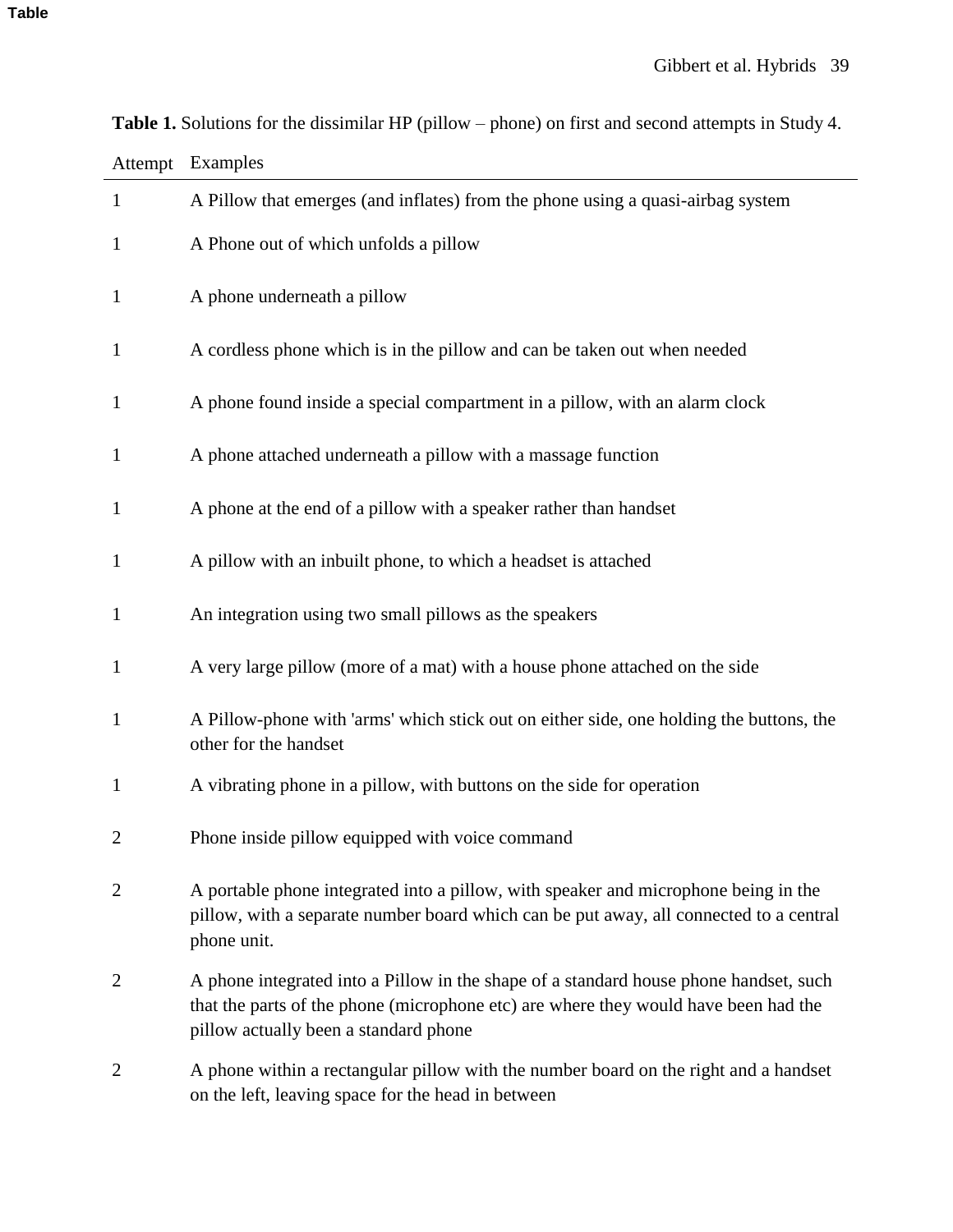- 2 A phone integrated into a pillow
- 2 A Pillow with an integrated phone which tracks life signs(breathing, blood pressure, hearth rate etc), and rings alarm in case of danger, followed by ringing of emergency services if sleeper does not respond
- 2 A rectangular pillow with a soft phone attached to it (i.e. the phones parts are attached on top of the pillow and are soft)
- 2 A phone integrated into a pillow with sensors such that when the weight of one's head is detected, the phone ring tone is muted
- 2 A cordless or mobile phone made of soft material (which you can rest on)
- 2 A phone integrated into a neck pillow (those often used whilst travelling), so that the speakers can be close to ears
- 2 A pillow shaped like a racing chair headrest, with inbuilt speakers and microphone
- 2 A relax pillow which plays music when it feels pressure
- 2 A phone-pillow which contains a microphone and speaker so one talks and listens into the phone, and answers by squeezing it
- 2 An inflatable pillow-phone which deflates on ringing into a normal handset (depuffs), though the subject can also talk into it when 'puffed' if desired
- 2 An integration such that the phone's buttons can be found on the corners of the pillow, the speakers being inside the pillow and the microphone in one of the corners
- 2 A mobile phone out of which inflates a neck pillow (horse shoe shaped) on which the user can rest and chat at the same time (possibly with massage function)
- 2 A pillow attached on the back of the house phone handset so that it can lean on one's shoulder while chatting
- 2 A vibrating phone in a pillow, to which one speaks Viva Voce, and punches to answer
- 2 A set of pillows that are also walky talkies, thus allowing communication between people in bed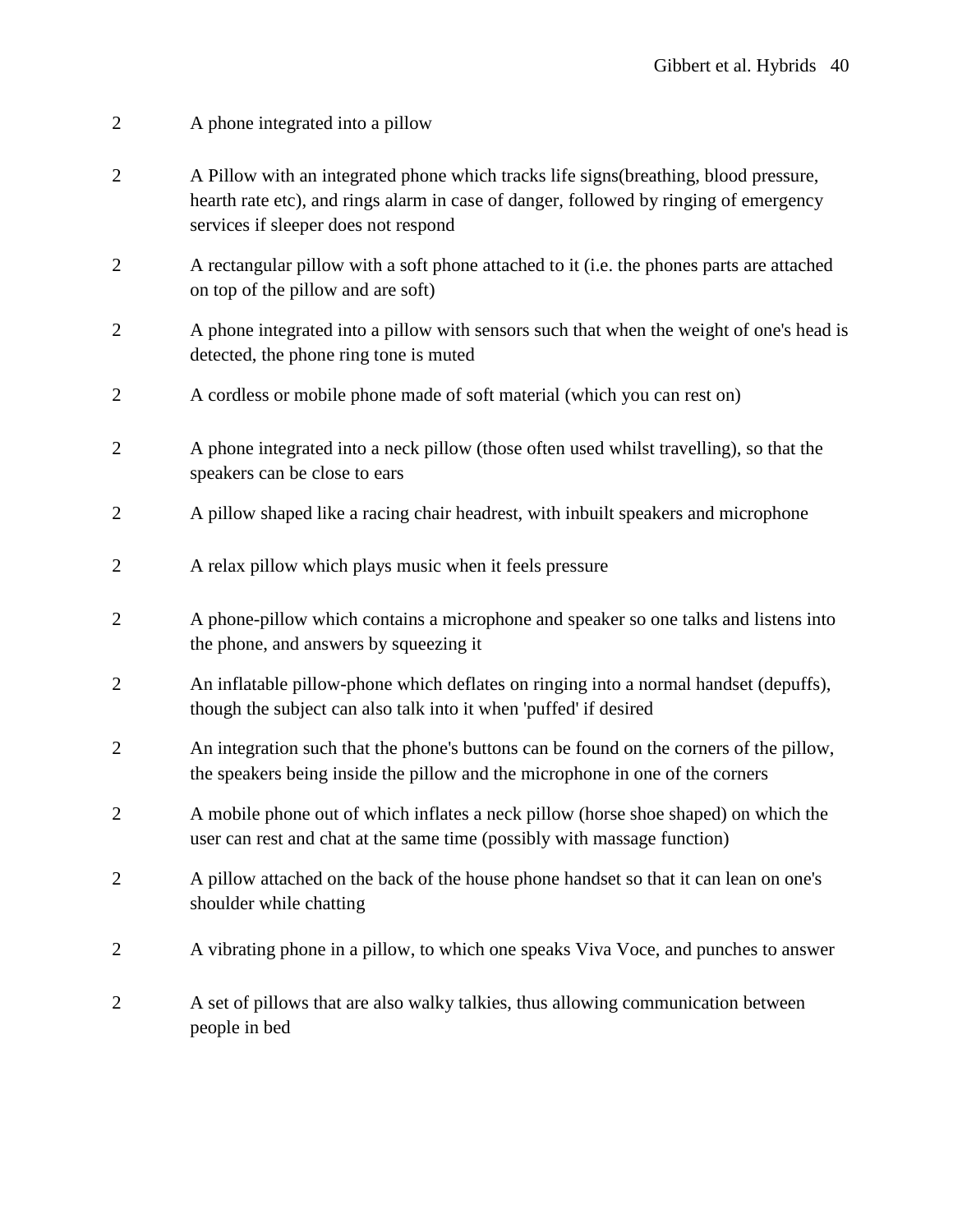| Attempt | Examples                                                                                                                                                                        |
|---------|---------------------------------------------------------------------------------------------------------------------------------------------------------------------------------|
| 1       | A radio integrated into a mobile phone, to which ear phones or speakers can be attached                                                                                         |
| 1       | A standard house phone with an integrated radio                                                                                                                                 |
| 1       | A telephone with a radio function                                                                                                                                               |
| 1       | A house phone with radio function such that people put on hold can listen to the radio,<br>or owner can listen when on hold                                                     |
| 1       | A portable radio with a cordless phone hub, where the phone (detachable) can be left to<br>charge                                                                               |
| 2       | A radio which is also a phone, such that when you are listening to music and receive a<br>call, you can answer with the radio (which stops playing music), hearing via speakers |
| 2       | A radio with phone function such that it turns on when someone is calling, or changes<br>radio station or emits a preset sound                                                  |

**Table 2.** Solutions for the similar HP (radio – phone) on first and second attempts in Study 4.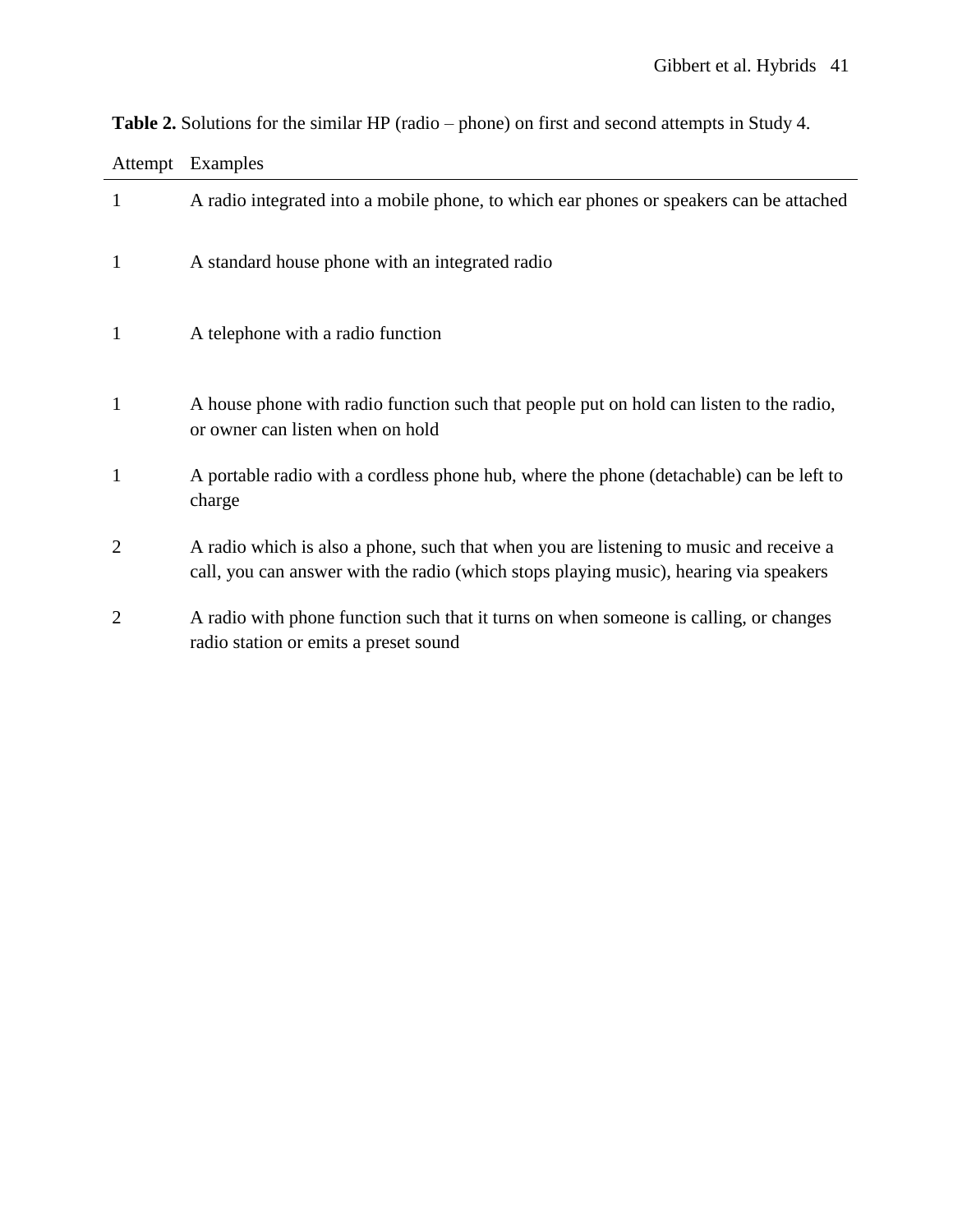Figure Captions

- Figure 1. Evaluation (i.e., usability and likely market success) of additive and integrative hybrids as a function of constituent similarity in Study 1. The similarity of hybrids' constituent products significantly predicted the hybrids' evaluations,  $r = +0.76$ .
- Figure 2. Novelty and evaluation ( $M \pm SE$ ) of additive and integrative hybrids with similar or dissimilar constituent products in Study 2.
- Figure 3. Novelty and evaluation ( $M \pm SE$ ) of additive and integrative hybrids with similar or dissimilar constituent products in Study 3.
- Figure 4. Novelty and evaluation  $(M \pm SE)$  of similar (radio-phone) and dissimilar (pillow-phone) hybrids on first and second attempts in Study 4.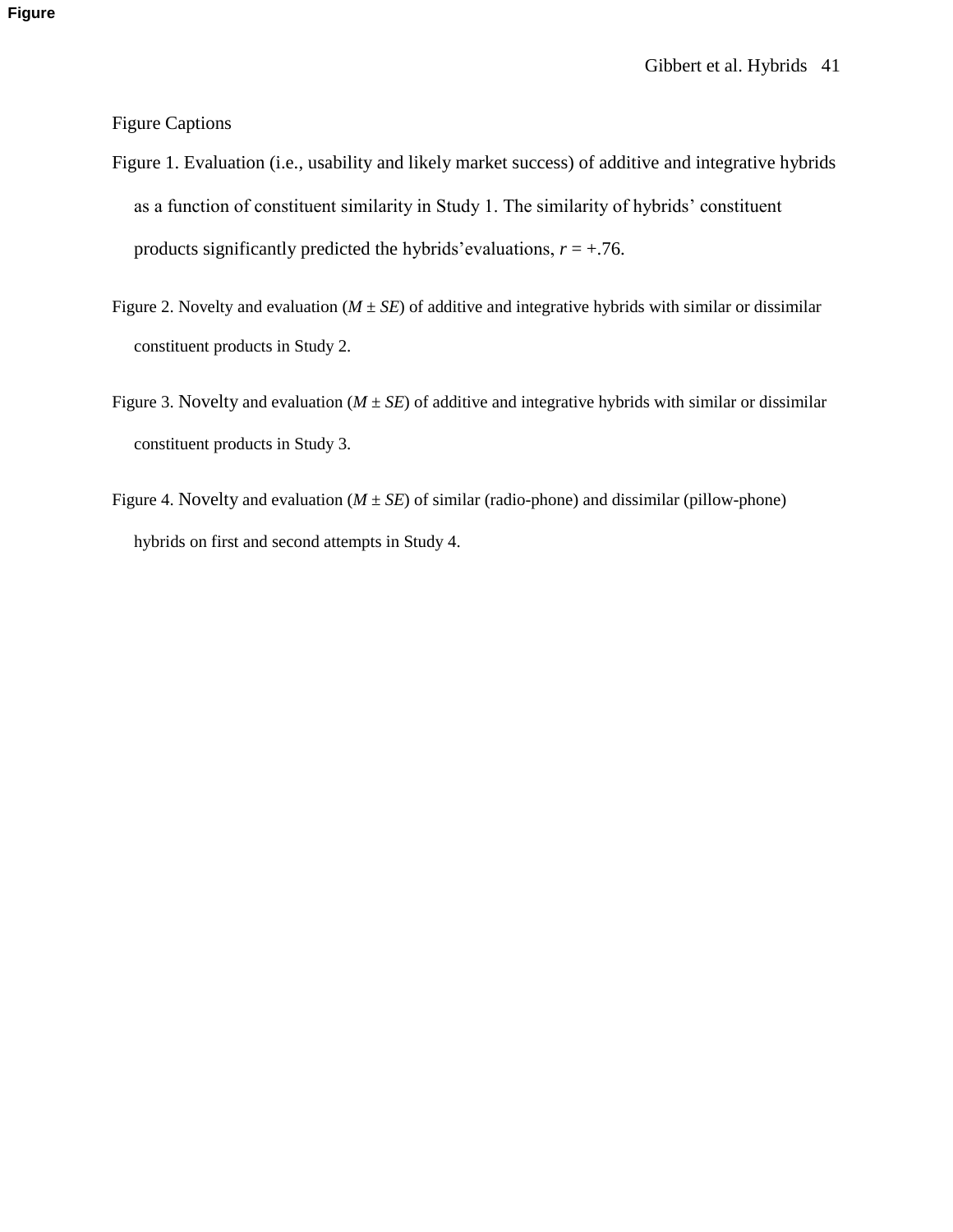

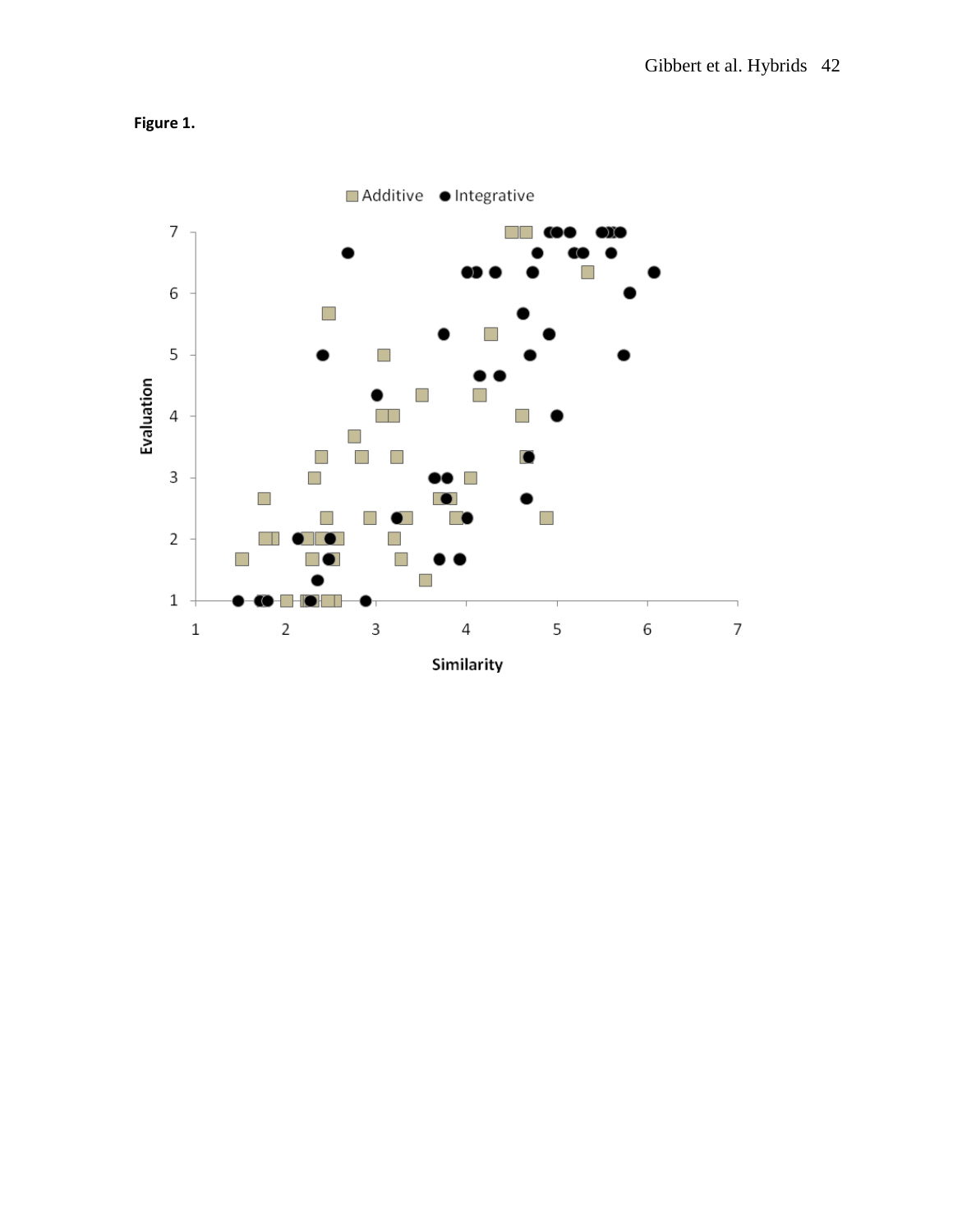

## **Figure 2.**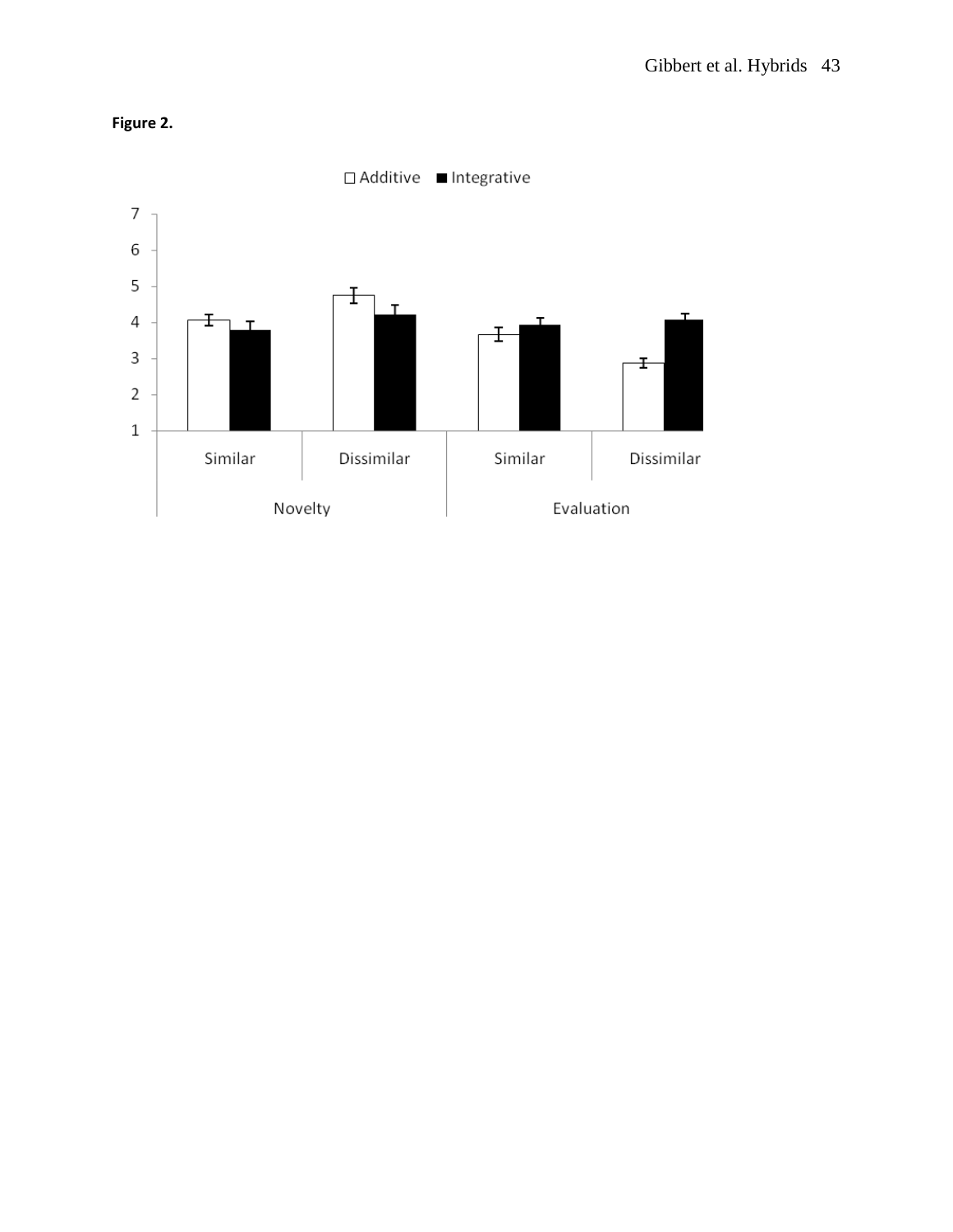

**Figure 3.**